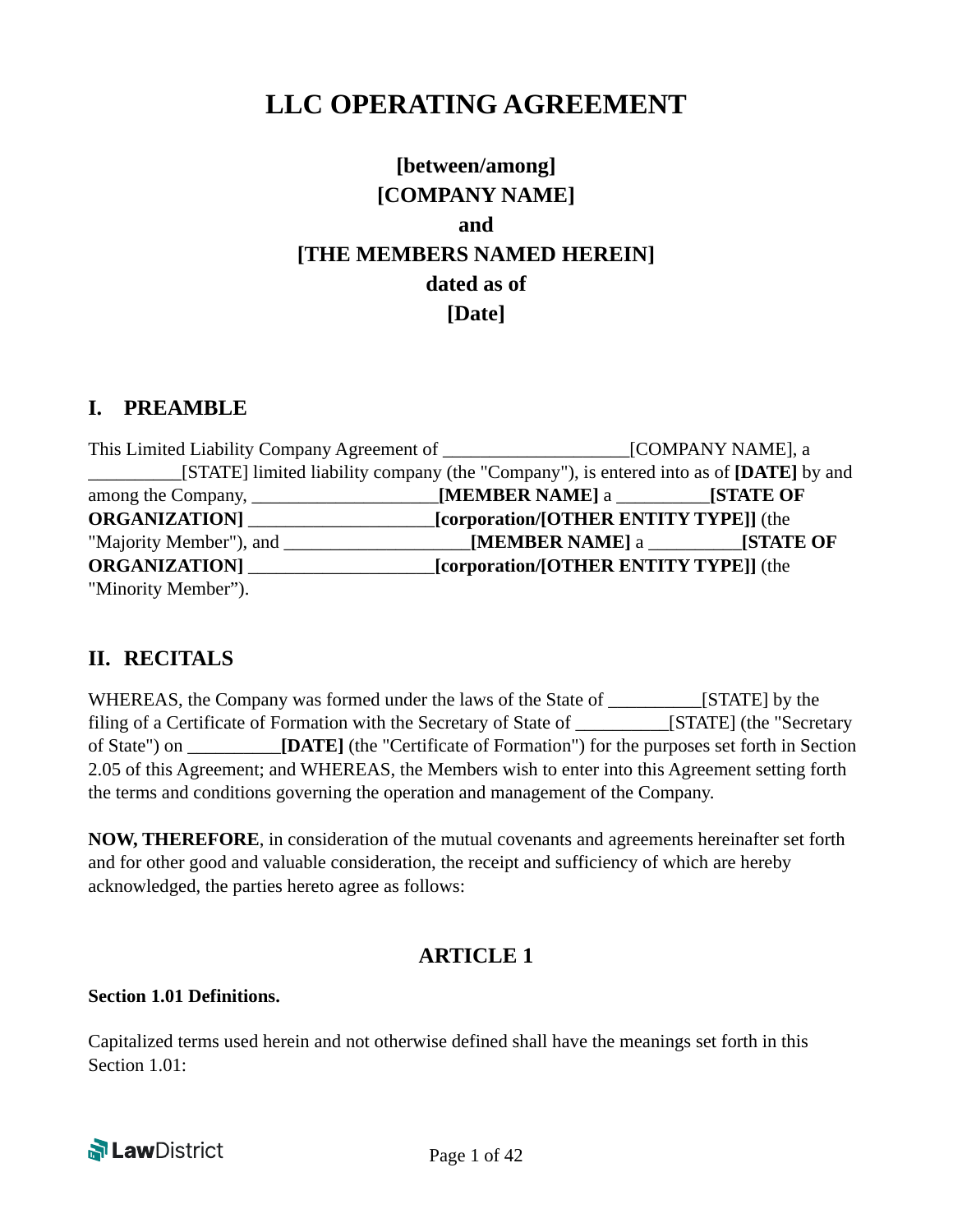"**Additional Capital Contributions**" has the meaning set forth in Section 3.02(a).

"**Adjusted Capital Account Deficit**" means, with respect to any Member, the deficit balance, if any, in such Member's Capital Account as of the end of the relevant Fiscal Year, after giving effect to the following adjustments:

(a) crediting to such Capital Account any amount that such Member is obligated to restore or is deemed to be obligated to restore pursuant to Treasury Regulations Sections 1.704-1(b)(2)(ii)(c), 1.704-2(g)(1) and 1.704-2(i); and

(b) debiting to such Capital Account the items described in Treasury Regulations Section 1.704-1(b)(2)  $(ii)(d)(4)$ ,  $(5)$  and  $(6)$ .

"**Affiliate**" means, with respect to any Person, any other Person who, directly or indirectly (including through one or more intermediaries), controls, is controlled by, or is under common control with, such Person. For purposes of this definition, "control," when used with respect to any specified Person, shall mean the power, direct or indirect, to direct or cause the direction of the management and policies of such Person, whether through ownership of voting securities or partnership or other ownership interests, by contract or otherwise; and the terms "controlling" and "controlled" shall have correlative meanings.

"**Agreement**" means this Limited Liability Company Agreement, as executed and as it may be amended, modified, supplemented or restated from time to time, as provided herein. "Applicable Law" means all applicable provisions of (a) constitutions, treaties, statutes, laws (including the common law), rules, regulations, decrees, ordinances, codes, proclamations, declarations or orders of any Governmental Authority; (b) any consents or approvals of any Governmental Authority; and (c) any orders, decisions, advisory or interpretative opinions, injunctions, judgments, awards, decrees of, or agreements with, any Governmental Authority.

"**Bankruptcy**" means, with respect to a Member, the occurrence of any of the following: (a) the filing of an application by such Member for, or a consent to, the appointment of a trustee of such Member's assets; (b) the filing by such Member of a voluntary petition in bankruptcy or the filing of a pleading in any court of record admitting in writing such Member's inability to pay its debts as they come due; (c) the making by such Member of a general assignment for the benefit of such Member's creditors; (d) the filing by such Member of an answer admitting the material allegations of, or such Member's consenting to, or defaulting in answering a bankruptcy petition filed against such Member in any bankruptcy proceeding; or (e) the expiration of [sixty (60)/[NUMBER]] days following the entry of an order, judgment or decree by any court of competent jurisdiction adjudicating such Member a bankrupt or appointing a trustee of such Member's assets.

"**BBA**" means the Bipartisan Budget Act of 2015.

"**Book Depreciation**" means, with respect to any Company asset for each Fiscal Year, the Company's depreciation, amortization, or other cost recovery deductions determined for federal income tax

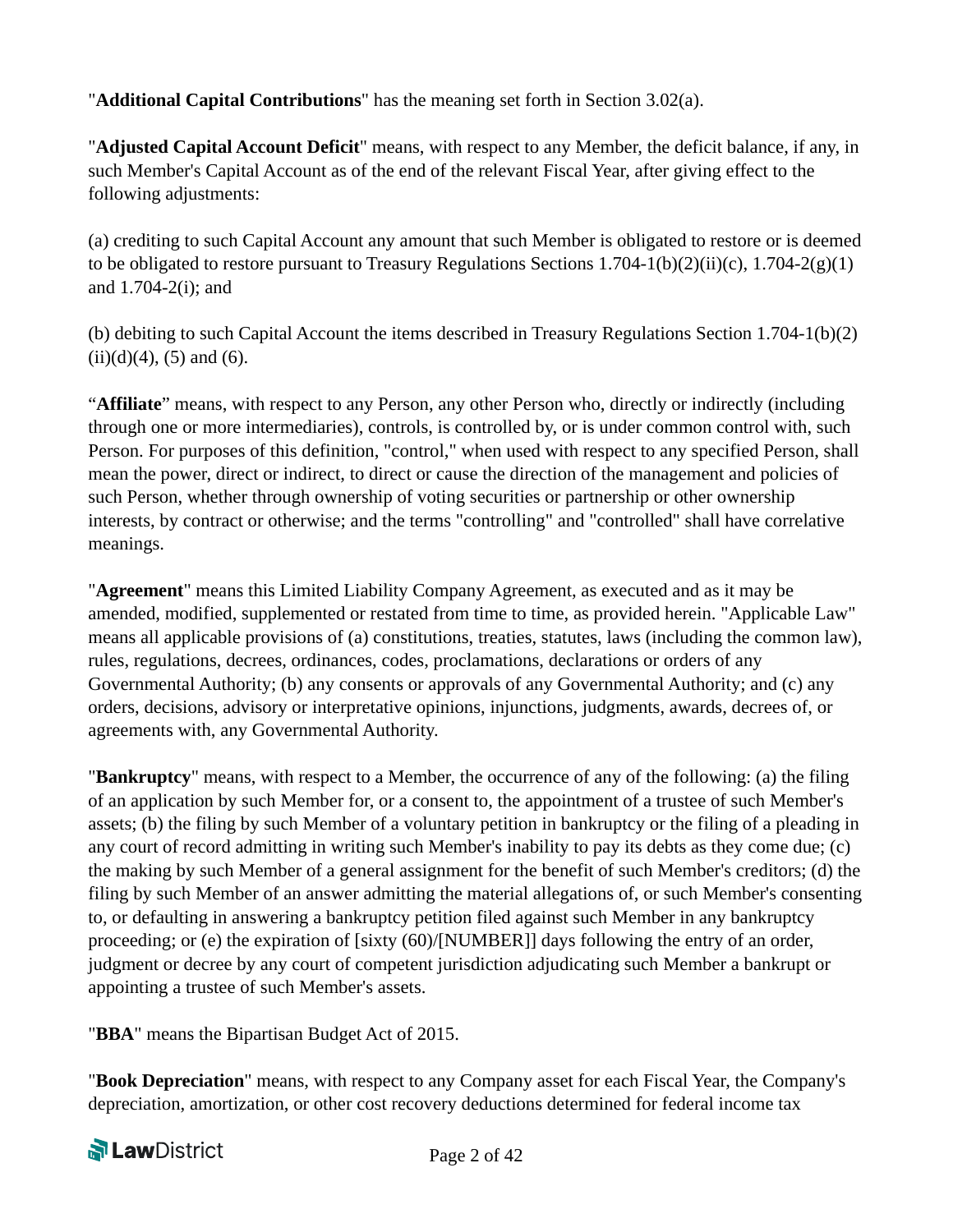purposes, except that if the Book Value of an asset differs from its adjusted tax basis at the beginning of such Fiscal Year, Book Depreciation shall be an amount which bears the same ratio to such beginning Book Value as the federal income tax depreciation, amortization, or other cost recovery deduction for such Fiscal Year bears to such beginning adjusted tax basis; provided, that if the adjusted basis for federal income tax purposes of an asset at the beginning of such Fiscal Year is zero and the Book Value of the asset is positive, Book Depreciation shall be determined with reference to such beginning Book Value using any permitted method selected by [unanimous consent of the Members/the Managing Member] in accordance with Treasury Regulations Section  $1.704 - 1(b)(2)(iv)(g)(3)$ .

"**Book Value**" means, with respect to any Company asset, the adjusted basis of such asset for federal income tax purposes, except as follows:

(a) the initial Book Value of any Company asset contributed by a Member to the Company shall be the gross Fair Market Value of such Company asset as of the date of such contribution;

(b) immediately prior to the distribution by the Company of any Company asset to a Member, the Book Value of such asset shall be adjusted to its gross Fair Market Value as of the date of such distribution;

(c) the Book Value of all Company assets shall be adjusted to equal their respective gross Fair Market Values, as reasonably determined by the Members, as of the following times:

(i) the acquisition of an additional Membership Interest in the Company by a new or existing Member in consideration for more than a de minimis Capital Contribution; (ii) the distribution by the Company to a Member of more than a de minimis amount of property (other than cash) as consideration for all or a part of such Member's Membership Interest; and (iii) the liquidation of the Company within the meaning of Treasury Regulations Section  $1.704 - 1(b)(2)(ii)(g);$ 

(d) [provided, that adjustments pursuant to clauses (i) and (ii) above need not be made if the [Members unanimously determine/Managing Member reasonably determines] that such adjustment is not necessary or appropriate to reflect the relative economic interests of the Members and that the absence of such adjustment does not adversely and disproportionately affect any Member;]

(e) the Book Value of each Company asset shall be increased or decreased, as the case may be, to reflect any adjustments to the adjusted tax basis of such Company asset pursuant to Code Section 734(b) or Code Section 743(b), but only to the extent that such adjustments are taken into account in determining Capital Account balances pursuant to Treasury Regulations Section 1.704-1(b)(2)(iv)(m); provided, that Book Values shall not be adjusted pursuant to this paragraph (d) to the extent that an adjustment pursuant to paragraph (c) above is made in conjunction with a transaction that would otherwise result in an adjustment pursuant to this paragraph (d); and

(f) if the Book Value of a Company asset has been determined pursuant to paragraph (a) or adjusted pursuant to paragraphs (c) or (d) above, such Book Value shall thereafter be adjusted to reflect the

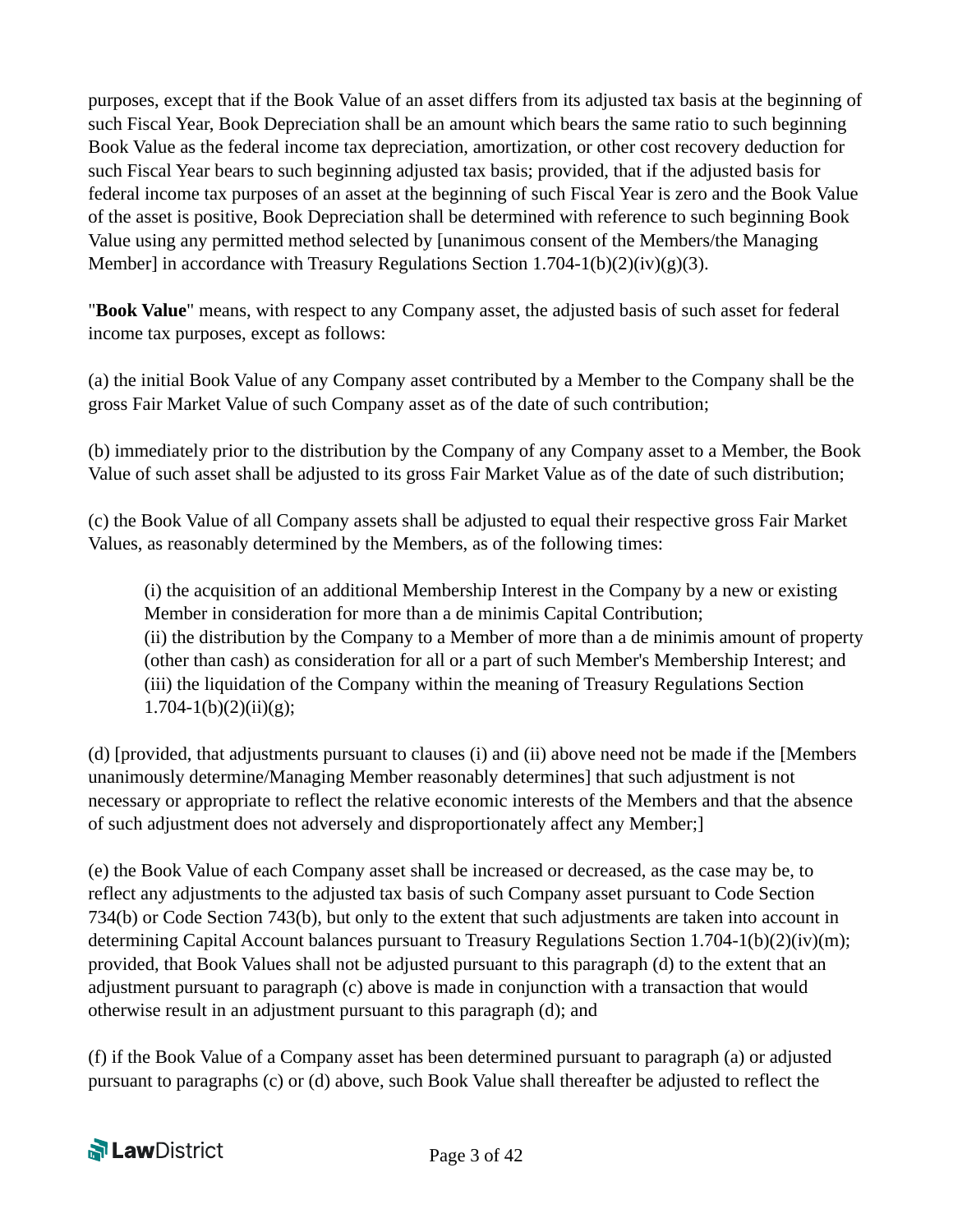Book Depreciation taken into account with respect to such Company asset for purposes of computing Net Income and Net Losses.

"**Budget**" has the meaning set forth in Section 7.06(a). "Business" has the meaning set forth in Section 2.05(a). "Business Day" means a day other than a Saturday, Sunday or other day on which commercial banks in the City of New York are authorized or required to close.

["**Business Opportunity**" has the meaning set forth in Section 7.08(b).]

"**Buy-Out Price**" has the meaning set forth in Section 7.07(b).

"**Buy-Sell Election Date**" has the meaning set forth in Section 7.07(b).

"**Buy-Sell Offer Notice**" has the meaning set forth in Section 7.07(b).

"**Capital Account**" has the meaning set forth in Section 3.03.

"**Capital Contribution**" means, for any Member, the total amount of cash and cash equivalents and the Book Value of any property contributed to the Company by such Member.

"**Certificate of Formation**" has the meaning set forth in the Recitals.

"**Code**" means the Internal Revenue Code of 1986, as amended.

"**Company**" has the meaning set forth in the Preamble.

"**Company Interest Rate**" has the meaning set forth in Section 6.02(c).

"**Company Minimum Gain**" means "partnership minimum gain" as defined in Treasury Regulations Section 1.704-2(b)(2), substituting the term "Company" for the term "partnership" as the context requires.

"**Confidential Information**" has the meaning set forth in Section 12.03(a).

"**Contributing Member**" has the meaning set forth in Section 3.02(b).

"**Covered Person**" has the meaning set forth in Section 8.01(a).

"**Cram-Down Contribution**" has the meaning set forth in Section 3.02(c).

"**Default Amount**" has the meaning set forth in Section 3.02(b). "Default Loan" has the meaning set forth in Section 3.02(b).

"**Default Rate"** has the meaning set forth in Section 3.02(b).

**Net Law District**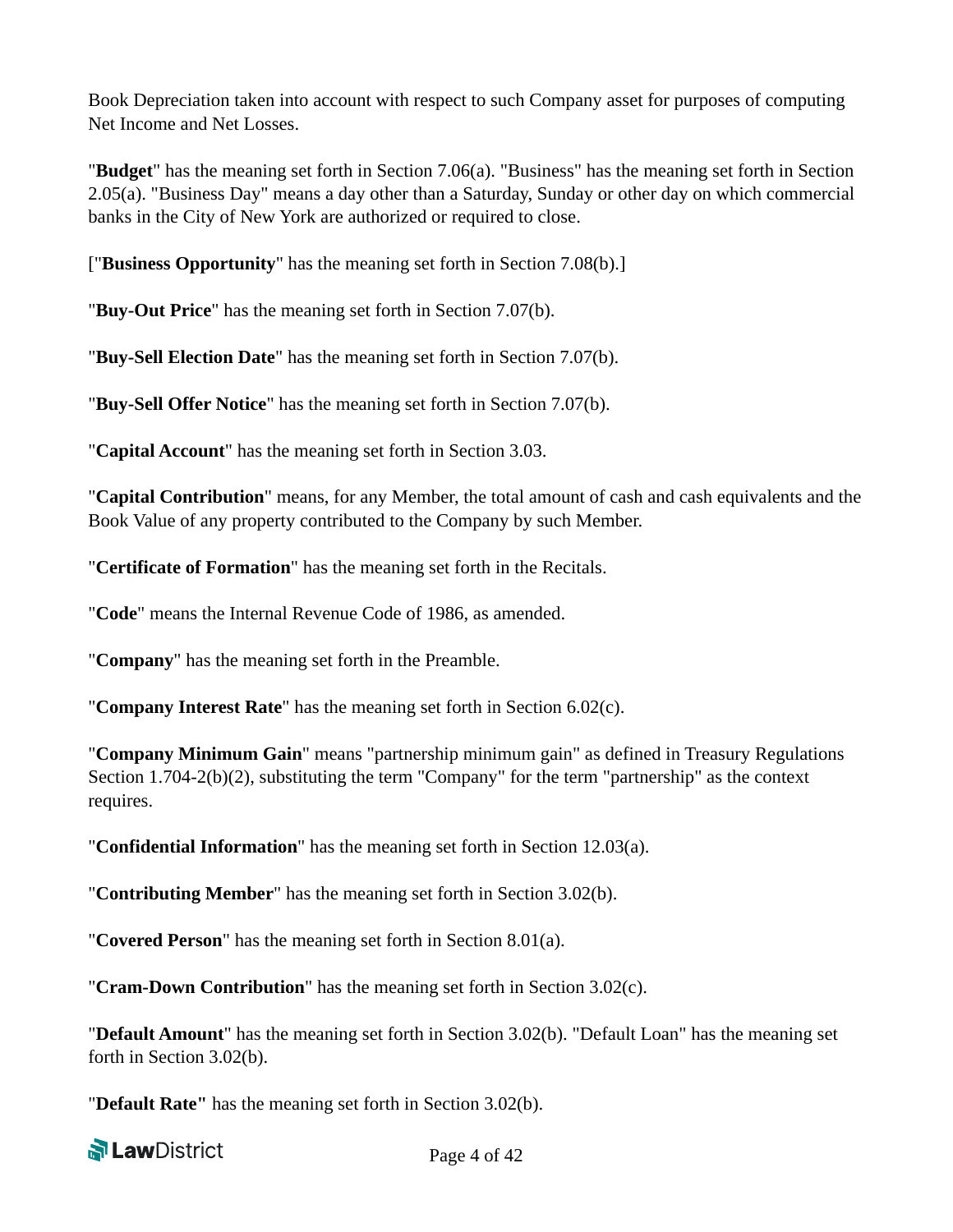"**Electronic Transmission**" means any form of communication not directly involving the physical transmission of paper, including the use of, or participation in, one or more electronic networks or databases (including one or more distributed electronic networks or databases), that creates a record that may be retained, retrieved and reviewed by a recipient thereof and that may be directly reproduced in paper form by such a recipient through an automated process.

"**Fair Market Value**" of any asset as of any date means the purchase price that a willing buyer having all relevant knowledge would pay a willing seller for such asset in an arm's length transaction, as determined jointly by the Members.

"**Fiscal Year**" means the calendar year, unless the Company is required to have a taxable year other than the calendar year, in which case Fiscal Year shall be the period that conforms to its taxable year.

"**GAAP**" means United States generally accepted accounting principles in effect from time to time. "Governmental Authority" means any federal, state, local or foreign government or political subdivision thereof, or any agency or instrumentality of such government or political subdivision, or any self-regulated organization or other non-governmental regulatory authority or quasi-governmental authority (to the extent that the rules, regulations or orders of such organization or authority have the force of law), or any arbitrator, court or tribunal of competent jurisdiction.

"**Initial Budget**" has the meaning set forth in Section 7.06(a).

"**Initiating Member**" has the meaning set forth in Section 7.07(b) "Joinder Agreement" means the joinder agreement in form and substance attached hereto as Exhibit A.

"**Liquidator**" has the meaning set forth in Section 11.03(a).

"**Losses**" has the meaning set forth in Section 8.03(a).

"**Majority Member**" has the meaning set forth in the preamble.

"**Managing Member**" means, initially, the Minority Member, or such other Member as may be designated or become the Managing Member pursuant to the terms of this Agreement.

"**Minority Member**" has the meaning set forth in the preamble.

"**Member**" means (a) the Majority Member and Minority Member and (b) each Person who is hereafter admitted as a Member in accordance with the terms of this Agreement. The Members shall constitute the "members" of the Company.

"**Member Nonrecourse Debt**" means "partner nonrecourse debt" as defined in Treasury Regulations Section 1.704-2(b)(4), substituting the term "Company" for the term "partnership" and the term "Member" for the term "partner" as the context requires.

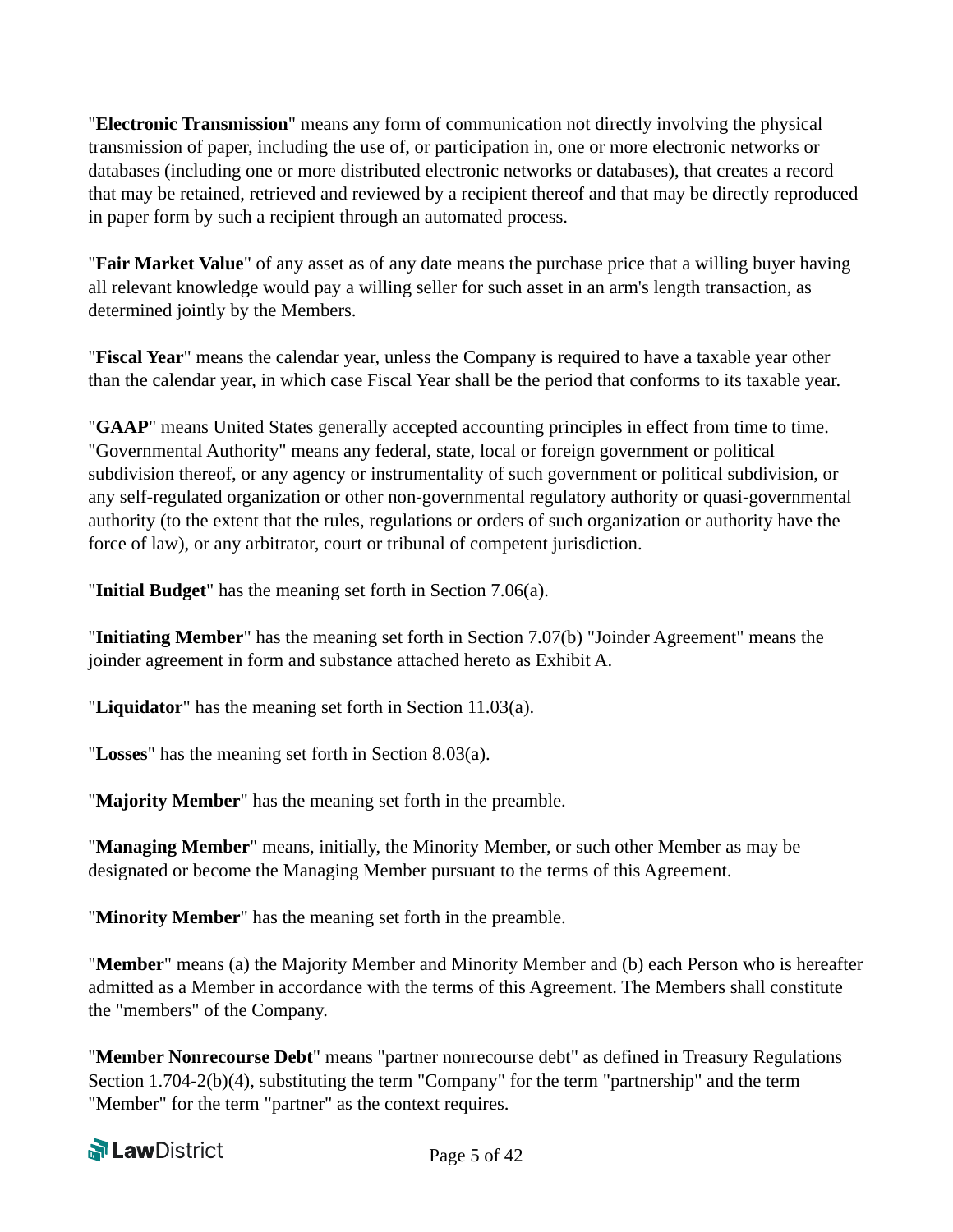"**Member Nonrecourse Debt Minimum Gain**" means an amount, with respect to each Member Nonrecourse Debt, equal to the Company Minimum Gain that would result if the Member Nonrecourse Debt were treated as a Nonrecourse Liability, determined in accordance with Treasury Regulations Section 1.704-2(i)(3).

"**Member Nonrecourse Deduction**" means "partner nonrecourse deduction" as defined in Treasury Regulations Section 1.704-2(i), substituting the term "Member" for the term "partner" as the context requires.

"**Membership Interest**" means an interest in the Company owned by a Member, including such Member's right (a) to its distributive share of Net Income, Net Losses and other items of income, gain, loss and deduction of the Company; (b) to its distributive share of the assets of the Company; (c) to vote on, consent to or otherwise participate in any decision of the Members as provided in this Agreement; and (d) to any and all other benefits to which such Member may be entitled as provided in this Agreement or the **EXECUTERT LEGAL CITATION/STATE LAW**]. The Membership Interest of each Member shall be expressed as a percentage interest and shall be [the same proportion that such Member's total Capital Contribution bears to the total Capital Contributions of all Members/as set forth on Schedule A].

"**Net Income**" and "**Net Loss**" mean, for each Fiscal Year or other period specified in this Agreement, an amount equal to the Company's taxable income or taxable loss, or particular items thereof, determined in accordance with Code Section 703(a) (where, for this purpose, all items of income, gain, loss or deduction required to be stated separately pursuant to Code Section 703(a)(1) shall be included in taxable income or taxable loss), but with the following adjustments:

(a) any income realized by the Company that is exempt from federal income taxation, as described in Code Section  $705(a)(1)(B)$ , shall be added to such taxable income or taxable loss, notwithstanding that such income is not includable in gross income;

(b) any expenditures of the Company described in Code Section  $705(a)(2)(B)$ , including any items treated under Treasury Regulations Section 1.704-1(b)(2)(iv)(I) as items described in Code Section 705(a)(2)(B), shall be subtracted from such taxable income or taxable loss, notwithstanding that such expenditures are not deductible for federal income tax purposes;

(c) any gain or loss resulting from any disposition of Company property with respect to which gain or loss is recognized for federal income tax purposes shall be computed by reference to the Book Value of the property so disposed, notwithstanding that the adjusted tax basis of such property differs from its Book Value;

(d) any items of depreciation, amortization and other cost recovery deductions with respect to Company property having a Book Value that differs from its adjusted tax basis shall be computed by reference to the property's Book Value (as adjusted for Book Depreciation) in accordance with Treasury Regulations Section 1.704-1(b)(2)(iv)(g);

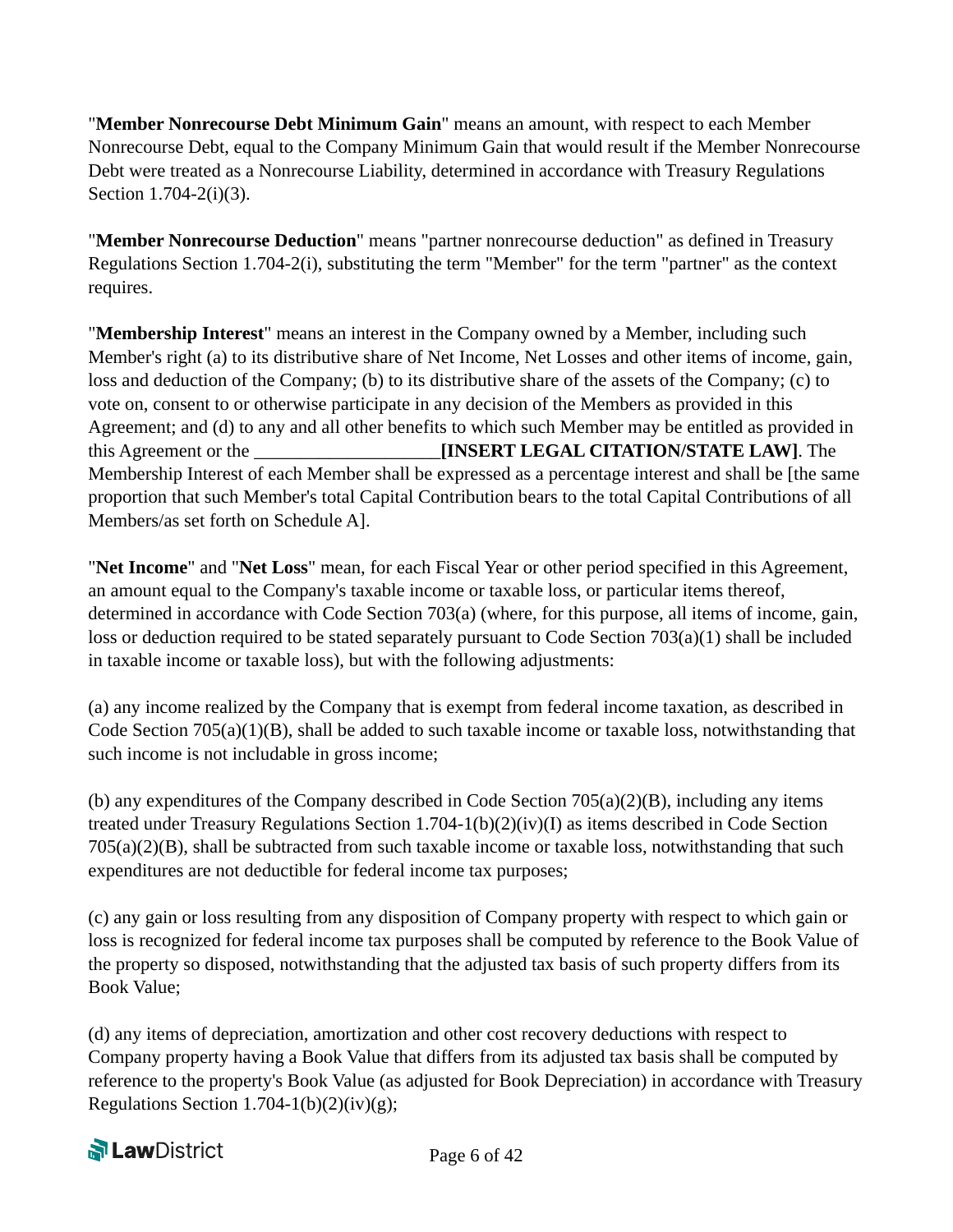(e) if the Book Value of any Company property is adjusted as provided in the definition of Book Value, then the amount of such adjustment shall be treated as an item of gain or loss and included in the computation of such taxable income or taxable loss; and

(f) to the extent an adjustment to the adjusted tax basis of any Company property pursuant to Code Sections 732(d), 734(b) or 743(b) is required, pursuant to Treasury Regulations Section 1.704 1(b)(2) (iv)(m), to be taken into account in determining Capital Accounts, the amount of such adjustment to the Capital Accounts shall be treated as an item of gain (if the adjustment increases the basis of the asset) or loss (if the adjustment decreases such basis).

"**Non-Contributing Member**" has the meaning set forth in Section 3.02(b).

"**Non-Managing Member**" means at any time the Member that is not the Managing Member.

"**Nonrecourse Deductions**" has the meaning set forth in Treasury Regulations Section 1.704-2(b).

"**Nonrecourse Liability**" has the meaning set forth in Treasury Regulations Section 1.704-2(b)(3). "Officers" has the meaning set forth in Section 7.03.

"**Permitted Transfer**" means a Transfer of Membership Interests carried out pursuant to Section 9.02.

"**Permitted Transferee**" means a recipient of a Permitted Transfer.

"**Person**" means an individual, corporation, partnership, joint venture, limited liability company, Governmental Authority, unincorporated organization, trust, association or other entity.

"**Purchasing Member**" has the meaning set forth in Section 7.07(d).

"**Regulatory Allocations**" has the meaning set forth in Section 5.02(e).

"**Related Party Agreement**" means any agreement, arrangement or understanding between the Company and any Member or any Affiliate of a Member or any officer or employee of the Company, as such agreement may be amended, modified, supplemented or restated in accordance with the terms of this Agreement.

"**Representative**" means, with respect to any Person, any and all directors, officers, employees, consultants, financial advisors, counsel, accountants and other agents of such Person.

"**Responding Member**" has the meaning set forth in Section 7.07(b).

"**Response Notice**" has the meaning set forth in Section 7.07(c).

"**Revised Partnership Audit Rules**" has the meaning set forth in Section 10.04(c).

**Net Law District**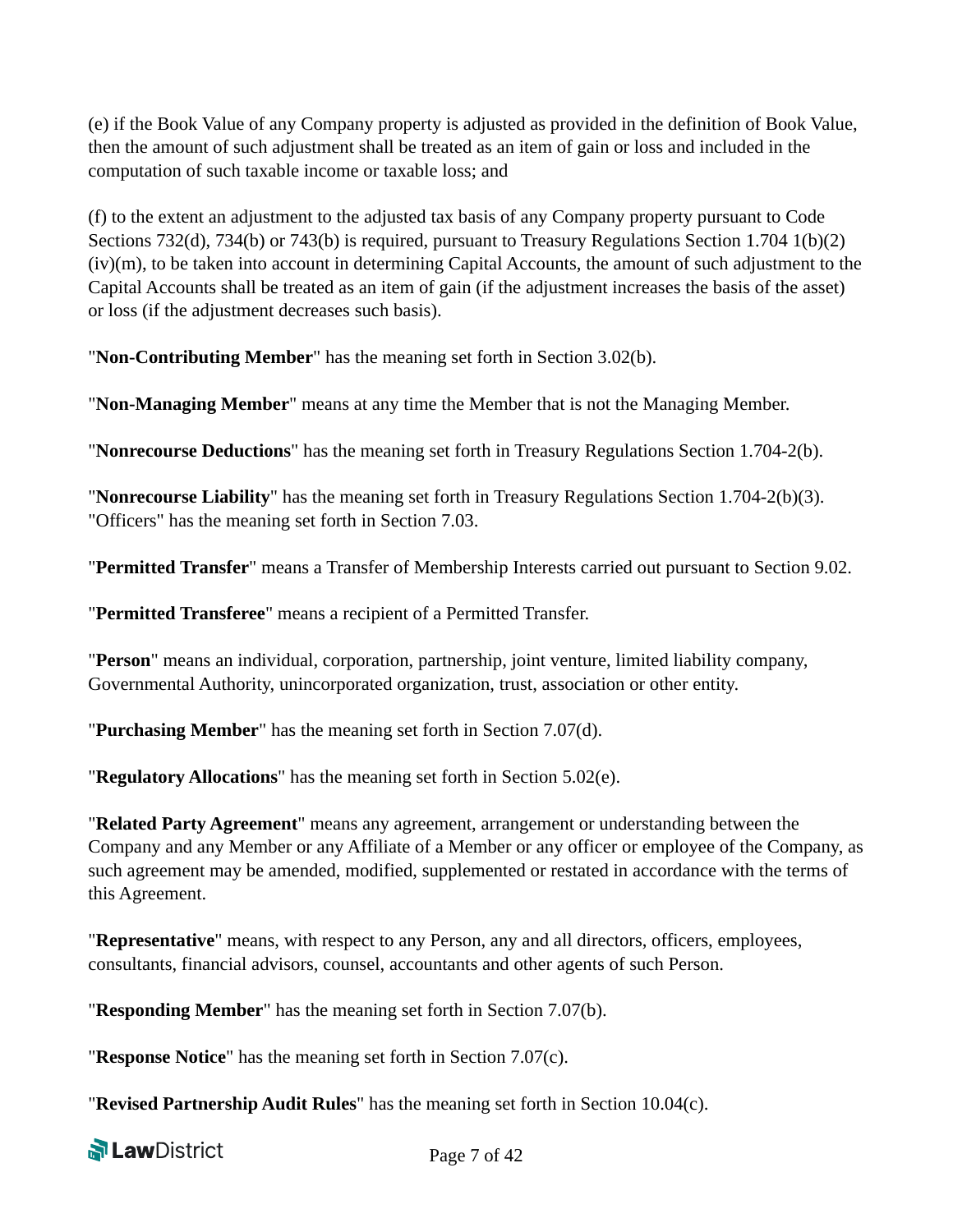"**Secretary of State**" has the meaning set forth in the Recitals.

"**Securities Act**" means the Securities Act of 1933.

"**Sell-out Price**" has the meaning set forth in Section 7.07(b).

"**Selling Member**" has the meaning set forth in Section 7.07(d).

"**Subsidiary**" means, with respect to any Person, any other Person of which a majority of the outstanding shares or other equity interests having the power to vote for directors or comparable managers are owned, directly or indirectly, by the first Person.

"**Tax Matters Representative"** has the meaning set forth in Section 10.04(a).

"**Taxing Authority**" has the meaning set forth in Section 6.02(b).

"**Transfer**" means to, directly or indirectly, sell, transfer, assign, pledge, encumber, hypothecate or similarly dispose of, either voluntarily or involuntarily, by operation of law or otherwise, or to enter into any contract, option or other arrangement or understanding with respect to the sale, transfer, assignment, pledge, encumbrance, hypothecation or similar disposition of, any Membership Interests owned by a Person or any interest (including a beneficial interest or any direct or indirect economic or voting interest) in any Membership Interests owned by a Person[[; provided that none of an issuance, disposition, redemption or repurchase of any equity securities in the ultimate parent entity of a Member shall be deemed to be a Transfer of Membership Interests]/[, including by means of a disposition of equity interests in a Member or in a Person that directly or indirectly holds any equity interests in a Member]]. "Transfer" when used as a noun shall have a correlative meaning.

"**Transferor**" and "**Transferee**" mean a Person who makes or receives a Transfer, respectively.

"**Treasury Regulations**" means the final or temporary regulations issued by the United States Department of Treasury pursuant to its authority under the Code, and any successor regulations.

"**Withholding Advances**" has the meaning set forth in Section 6.02(b).

#### **Section 1.02 Interpretation.**

For purposes of this Agreement: (a) the words "include," "includes" and "including" shall be deemed to be followed by the words "without limitation"; (b) the word "or" is not exclusive; and (c) the words "herein," "hereof," "hereby," "hereto" and "hereunder" refer to this Agreement as a whole. The definitions given for any defined terms in this Agreement shall apply equally to both the singular and plural forms of the terms defined. Whenever the context may require, any pronoun shall include the corresponding masculine, feminine and neuter forms. Unless the context otherwise requires, references herein: (x) to Articles, Sections, and Exhibits mean the Articles and Sections of, and Exhibits attached

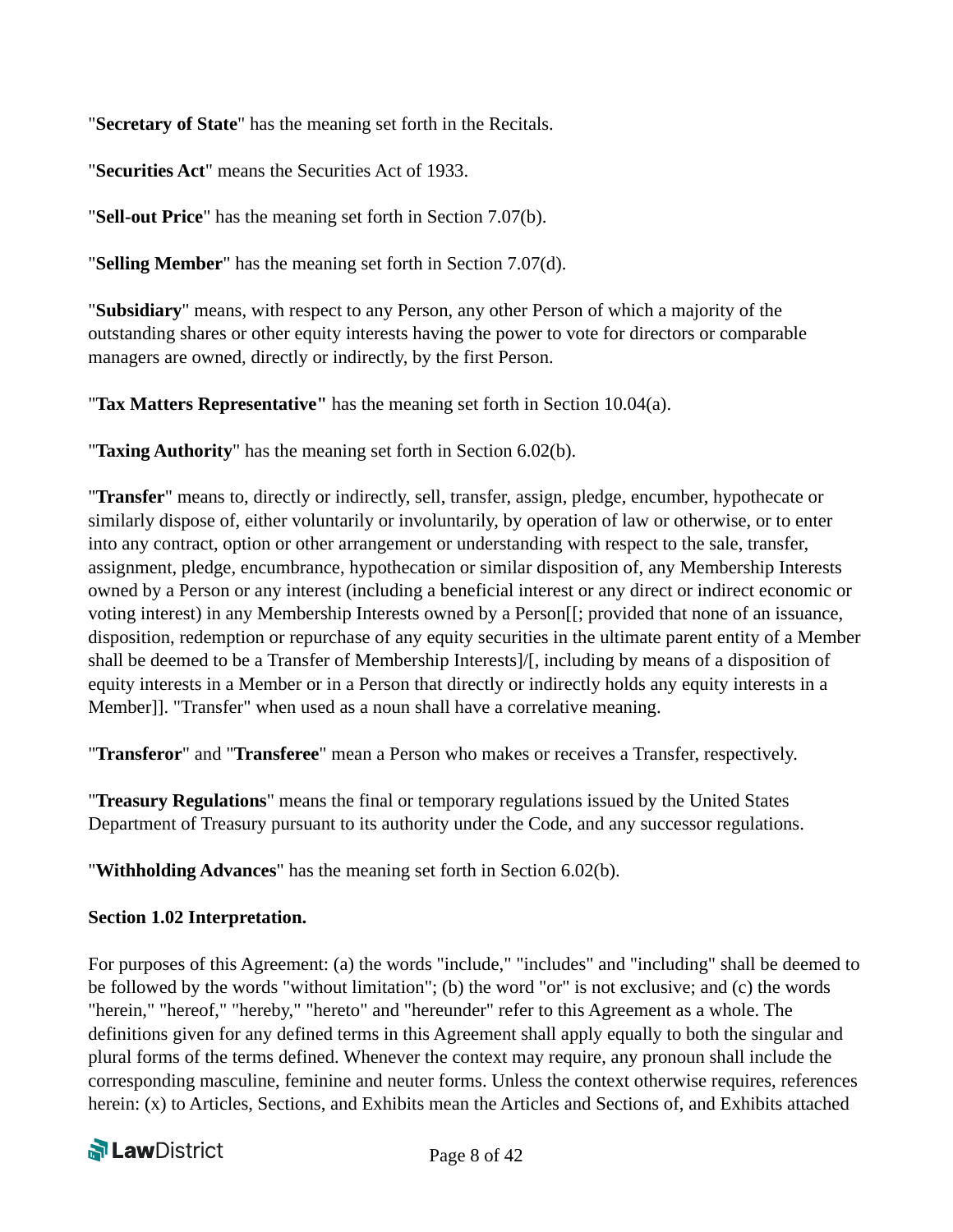to, this Agreement; (y) to an agreement, instrument or other document means such agreement, instrument or other document as amended, supplemented or modified from time to time to the extent permitted by the provisions thereof; and  $(z)$  to a statute means such statute as amended from time to time and includes any successor legislation thereto and any regulations promulgated thereunder. This Agreement shall be construed without regard to any presumption or rule requiring construction or interpretation against the party drafting an instrument or causing any instrument to be drafted. The Exhibits and Schedules referred to herein shall be construed with, and as an integral part of, this Agreement to the same extent as if they were set forth verbatim herein.

## **ARTICLE II**

## **ORGANIZATION**

#### **Section 2.01 Formation.**

(a) The Company was formed on \_\_\_\_\_\_\_\_\_\_**[DATE]**, pursuant to the provisions of the \_\_\_\_\_\_\_\_\_\_\_\_\_\_\_\_\_\_\_\_**[INSERT LEGAL CITATION/STATE LAW]**, upon the filing of the Certificate of Formation with the Secretary of State.

(b) This Agreement shall constitute the "limited liability company agreement" of the Company. The rights, powers, duties, obligations and liabilities of the Members shall be determined pursuant to the \_\_\_\_\_\_\_\_\_\_\_\_\_\_\_\_\_\_\_\_**[INSERT LEGAL CITATION/STATE LAW]** are Act and this Agreement.

#### **Section 2.02 Name.**

The name of the Company is "\_\_\_\_\_\_\_\_\_\_\_\_\_\_\_\_\_\_\_\_**[COMPANY NAME]**" or such other name or names as may be designated by [the Managing Member/unanimous consent of the Members]; provided, that the name shall always contain the words "Limited Liability Company" or the abbreviation "L.L.C." or the designation "LLC." [The Managing Member shall give prompt notice to the Members of any change to the name of the Company.]

#### **Section 2.03 Principal Office.**

The principal office of the Company is located at *\_\_\_\_\_\_\_\_* **[ADDRESS]**, or such other place as may from time to time be determined by the Managing Member. The Managing Member shall give prompt notice of any such change to each of the Members. Section 2.04 Registered Office; Registered Agent.

(a) The registered office of the Company shall be the office of the initial registered agent named in the Certificate of Formation or such other office (which need not be a place of business of the Company) as the Managing Member may designate from time to time in the manner provided by

\_\_\_\_\_\_\_\_\_\_\_\_\_\_\_\_\_\_\_\_**[INSERT LEGAL CITATION/STATE LAW]**.

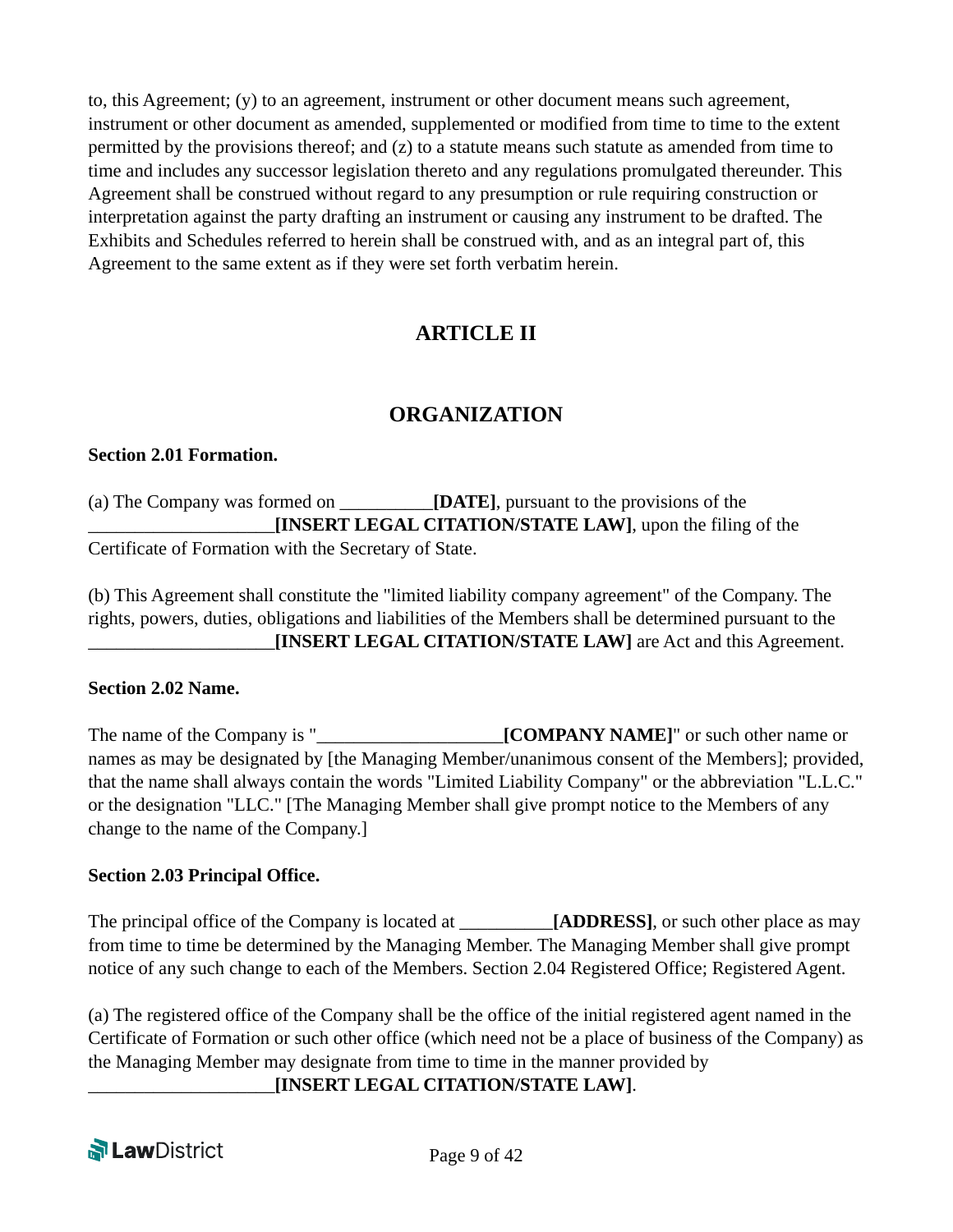(b) The registered agent for service of process on the Company in the State of \_\_\_\_\_\_\_\_\_\_\_\_\_\_\_\_\_\_\_\_**[INSERT LEGAL CITATION/STATE LAW]** shall be the initial registered agent named in the Certificate of Formation or such other Person or Persons as the Managing Member may designate from time to time in the manner provided by the \_\_\_\_\_\_\_\_\_\_\_\_\_\_\_\_\_\_\_\_**[INSERT LEGAL CITATION/STATE LAW]**.

#### **Section 2.05 Purpose; Powers.**

(a) The purposes of the Company are to engage in  $(i)$ 

**[DESCRIPTION OF THE COMPANY'S BUSINESS]** (the "Business") and (ii) any and all activities necessary or incidental thereto.

\_\_\_\_\_\_\_\_\_\_\_\_\_\_\_\_\_\_\_\_\_\_\_\_\_\_\_\_\_\_\_\_\_\_\_\_\_\_\_\_\_\_\_\_\_\_\_\_\_\_\_\_\_\_\_\_\_\_\_\_\_\_\_\_\_\_\_\_\_\_\_\_\_\_\_\_\_\_\_\_\_\_

(b) The Company shall have all the powers necessary or convenient to carry out the purposes for which it is formed, including the powers granted by the \_\_\_\_\_\_\_\_\_\_\_\_\_\_\_\_\_\_\_\_**[INSERT LEGAL CITATION/STATE LAW]**.

#### **Section 2.06 Term.**

The term of the Company commenced on the date the Certificate of Formation was filed with the Secretary of State and shall continue in existence perpetually until the Company is dissolved in accordance with the provisions of this Agreement.

## **ARTICLE III**

## **CAPITAL CONTRIBUTIONS; CAPITAL ACCOUNTS**

#### **Section 3.01 Initial Capital Contributions.**

Contemporaneously with the execution of this Agreement, each Member has made an initial Capital Contribution and is deemed to own Membership Interests in the amounts set forth opposite such Member's name on Schedule A attached hereto. The Managing Member shall update Schedule A upon the issuance or Transfer of any Membership Interests to any new or existing Member in accordance with this Agreement.

#### **Section 3.02 Additional Capital Contributions.**

(a) In addition to the Initial Capital Contributions of the Members, the Members shall make additional Capital Contributions in cash, in proportion to their respective Membership Interests, as determined by the Managing Member from time to time to be reasonably necessary to pay any operating, capital or other expenses relating to the Business (such additional Capital Contributions, the "Additional Capital Contributions"), provided, that such Additional Capital Contributions shall not exceed the

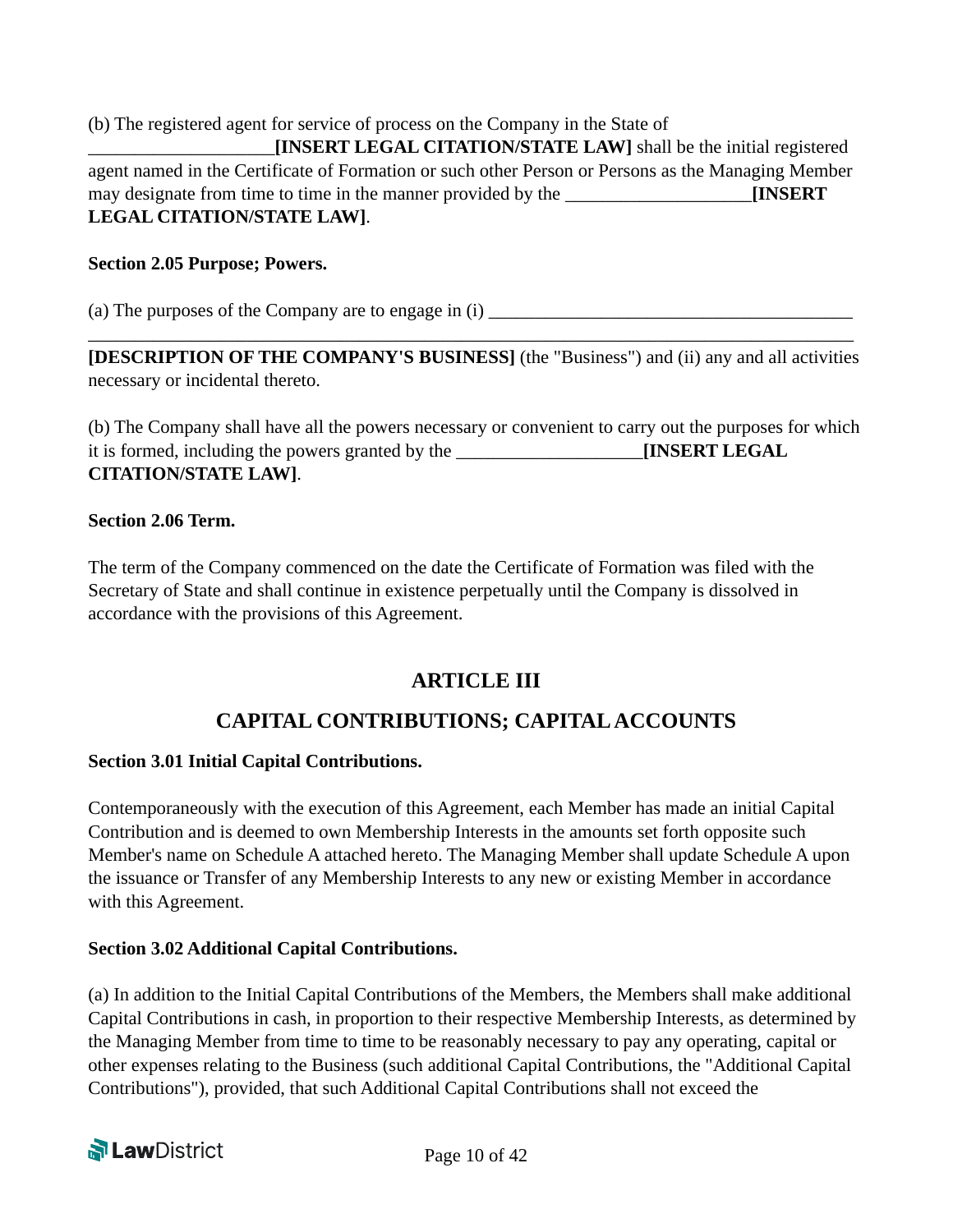corresponding amounts expressly provided for in the then-current Budget, as it may be amended from time to time in accordance with Section 7.06(b).

Upon the Managing Member making such determination for Additional Capital Contributions, the Managing Member shall deliver to the Non-Managing Member a written notice of the Company's need for Additional Capital Contributions, which notice shall specify in reasonable detail (i) the purpose for such Additional Capital Contributions, (ii) the aggregate amount of such Additional Capital Contributions, (iii) each Member's share of such aggregate amount of Additional Capital Contributions based upon such Member's Membership Interest, and (iv) the date (which date shall not be less than

**[NUMBER]** Business Days from the date that such notice is given) on which such Additional Capital Contributions shall be required to be made by the Members.

(b) If any Member shall fail to timely make, or notifies the other Member that it shall not make, all or any portion of any Additional Capital Contribution which such Member is obligated to make under Section 3.02(a), then such Member shall be deemed to be a "NonContributing Member".

The non-defaulting Member (the "Contributing Member") shall be entitled, but not obligated, to loan to the NonContributing Member, by contributing to the Company on its behalf, all or any part of the amount (the "Default Amount") that the NonContributing Member failed to contribute to the Company (each such loan, a "Default Loan"), provided, that such Contributing Member shall have contributed to the Company its pro rata share of the applicable Additional Capital Contribution. Such Default Loan shall be treated as an Additional Capital Contribution by the Non-Contributing Member. Each Default Loan shall bear interest (compounded monthly on the first day of each calendar month) on the unpaid principal amount thereof from time to time remaining from the date advanced until repaid, at the lesser of (i) \_\_\_\_\_\_\_\_\_\_**[PERCENTAGE]**% per annum or (ii) the maximum rate permitted at law (the "Default Rate"). [Each Default Loan shall be recourse \_\_\_\_\_\_\_\_\_\_\_\_\_\_\_\_\_\_\_\_**[debt/solely to the Non-Contributing Member's Membership Interest]**.]

Default Loans shall be repaid out of the distributions that would otherwise be made to the Non-Contributing Member under Article VI or Article XII, as more fully provided for in Section 3.02(d). So long as a Default Loan is outstanding, the Non-Contributing Member shall have the right to repay the Default Loan (together with interest then due and owing) in whole or in part. Upon the repayment in full of all Default Loans (but not upon their conversion as provided in Section 3.02(c)) made in respect of a Non-Contributing Member (and so long as the Non-Contributing Member is not otherwise a Non-Contributing Member), such Non-Contributing Member shall cease to be a Non-Contributing Member.

(c) At any time after the date \_\_\_\_\_\_\_\_\_\_**[NUMBER]** \_\_\_\_\_\_\_\_\_\_**[months/[OTHER TIME PERIOD]** after a Default Loan is made, at the option of the Contributing Member, (i) such Default Loan shall be converted into an Additional Capital Contribution of the Contributing Member in an amount equal to the principal and unpaid interest on such Default Loan pursuant to this Section 3.02(c), (ii) the Non-Contributing Member shall be deemed to have received a distribution, pursuant to Article VI, of an amount equal to the principal and unpaid interest on such Default Loan, (iii) such distribution shall be deemed paid to the Contributing Member in repayment of the Default Loan, (iv) such amount shall be deemed contributed by the Contributing Member as an Additional Capital Contribution (a

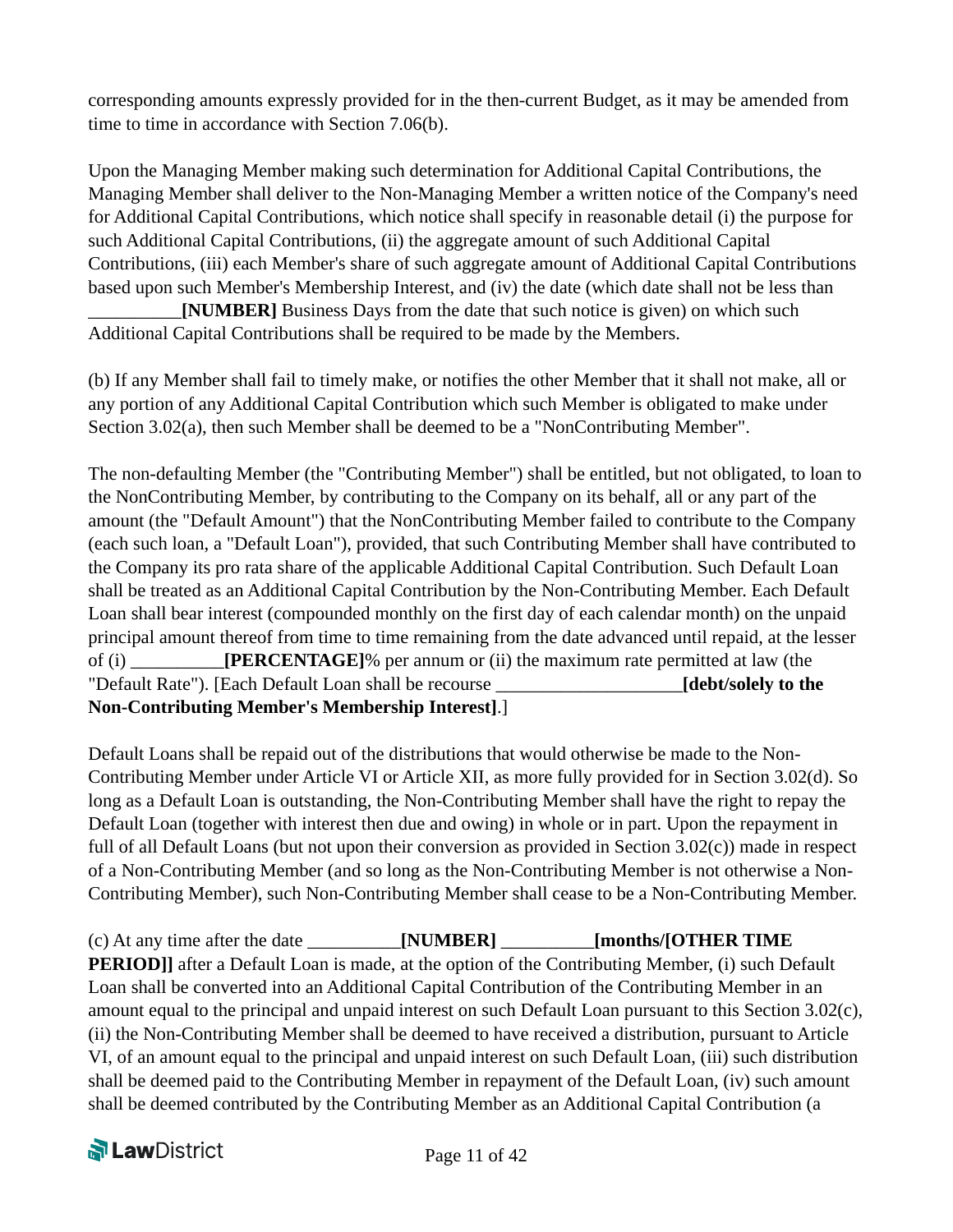"Cram-Down Contribution"), and (v) the Contributing Member's Capital Account shall be increased by, and the Non-Contributing Member's Capital Account shall be decreased by, an amount equal to the principal and unpaid interest on such Default Loan.

A Cram-Down Contribution shall be deemed an Additional Capital Contribution by the Contributing Member making (or deemed making) such Cram-Down Contribution as of the date such Cram-Down Contribution is made or the date on which such Default Loan is converted to a Cram-Down Contribution. At the time of a Cram-Down Contribution, the Membership Interest of the Contributing Member shall be increased proportionally by the amount of such contribution, thereby diluting the Membership Interest of the Non-Contributing Member. Once a Cram-Down Contribution has been made (or deemed made), no subsequent payment or tender in respect of the Cram-Down Contribution shall affect the Membership Interests of the Members, as adjusted in accordance with this Section  $3.02(c)$ .

(d) Notwithstanding any other provisions of this Agreement, any amount that otherwise would be paid or distributed to a NonContributing Member pursuant to Article VI shall not be paid to the Non-Contributing Member but shall be deemed paid and applied on behalf of such Non-Contributing Member (i) first, to accrued and unpaid interest on all Default Loans (in the order of their original maturity date), (ii) second to the principal amount of such Default Loans (in the order of their original maturity date) and (iii) third, to any Additional Capital Contribution of such Non-Contributing Member that has not been paid and is not deemed to have been paid.

(e) Notwithstanding the foregoing, if a Non-Contributing Member fails to make its Additional Capital Contribution in accordance with Section 3.02(a), without limitation of any other available rights or remedies that may be available, the Contributing Member may:

(i) institute proceedings against the Non-Contributing Member, either in the Contributing Member's own name or on behalf of the Company, to obtain payment of the Non-Contributing Member's portion of the Additional Capital Contributions, together with interest thereon at the Default Rate from the date that such Additional Capital Contribution was due until the date that such Additional Capital Contribution is made, at the cost and expense of the Non-Contributing Member[; or]

(ii) elect to dissolve and liquidate the Company pursuant to Article XII[./; or]

(iii) [purchase the Membership Interest of the Non-Contributing Member at a price equal to \_\_\_\_\_\_\_\_\_\_**[PERCENTAGE]**% of the lesser of (i) the price paid by the Non-Contributing Member for its Membership Interest and (ii) the Fair Market Value of its Membership Interest]  $[\cdot]$ ; or

(iv) [force a sale of the Company to a third party other than an Affiliate of any of the Members on commercially reasonable market terms as reasonably determined by the Contributing Member; provided, that if the Non-Contributing Member pays the unfunded portion of its required Additional Capital Contribution prior to the Contributing Member's election of a

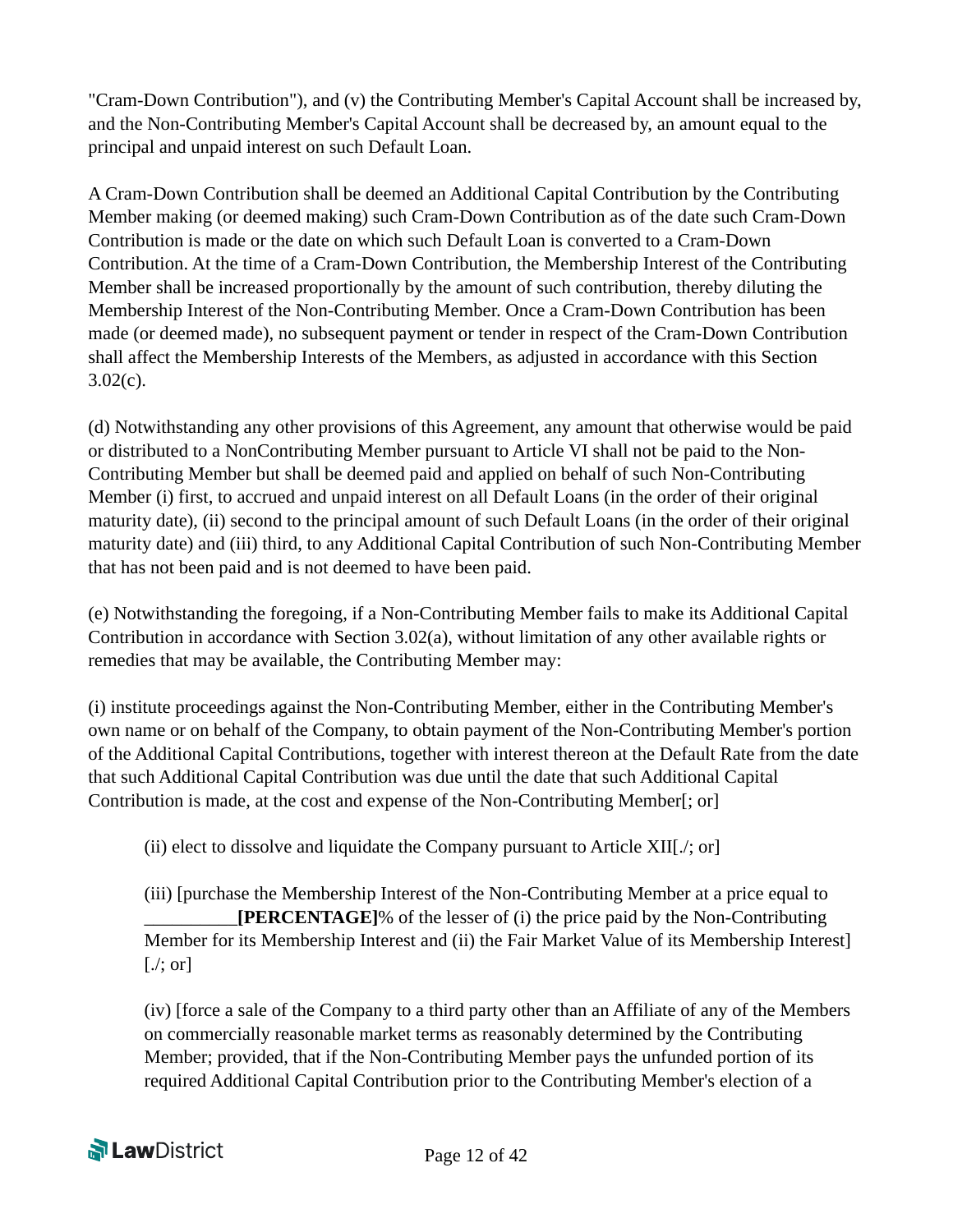forced sale, the Contributing Member shall no longer have the right to force a sale of the Company under this [Section 3.02(e)(iv)].]

(f) [If a Member is characterized as a Non-Contributing Member, then, so long as the Member remains a Non-Contributing Member, it shall forfeit and no longer be entitled to any consent or voting rights granted in this Agreement.]

(g) Except as set forth in this Section 3.02, neither Member shall be required to make additional Capital Contributions or make loans to the Company.

Section 3.03 Maintenance of Capital Accounts.

The Company shall establish and maintain for each Member a separate capital account (a "Capital Account") on its books and records in accordance with this Section 3.03. Each Capital Account shall be established and maintained in accordance with the following provisions:

(a) Each Member's Capital Account shall be increased by the amount of:

(i) such Member's Capital Contributions, including such Member's initial Capital Contribution and any Additional Capital Contributions;

(ii) any Net Income or other item of income or gain allocated to such Member pursuant to Article V; and

(iii) any liabilities of the Company that are assumed by such Member or secured by any property distributed to such Member.

(b) Each Member's Capital Account shall be decreased by:

(i) the cash amount or Book Value of any property distributed to such Member pursuant to Article VI and Section 11.03(c);

(ii) the amount of any Net Loss or other item of loss or deduction allocated to such Member pursuant to Article V; and

(iii) the amount of any liabilities of such Member assumed by the Company or that are secured by any property contributed by such Member to the Company.

#### **Section 3.04 Succession Upon Transfer.**

In the event that any Membership Interests are Transferred in accordance with the terms of this Agreement, the Transferee shall succeed to the Capital Account of the Transferor to the extent it relates to the Transferred Membership Interests and, subject to Section 5.04, shall receive allocations and distributions pursuant to Article V, Article VI and Article XI in respect of such Membership Interests.

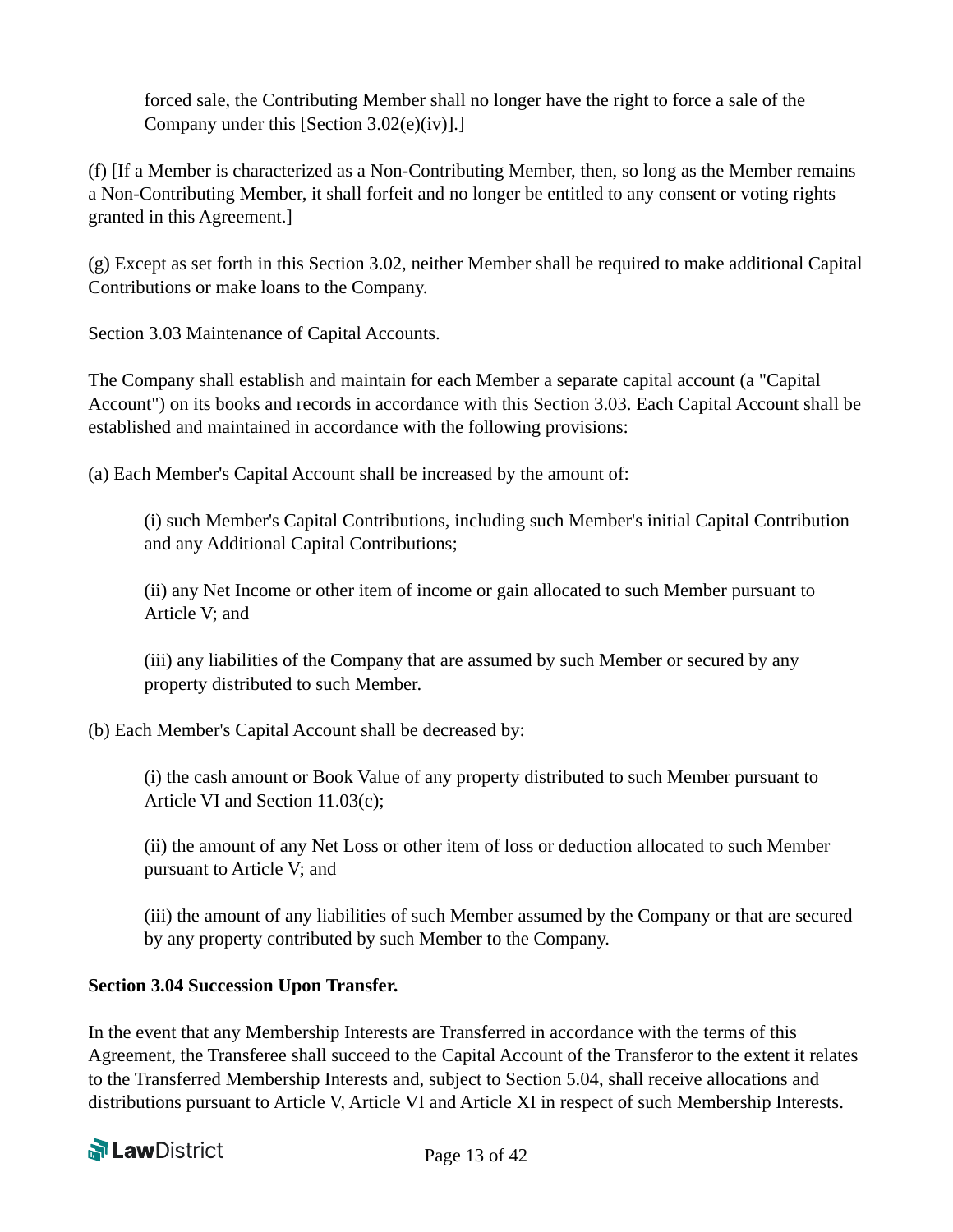Section 3.05 Negative Capital Accounts.

In the event that any Member shall have a deficit balance in its Capital Account, such Member shall have no obligation, during the term of the Company or upon dissolution or liquidation of the Company, to restore such negative balance or make any Capital Contributions to the Company by reason thereof, except as may be required by Applicable Law or in respect of any negative balance resulting from a withdrawal of capital or dissolution in contravention of this Agreement.

#### **Section 3.06 No Withdrawals From Capital Accounts.**

No Member shall be entitled to withdraw any part of its Capital Account or to receive any distribution from the Company, except as otherwise provided in this Agreement. No Member, including the Managing Member, shall receive any interest, salary, management or service fees or drawing with respect to its Capital Contributions or its Capital Account, except as otherwise provided in this Agreement. The Capital Accounts are maintained for the sole purpose of allocating items of income, gain, loss and deduction among the Members and shall have no effect on the amount of any distributions to any Members, in liquidation or otherwise.

#### **Section 3.07 Loans From Members.**

Loans by any Member to the Company shall not be considered Capital Contributions and shall not affect the maintenance of such Member's Capital Account, other than to the extent provided in Section 3.02(c) and Section 3.03(a)(iii), if applicable.

#### **Section 3.08 Modifications.**

The foregoing provisions and the other provisions of this Agreement relating to the maintenance of Capital Accounts are intended to comply with Treasury Regulations Section 1.704-1(b) and shall be interpreted and applied in a manner consistent with such Treasury Regulations. If the Managing Member determines that it is prudent to modify the manner in which the Capital Accounts, or any increases or decreases to the Capital Accounts, are computed in order to comply with such Treasury Regulations, the Managing Member may authorize such modifications.

### **ARTICLE IV**

#### **MEMBERS**

#### **Section 4.01 Admission of New Members.**

(a) New Members may be admitted from time to time (i) in connection with the issuance of Membership Interests by the Company, subject to compliance with the provisions of Section 7.02(d), and (ii) in connection with a Transfer of Membership Interests, subject to compliance with the

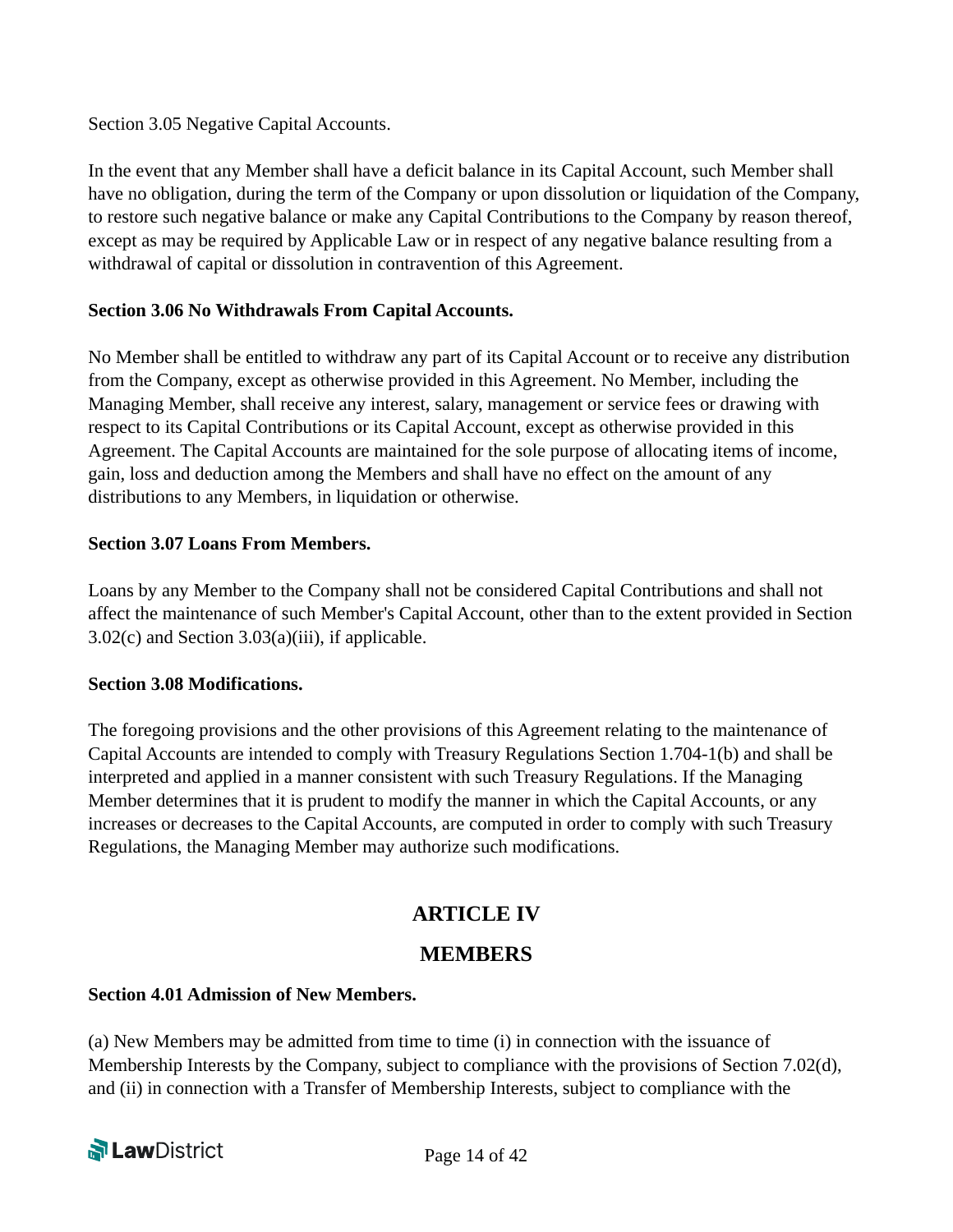provisions of Article IX, and in either case, following compliance with the provisions of Section 4.01(b).

(b) In order for any Person not already a Member of the Company to be admitted as a Member, whether pursuant to an issuance or Transfer of Membership Interests, such Person shall have executed and delivered to the Company a written undertaking substantially in the form of the Joinder Agreement. Upon the amendment of Schedule A of the Agreement by the Managing Member and the satisfaction of any other applicable conditions, including the receipt by the Company of payment for the issuance of Membership Interests, such Person shall be admitted as a Member and deemed listed as such on the books and records of the Company. The Managing Member shall also adjust the Capital Accounts of the Members as necessary in accordance with Section 3.03.

(c) Any Member who proposes to Transfer its Membership Interest (or any portion thereof) shall (i) be responsible for the payment of expenses incurred by it in connection with such Transfer, whether or not consummated, and (ii) except in connection with a Transfer pursuant to Section 7.07, reimburse the Company and the other Member for all reasonable expenses (including reasonable attorneys' fees and expenses) incurred by or on behalf of the Company or such other Member in connection with such proposed Transfer, whether or not consummated; provided, however, that in the event that both Members Transfer their Membership Interests (or any portion thereof) in connection with such Transfer, each Member shall only be responsible to reimburse the Company for its pro rata portion (based on such Member's portion of the total Membership Interests Transferred) of the Company's expenses incurred in connection with such Transfer.

#### **Section 4.02 No Personal Liability.**

Except as otherwise provided in the \_\_\_\_\_\_\_\_\_\_\_\_\_\_\_\_\_\_\_\_**[INSERT LEGAL CITATION/STATE LAW]**, by Applicable Law or expressly in this Agreement, no Member will be obligated personally for any debt, obligation or liability of the Company or other Members, whether arising in contract, tort or otherwise, solely by reason of being a Member. Section 4.03 No Withdrawal. So long as a Member continues to hold any Membership Interests, such Member shall not have the ability to withdraw or resign as a Member prior to the dissolution and winding up of the Company and any such withdrawal or resignation or attempted withdrawal or resignation by a Member prior to the dissolution or winding up of the Company shall be null and void. As soon as any Person who is a Member ceases to hold any Membership Interests, such Person shall no longer be a Member. [A Member shall not cease to be a Member as a result of the Bankruptcy of such Member or as a result of any other events specified in the \_\_\_\_\_\_\_\_\_\_\_\_\_\_\_\_\_\_\_\_**[INSERT LEGAL CITATION/STATE LAW]**.]

#### **Section 4.04 No Interest in Company Property.**

No real or personal property of the Company shall be deemed to be owned by any Member individually, but shall be owned by, and title shall be vested solely in, the Company. Without limiting the foregoing, each Member hereby irrevocably waives during the term of the Company any right that such Member may have to maintain any action for partition with respect to the property of the Company. Section 4.05 Certification of Membership Interests.

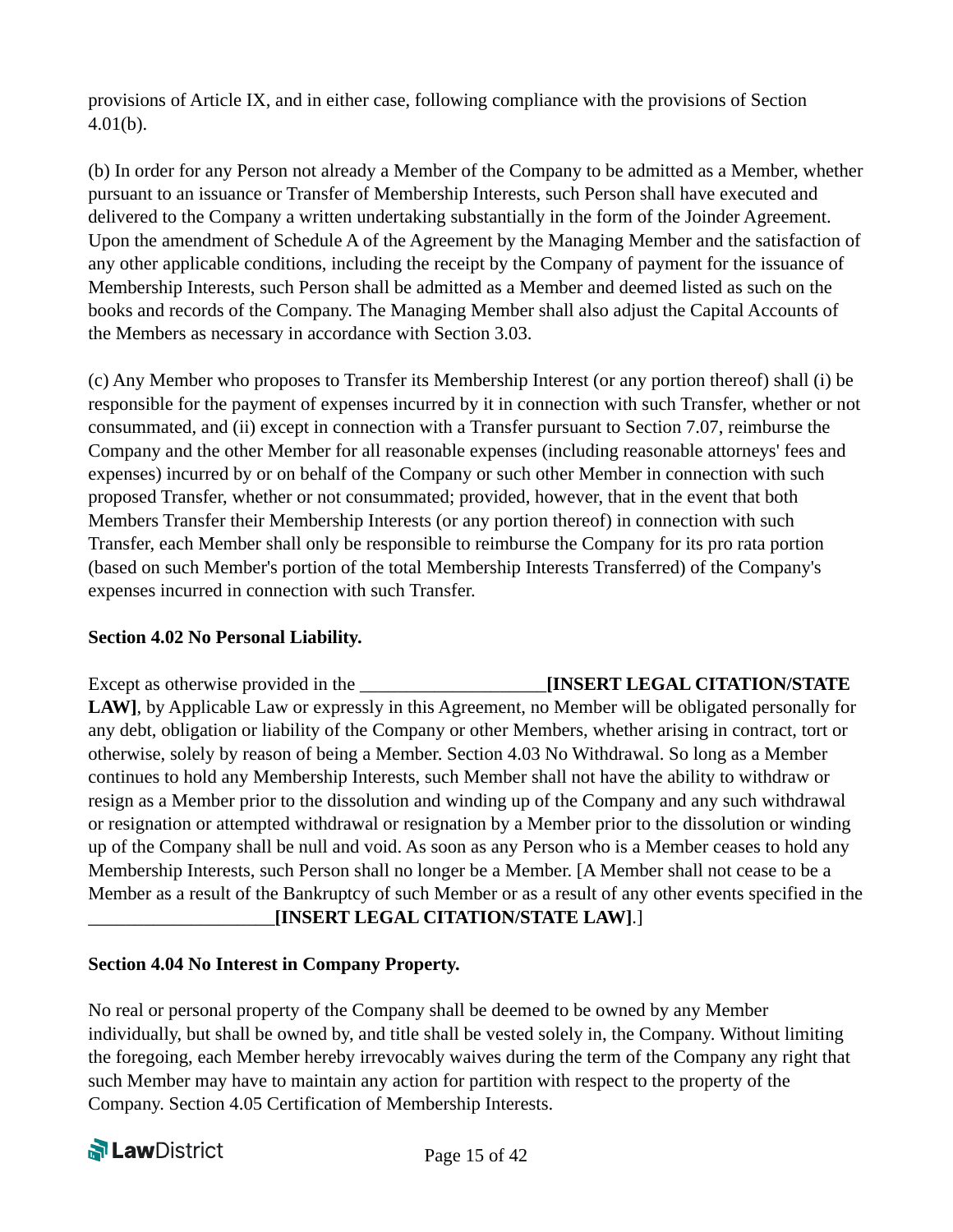(a) The Managing Member may, but shall not be required to, issue certificates to the Members representing the Membership Interests held by such Member.

(b) If the Managing Member shall issue certificates representing Membership Interests in accordance with Section 4.05(a), then in addition to any other legend required by Applicable Law, all certificates representing issued and outstanding Membership Interests shall bear a legend substantially in the following form:

THE MEMBERSHIP INTERESTS REPRESENTED BY THIS CERTIFICATE ARE SUBJECT TO A LIMITED LIABILITY COMPANY AGREEMENT AMONG THE COMPANY AND ITS MEMBERS, A COPY OF WHICH IS ON FILE AT THE PRINCIPAL EXECUTIVE OFFICE OF THE COMPANY. NO TRANSFER, SALE, ASSIGNMENT, PLEDGE, HYPOTHECATION OR OTHER DISPOSITION OF THE MEMBERSHIP INTERESTS REPRESENTED BY THIS CERTIFICATE MAY BE MADE EXCEPT IN ACCORDANCE WITH THE PROVISIONS OF SUCH LIMITED LIABILITY COMPANY AGREEMENT. THE MEMBERSHIP INTERESTS REPRESENTED BY THIS CERTIFICATE HAVE NOT BEEN REGISTERED UNDER THE SECURITIES ACT OF 1933, AS AMENDED, OR UNDER ANY OTHER APPLICABLE SECURITIES LAWS AND MAY NOT BE TRANSFERRED, SOLD, ASSIGNED, PLEDGED, HYPOTHECATED OR OTHERWISE DISPOSED EXCEPT PURSUANT TO (A) A REGISTRATION STATEMENT EFFECTIVE UNDER SUCH ACT AND LAWS, OR (B) AN EXEMPTION FROM REGISTRATION THEREUNDER.

## **ARTICLE V**

## **ALLOCATIONS**

### **Section 5.01 Allocation of Net Income and Net Loss.**

For each Fiscal Year (or portion thereof), after giving effect to the special allocations set forth in Section 5.02, Net Income and Net Loss of the Company shall be allocated among the Members pro rata in accordance with their Membership Interests. Section 5.02 Regulatory and Special Allocations. Notwithstanding the provisions of Section 5.01:

(a) If there is a net decrease in Company Minimum Gain (determined according to Treasury Regulations Section 1.704-2(d)(1)) during any Fiscal Year, each Member shall be specially allocated Net Income for such Fiscal Year (and, if necessary, subsequent Fiscal Years) in an amount equal to such Member's share of the net decrease in Company Minimum Gain, determined in accordance with Treasury Regulations Section  $1.704-2(g)$ . The items to be so allocated shall be determined in accordance with Treasury Regulations Sections 1.704-2(f)(6) and 1.704-2(j)(2). This Section 5.02 is intended to comply with the "minimum gain chargeback" requirement in Treasury Regulations Section 1.704-2(f) and shall be interpreted consistently therewith.

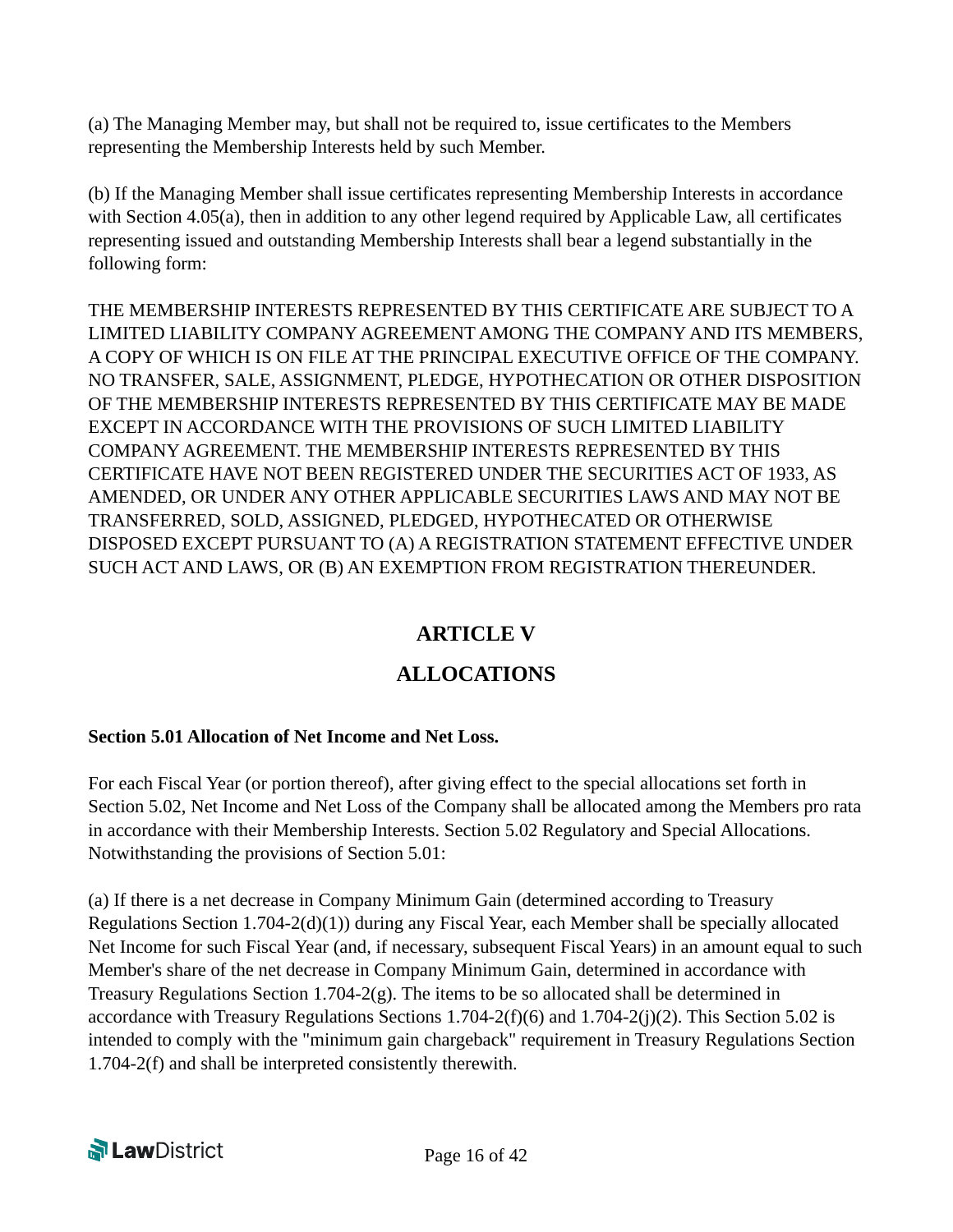(b) Member Nonrecourse Deductions shall be allocated in the manner required by Treasury Regulations Section 1.704-2(i). Except as otherwise provided in Treasury Regulations Section 1.704-2(i)(4), if there is a net decrease in Member Nonrecourse Debt Minimum Gain during any Fiscal Year, each Member that has a share of such Member Nonrecourse Debt Minimum Gain shall be specially allocated Net Income for such Fiscal Year (and, if necessary, subsequent Fiscal Years) in an amount equal to that Member's share of the net decrease in Member Nonrecourse Debt Minimum Gain. Items to be allocated pursuant to this paragraph shall be determined in accordance with Treasury Regulations Sections  $1.704-2(i)(4)$  and  $1.704-2(i)(2)$ . This Section 5.02(b) is intended to comply with the "minimum gain chargeback" requirements in Treasury Regulations Section 1.704-2(i)(4) and shall be interpreted consistently therewith.

(c) Nonrecourse Deductions shall be allocated to the Members in accordance with their Membership Interests.

(d) In the event any Member unexpectedly receives any adjustments, allocations or distributions described in Treasury Regulations Section 1.704-1(b)(2)(ii)(d)(4), (5) or (6), Net Income shall be specially allocated to such Member in an amount and manner sufficient to eliminate the Adjusted Capital Account Deficit created by such adjustments, allocations or distributions as quickly as possible.

This Section 5.02(d) is intended to comply with the qualified income offset requirement in Treasury Regulations Section 1.704-1(b)(2)(ii)(d) and shall be interpreted consistently therewith.

(e) The allocations set forth in paragraphs (a), (b), (c) and (d) above (the "Regulatory Allocations") are intended to comply with certain requirements of the Treasury Regulations under Code Section 704. Notwithstanding any other provisions of this Article V (other than the Regulatory Allocations), the Regulatory Allocations shall be taken into account in allocating Net Income and Net Losses among Members so that, to the extent possible, the net amount of such allocations of Net Income and Net Losses and other items and the Regulatory Allocations to each Member shall be equal to the net amount that would have been allocated to such Member if the Regulatory Allocations had not occurred.

#### **Section 5.03 Tax Allocations.**

(a) Subject to Section 5.03(b), Section 5.03(c) and Section 5.03(d), all income, gains, losses and deductions of the Company shall be allocated, for federal, state and local income tax purposes, among the Members in accordance with the allocation of such income, gains, losses and deductions pursuant to Section 5.01 and Section 5.02, except that if any such allocation for tax purposes is not permitted by the Code or other Applicable Law, the Company's subsequent income, gains, losses and deductions shall be allocated among the Members for tax purposes, to the extent permitted by the Code and other Applicable Law, so as to reflect as nearly as possible the allocation set forth in Section 5.01 and Section 5.02.

(b) Items of Company taxable income, gain, loss and deduction with respect to any property contributed to the capital of the Company shall be allocated among the Members in accordance with

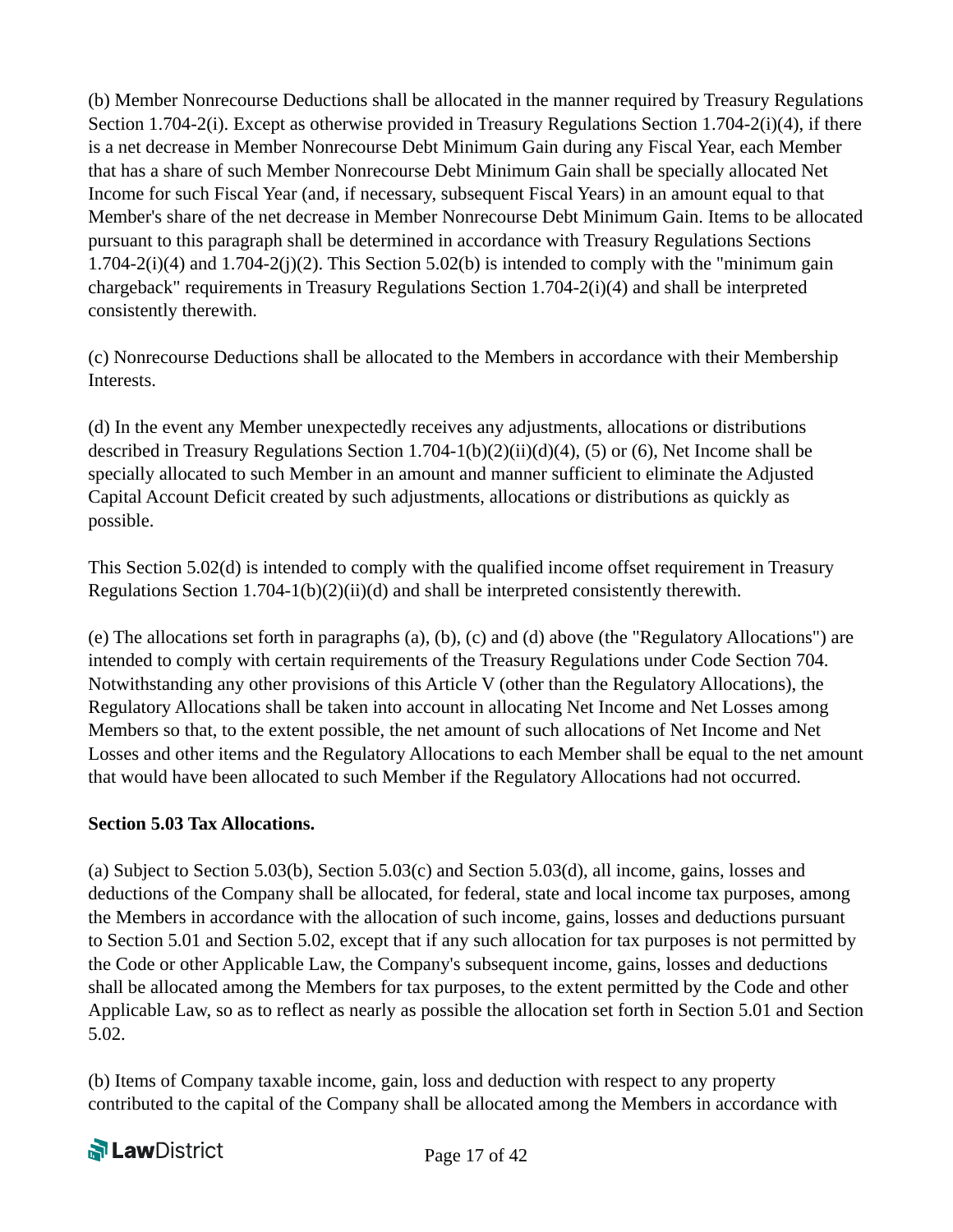Code Section 704(c) and the traditional method with curative allocations of Treasury Regulations Section 1.704-3(c), so as to take account of any variation between the adjusted basis of such property to the Company for federal income tax purposes and its Book Value. (c) If the Book Value of any Company asset is adjusted pursuant to Treasury Regulations Section 1.704-1(b)(2)(iv)(f) as provided in clause (c) of the definition of Book Value in Section 1.01, subsequent allocations of items of taxable income, gain, loss and deduction with respect to such asset shall take account of any variation between the adjusted basis of such asset for federal income tax purposes and its Book Value in the same manner as under Code Section 704(c).

(d) Allocations of tax credit, tax credit recapture and any items related thereto shall be allocated to the Members according to their interests in such items as determined by the Managing Member taking into account the principles of Treasury Regulations Section 1.704-1(b) (4)(ii).

(e) Allocations pursuant to this Section 5.03 are solely for purposes of federal, state and local taxes and shall not affect, or in any way be taken into account in computing, any Member's Capital Account or share of Net Income, Net Losses, distributions or other items pursuant to any provisions of this Agreement.

#### **Section 5.04 Allocations in Respect of Transferred Membership Interests.**

In the event of a Transfer of Membership Interests during any Fiscal Year made in compliance with the provisions of Article IX, Net Income, Net Losses and other items of income, gain, loss and deduction of the Company attributable to such Membership Interests for such Fiscal Year shall be determined using the interim closing of the books method.

## **ARTICLE VI**

### **DISTRIBUTIONS**

#### **Section 6.01 Distributions of Cash Flow and Capital Proceeds.**

(a) Any available cash of the Company, after allowance for payment of all Company obligations then due and payable, including debt service and operating expenses and for such reasonable reserves as [the Members may agree upon/contemplated in the Budget], shall be distributed to the Members, on at least a quarterly basis, pro rata in accordance with their respective Membership Interests.

(b) If a Member has (i) an unpaid Additional Capital Contribution that is overdue and/or (ii) an outstanding Default Loan due to another Member, any amount that otherwise would be distributed to such Member pursuant to Section 6.01(a) or Article XII (up to the amount of such Additional Capital Contribution or outstanding Default Loan, together with interest accrued thereon) shall not be paid to such Member but shall be deemed distributed to such Member and applied on behalf of such Member pursuant to Section 3.02(d).

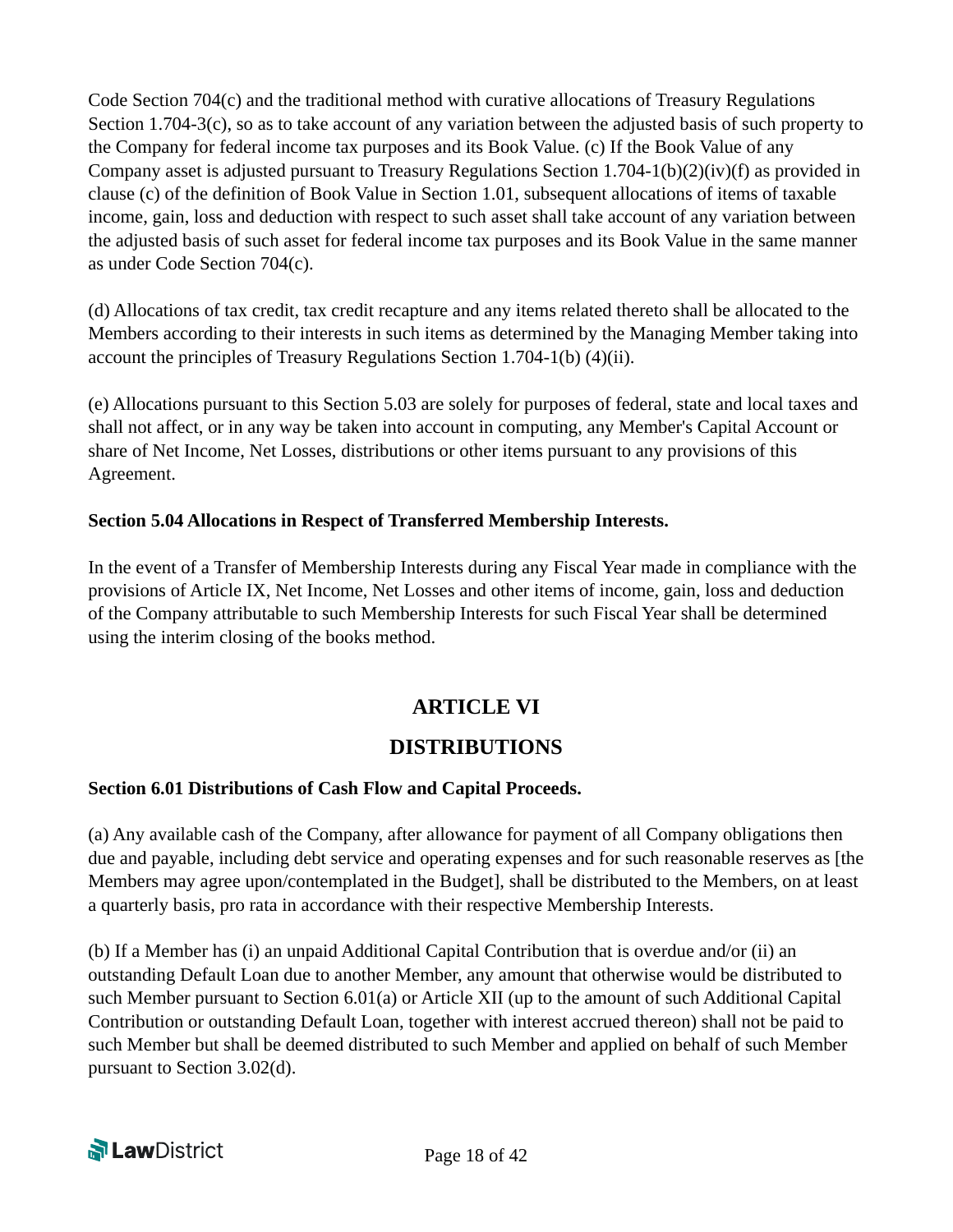(c) Notwithstanding any provision to the contrary contained in this Agreement, the Company shall not make any distribution to Members if such distribution would violate § 18-607 of the

\_\_\_\_\_\_\_\_\_\_\_\_\_\_\_\_\_\_\_\_\_\_\_\_\_\_\_\_\_\_**[INSERT LEGAL CITATION/STATE LAW]** or other Applicable Law or if such distribution is prohibited by the LLC's then-applicable debt-financing agreements.

#### **Section 6.02 Tax Withholding; Withholding Advances.**

(a) Tax Withholding. Each Member agrees to furnish the Company with any representations and forms as shall be reasonably requested by the Managing Member to assist it in determining the extent of, and in fulfilling, any withholding obligations it may have.

(b) Withholding Advances. The Company is hereby authorized at all times to make payments ("Withholding Advances") with respect to each Member in amounts required to discharge any obligation of the Company (as determined by the Tax Matters Representative based on the advice of legal or tax counsel to the Company) to withhold or make payments to any federal, state, local or foreign taxing authority (a "Taxing Authority") with respect to any distribution or allocation by the Company of income or gain to such Member and to withhold the same from distributions to such Member. Any funds withheld from a distribution by reason of this Section 6.02(b) shall nonetheless be deemed distributed to the Member in question for all purposes under this Agreement.

(c) Repayment of Withholding Advances. Any Withholding Advance made by the Company to a Taxing Authority on behalf of a Member and not simultaneously withheld from a distribution to that Member shall, with interest thereon accruing from the date of payment at a rate equal to the [prime rate published in the Wall Street Journal on the date of payment plus two percent (2.0%) per annum/ \_\_\_\_\_\_\_\_\_\_\_\_\_\_\_\_\_\_\_\_**[OTHER RATE]** (the "Company Interest Rate"):

(i) be promptly repaid to the Company by the Member on whose behalf the Withholding Advance was made (which repayment by the Member shall not constitute a Capital Contribution, but shall credit the Member's Capital Account if the Managing Member shall have initially charged the amount of the Withholding Advance to the Capital Account); or

(ii) with the consent of the Managing Member, be repaid by reducing the amount of the next succeeding distribution or distributions to be made to such Member (which reduction amount shall be deemed to have been distributed to the Member, but which shall not further reduce the Member's Capital Account if the Managing Member shall have initially charged the amount of the Withholding Advance to the Capital Account). Interest shall cease to accrue from the time the Member on whose behalf the Withholding Advance was made repays such Withholding Advance (and all accrued interest) by either method of repayment described above.

(d) Indemnification. Each Member hereby agrees to indemnify and hold harmless the Company and the other Members from and against any liability with respect to taxes, interest or penalties that may be asserted by reason of the Company's failure to deduct and withhold tax on amounts distributable or allocable to such Member. The provisions of this Section 6.02(d) and the obligations of a Member

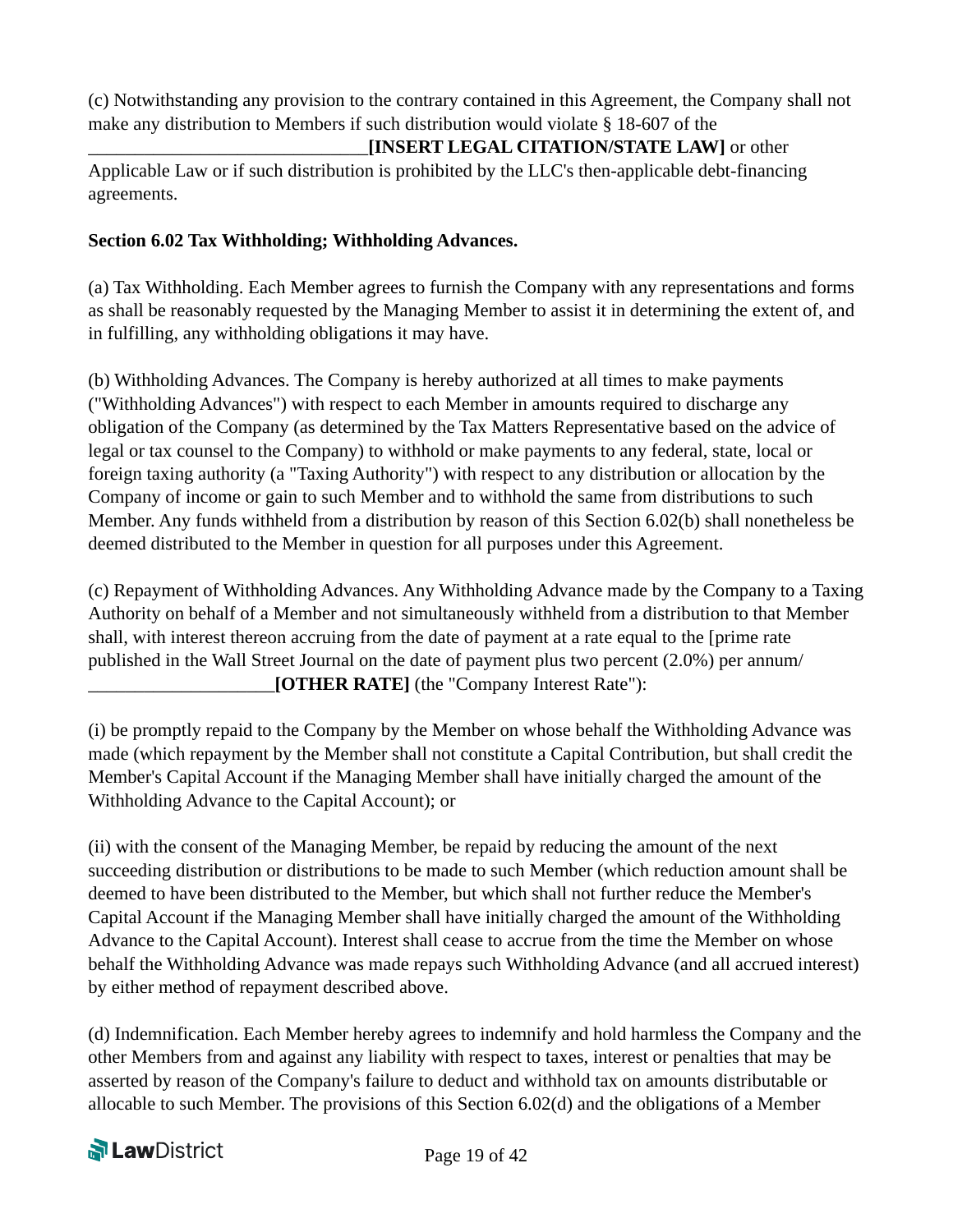pursuant to Section 6.02(c) shall survive the termination, dissolution, liquidation and winding up of the Company and the withdrawal of such Member from the Company or Transfer of its Membership Interests. The Company may pursue and enforce all rights and remedies it may have against each Member under this Section 6.02, including bringing a lawsuit to collect repayment with interest of any Withholding Advances.

(e) Overwithholding. Neither the Company nor the Managing Member shall be liable for any excess taxes withheld in respect of any distribution or allocation of income or gain to a Member. In the event of an overwithholding, a Member's sole recourse shall be to apply for a refund from the appropriate Taxing Authority.

#### **Section 6.03 Distributions in Kind.**

(a) The Managing Member is hereby authorized, as it may reasonably determine, to make distributions to the Members in the form of securities or other property held by the Company. In any non-cash distribution, the securities or property so distributed will be distributed among the Members in the same proportion and priority as cash equal to the Fair Market Value of such securities or property would be distributed among the Members pursuant to Section 6.01. (b) Any distribution of securities shall be subject to such conditions and restrictions as the Managing Member determines are required or advisable to ensure compliance with Applicable Law. In furtherance of the foregoing, the Managing Member may require that the Members execute and deliver such documents as the Managing Member may deem necessary or appropriate to ensure compliance with all federal and state securities laws that apply to such distribution and any further Transfer of the distributed securities, and may appropriately legend the certificates that represent such securities to reflect any restriction on Transfer with respect to such laws.

## **ARTICLE VII**

## **MANAGEMENT**

#### **Section 7.01 Management of the Company.**

The business and affairs of the Company shall be managed by the Managing Member. Subject to the provisions of Section 7.02, the Managing Member shall have full and complete discretion to manage and control the business and affairs of the Company, to make all decisions affecting the business and affairs of the Company and to take all such actions as it deems necessary or appropriate to accomplish the purposes of the Company set forth in Section 2.05; provided, that the Managing Member shall manage the Company in accordance with the Budget. The actions of the Managing Member taken in accordance with the provisions of this Agreement shall bind the Company. No other Member of the Company shall have any authority or right to act on behalf of or bind the Company, unless otherwise provided herein or unless specifically authorized by the Managing Member pursuant to a resolution expressly authorizing such action which resolution is duly adopted by the Managing Member.

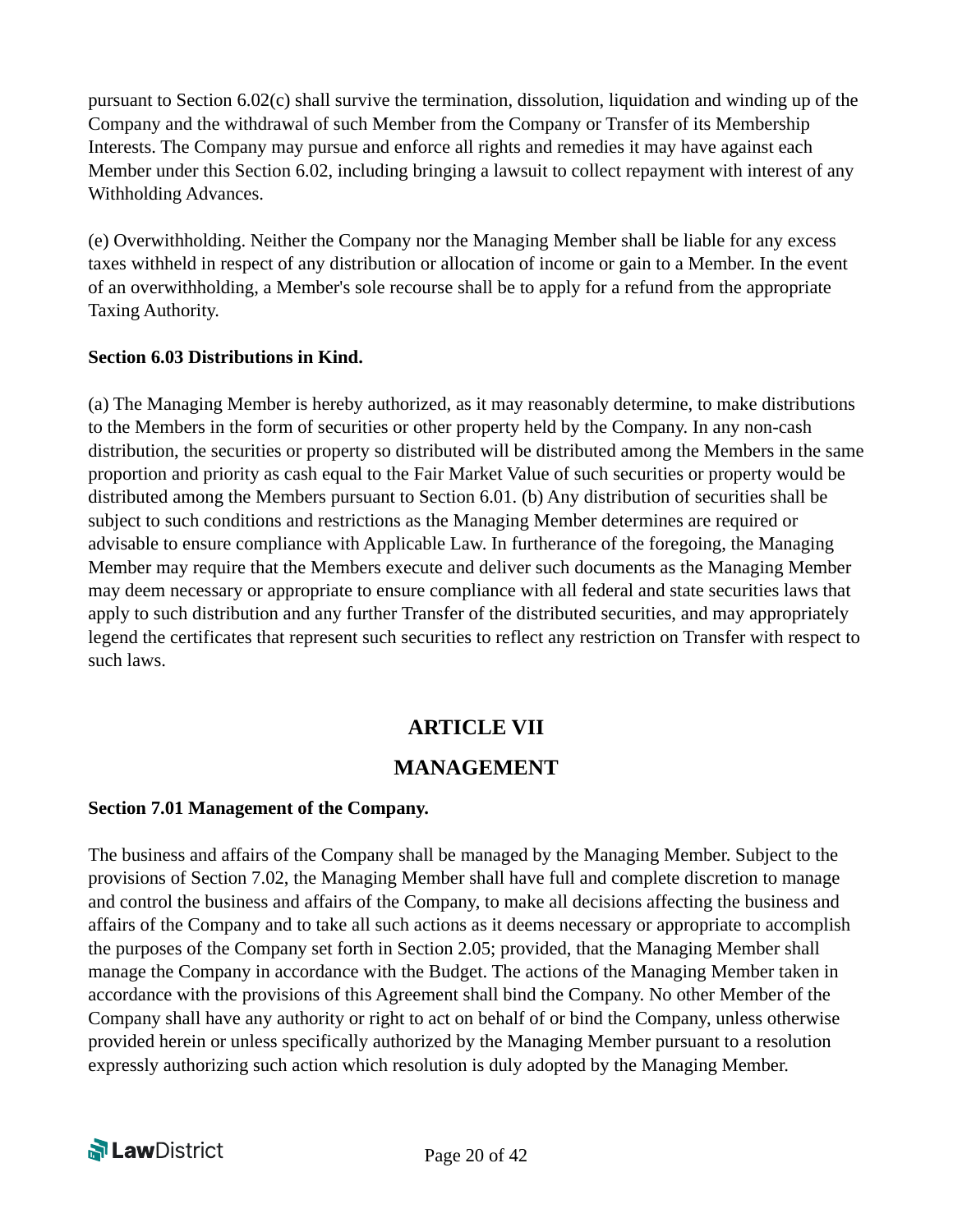#### **Section 7.02 Actions Requiring Approval of Members.**

Without the unanimous written approval of all Members, the Company shall not, and shall not enter into any commitment to:

(a) Amend, modify or waive the Certificate of Formation or this Agreement; provided that the Managing Member may, without the consent of the other Member, amend Schedule A following any new issuance, redemption, repurchase or Transfer of Membership Interests in accordance with this Agreement;

(b) Make any material change to the nature of the Business conducted by the Company or enter into any business other than the Business;

(c) Issue additional Membership Interests or admit additional Members to the Company;

(d) Incur any indebtedness, pledge or grant liens on any assets or guarantee, assume, endorse or otherwise become responsible for the obligations of any other Person, except to the extent approved or authorized in the Budget;

(e) Make any loan, advance or capital contribution in any Person, except to the extent approved or authorized in the Budget;

(f) Appoint or remove the Company's auditors or make any changes in the accounting methods or policies of the Company (other than as required by GAAP);

(g) Enter into, amend [in any material respect], waive or terminate any Related Party Agreement [other than the entry into a Related Party Agreement that is on an arm's length basis and on terms no less favorable to the Company than those that could be obtained from an unaffiliated third party];

(h) Enter into or effect any transaction or series of related transactions involving the purchase, lease, license, exchange or other acquisition (including by merger, consolidation, acquisition of stock or acquisition of assets) by the Company of any assets and/or equity interests of any Person[, other than in the ordinary course of business consistent with past practice];

(i) Enter into or effect any transaction or series of related transactions involving the sale, lease, license, exchange or other disposition (including by merger, consolidation, sale of stock or sale of assets) by the Company of any assets[, other than sales of inventory in the ordinary course of business consistent with past practice];

(j) Establish a Subsidiary or enter into any joint venture or similar business arrangement;

(k) Settle any lawsuit, action, dispute or other proceeding or otherwise assume any liability [with a value in excess of \$\_\_\_\_\_\_\_\_\_\_**[AMOUNT]** or agree to the provision of any equitable relief by the Company;

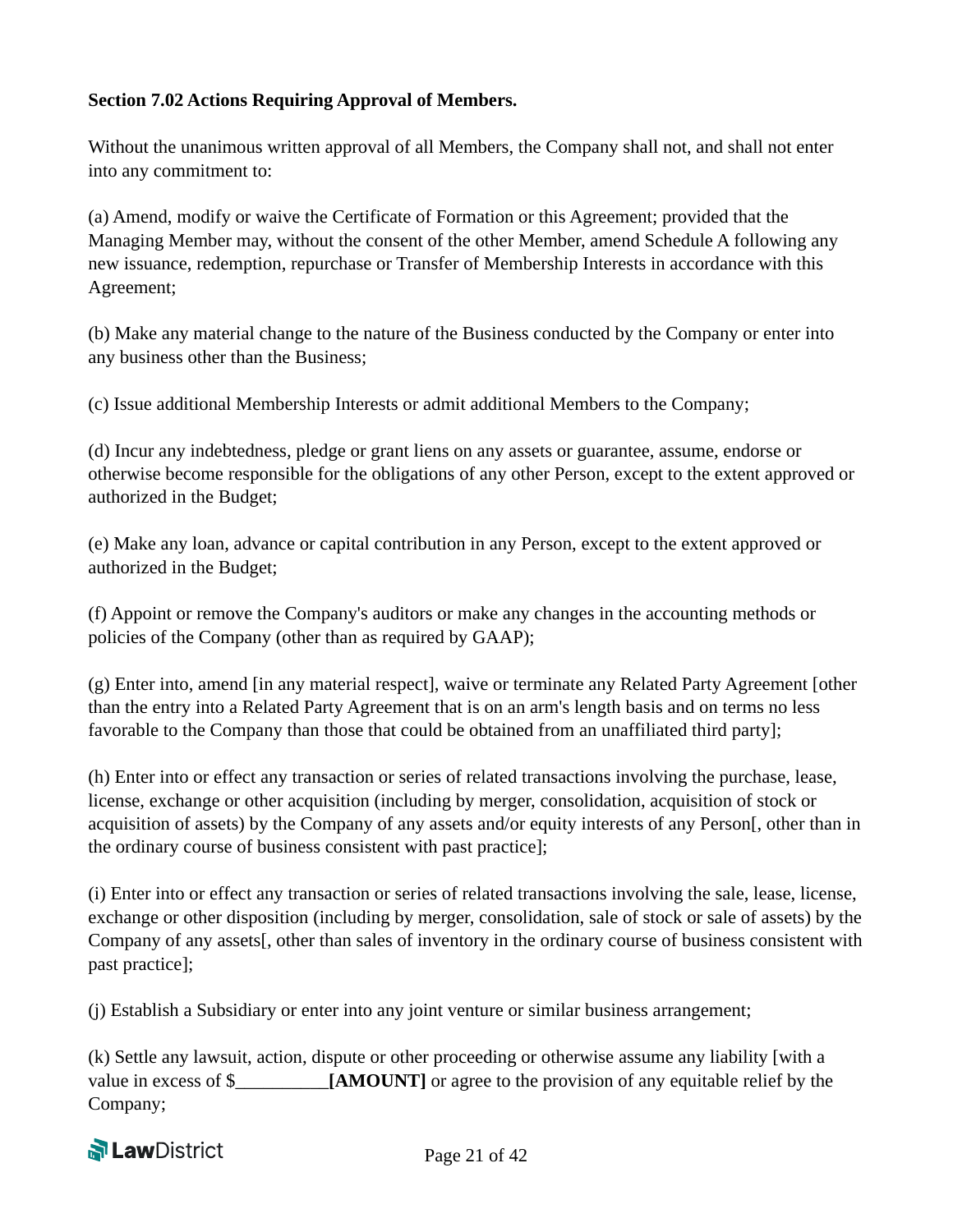(l) Initiate or consummate an initial public offering or make a public offering and sale of the Membership Interests or any other securities;

(m) Make any investments in any other Person in excess of \$ [AMOUNT]; or (n) Dissolve, wind-up or liquidate the Company or initiate a bankruptcy proceeding involving the Company.

#### **Section 7.03 Officers**

The Managing Member may appoint individuals as officers of the Company (the "Officers") as it deems necessary or desirable to carry on the business of the Company and the Managing Member may delegate to such Officers such power and authority as the Managing Member deems advisable. No Officer need be a Member of the Company. Any individual may hold two or more offices of the Company. Each Officer shall hold office until his successor is designated by the Managing Member or until his earlier death, resignation or removal. Any Officer may resign at any time on written notice to the Managing Member. Any Officer may be removed by the Managing Member with or without cause at any time. A vacancy in any office occurring because of death, resignation, removal or otherwise, may, but need not, be filled by the Managing Member.

#### **Section 7.04 [Action Without Meeting.**

Any matter that is to be voted on, consented to or approved by Members may be taken without a meeting, without prior notice and without a vote if consented to, in writing or by Electronic Transmission, by a Member or Members having not less than the minimum number of votes that would be necessary to authorize or take such action at a meeting at which all members entitled to vote thereon were present and voted. A record shall be maintained by the Managing Member of each such action taken by written consent of a Member or Members.

#### **Section 7.05 Informational Rights.**

In addition to the information required to be provided pursuant to Article X, the Managing Member shall keep the other Members reasonably informed on a timely basis of any material fact, information, litigation, employee relations or other matter that could reasonably be expected to have a material impact on the operations or financial position of the Company, including, but not limited to, any modification of any loan or other financing to the Company. The Managing Member shall provide all material information relating to the Company or the management or operation of the Company as any Member may reasonable request from time to time.

#### **Section 7.06 Budget.**

(a) The initial business plan and [\_\_\_\_\_\_\_\_\_\_**[monthly/quarterly]** and] annual budget for the Company through the Fiscal Year ending \_\_\_\_\_\_\_\_\_\_**[DATE]** (the "Initial Budget"), which have previously been approved by the Members, are attached hereto as Schedule B. The Budget shall include detailed capital and operating expense budgets, cash flow projections (which shall include

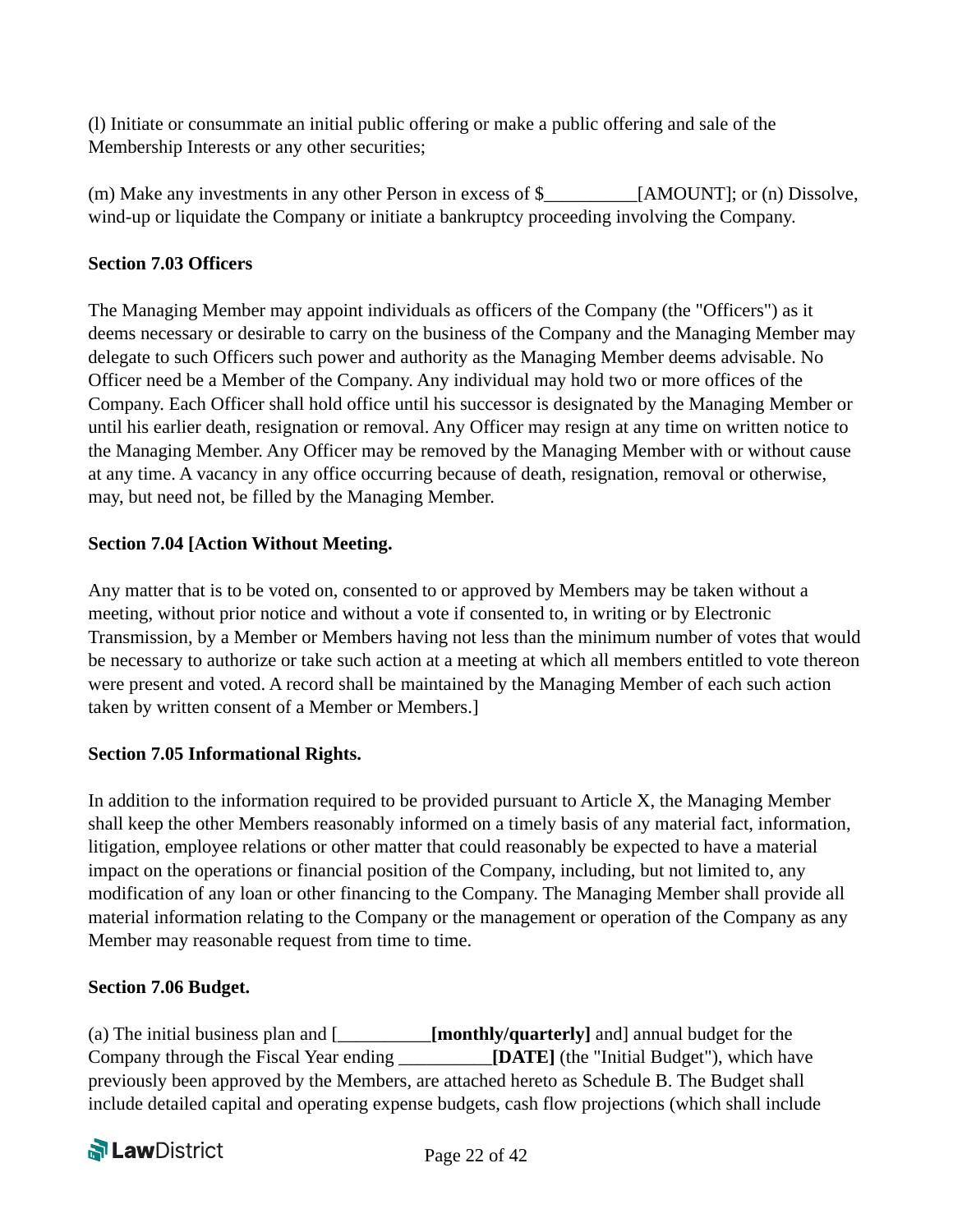amounts and due dates of all projected calls for Additional Capital Contributions) and profit and loss projections. The Managing Member shall operate the Company in accordance with the Initial Budget (the Initial Budget, as it may be updated or replaced in accordance with Section 7.06(b) is referred to herein as the "Budget").

(b) At least **[sixty (60)/\_\_\_\_\_\_\_\_\_\_[NUMBER]**] days before the beginning of each Fiscal Year (commencing with the Fiscal Year ending \_\_\_\_\_\_\_\_\_\_**[DATE]**), the Managing Member shall prepare and submit to the Non-Managing Member proposed revisions (including any extensions thereof) to the Budget for such upcoming Fiscal Year. Not later than \_\_\_\_\_\_\_\_\_\_**[NUMBER]** days following its receipt of the proposed revisions, the Non-Managing Member must, by written notice to the Managing Member, either approve or disapprove the revised Budget. If the Non-Managing Member shall not have responded in writing to the proposed revisions prior to the end of such \_\_\_\_\_\_\_\_\_\_**[NUMBER]** day period, the Non-Managing Member will be deemed to have approved the revised Budget. If the Non-Managing Member disapproves of the proposed revisions, then the Members shall use good faith efforts to agree on a revised Budget. The Managing Member shall continue to operate the Company in accordance with the existing Budget until a revised Budget is approved by both Members.

#### **Section 7.07 Deadlock.**

(a) If the Members are unable to agree on any of the matters described in Section 7.02 and such disagreement continues for **[NUMBER]** days despite good faith deliberations by the Members, then either Member shall be entitled to exercise the buy-sell rights set forth in this Section 7.07 by delivering a Buy-Sell Offer Notice (as defined herein).

(b) If a Member wishes to exercise the buy-sell right provided in this Section 7.07, such Member (the "Initiating Member") shall deliver to the other Member (the "Responding Member") written notice (the "Buy-Sell Offer Notice") of such election, which notice shall include (i) a description of the circumstances that triggered the buy-sell right, and (ii) the purchase price (which shall be payable exclusively in cash (unless otherwise agreed)) at which the Initiating Member shall (A) purchase all of the Membership Interests owned by the Responding Member (the "Buy-out Price") or (B) sell all of its Membership Interests to the Responding Member (the "Sell-out Price"), with any difference between the Buy-out Price and the Sell-out Price based solely on each Member's Membership Interest in the Company, without regard to any market discount or premium from differences in such proportionate interests.

(c) Within **[thirty (30)/\_\_\_\_\_\_\_\_\_\_[NUMBER]** days after the Buy-Sell Offer Notice is received (the "Buy-Sell Election Date"), the Responding Member shall deliver to the Initiating Member a written notice (the "Response Notice") stating whether it elects to (i) sell all of its Membership interests to the Initiating Member for the Buy-out Price or (ii) buy all of the Membership Interests owned by the Initiating Member for the Sell-out Price. The failure of the Responding Member to deliver the Response Notice by the Buy-Sell Election Date shall be deemed to be an election to sell all of its Membership Interests to the Initiating Member at the Buy-out Price.

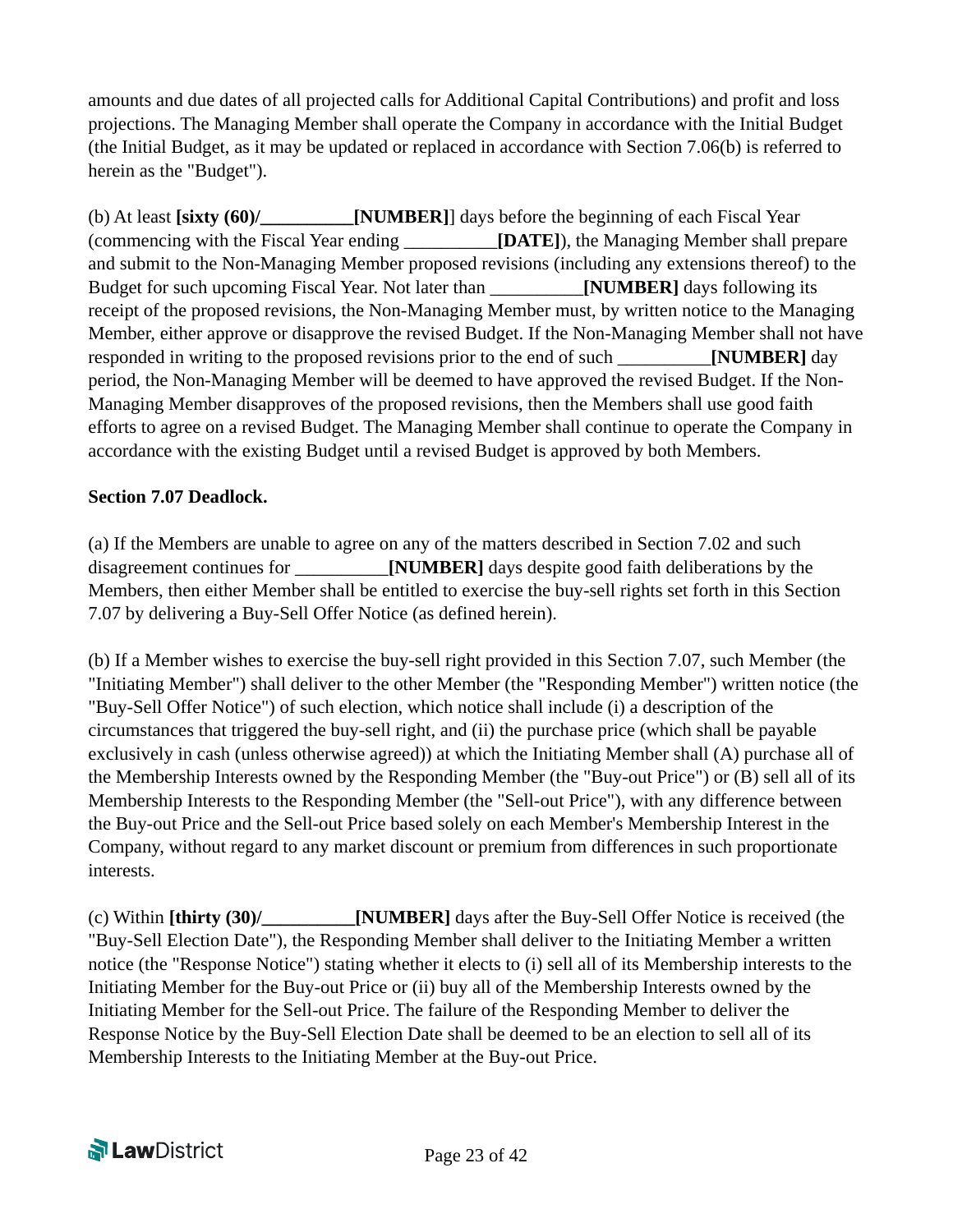(d) The closing of any purchase and sale of Membership Interests pursuant to this Section 7.07 shall take place **[NUMBER]** days after the Response Notice is delivered or deemed to have been delivered or some other date mutually agreed upon by the parties. The Buy-out Price or the Sellout Price, as the case may be, shall be paid at closing by wire transfer of immediately available funds to an account designated in writing by the selling Member (the "Selling Member"). At the closing, the Selling Member shall deliver to the purchasing Member (the "Purchasing Member") good and marketable title to its Membership Interests, free and clear of all liens and encumbrances. Each Member agrees to cooperate and take all actions and execute all documents reasonably necessary or appropriate to reflect the purchase of the Selling Member's Membership Interest by the Purchasing Member.

(e) If the Purchasing Member defaults in any of its material closing obligations, then the Selling Member shall have the option to purchase the Purchasing Member's entire Membership Interest at a price that is equal to **[PERCENTAGE**]% of the purchase price payable at the initial closing.

#### **Section 7.08 Other Activities; Business Opportunities.**

(a) Nothing contained in this Agreement shall prevent any Member, including the Managing Member, or any of its Affiliates from engaging in any other activities or businesses, regardless of whether those activities or businesses are similar to or competitive with the Business. None of the Members nor any of their Affiliates shall be obligated to account to the Company or to the other Member for any profits or income earned or derived from other such activities or businesses. [Except as otherwise provided in Section 7.08(b), none of the Members nor any of their Affiliates shall be obligated to inform the Company or the other Member of any business opportunity of any type or description.

(b) [Notwithstanding Section 7.08(a), if a Member [or any [controlled] Affiliate of a Member] is offered or discovers a business opportunity of the type and character that is [within the scope of/ consistent with] the Business (a "Business Opportunity"), such Member [or Affiliate] shall, prior to pursuing such Business Opportunity, offer to the Company the right to pursue such Business Opportunity for the benefit of the Company, regardless of whether such Member [or Affiliate] believes the Company would be able (financially or otherwise) or willing to pursue such Business Opportunity. If the Company, by unanimous consent of the Members, determines not to pursue such Business Opportunity within \_\_\_\_\_\_\_\_\_\_**[NUMBER]** days after its presentation to the Company, the presenting Member [or its Affiliate] shall be free to pursue such Business Opportunity as such Member [or Affiliate] shall determine in its sole discretion.]

#### **Section 7.09 Compensation and Reimbursement of Managing Member.**

The Managing Member shall not be compensated for its services as the Managing Member, but the Company shall reimburse the Managing Member for all ordinary, necessary and direct expenses incurred by the Managing Member on behalf of the Company in carrying out the Company's business activities, including, without limitation, salaries of officers and employees of the Managing Member who are carrying out the Company's business activities. All reimbursements for expenses shall be

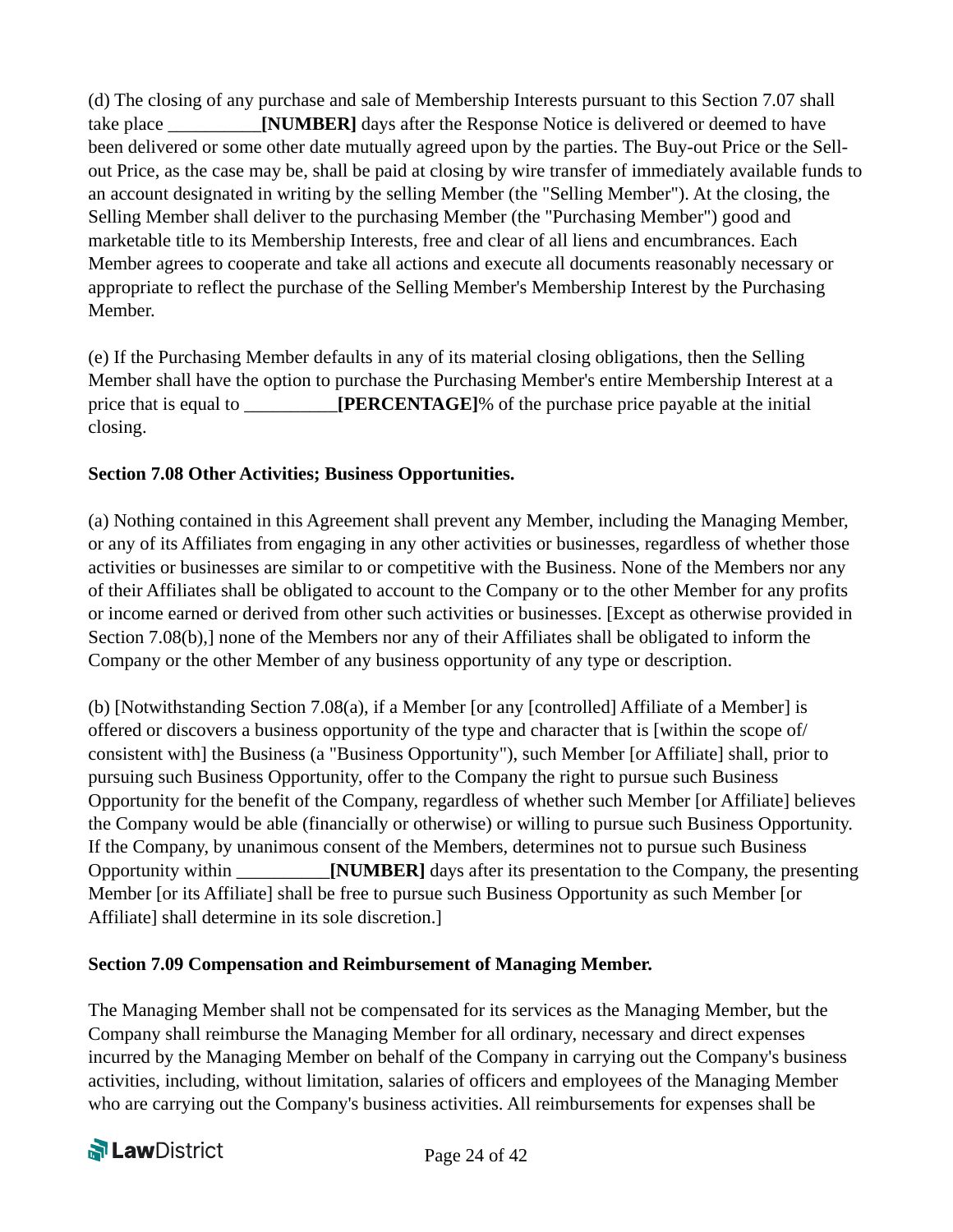reasonable in amount [and shall not exceed [amounts set forth in the Budget/ \$ **[AMOUNT]**] in the aggregate for any Fiscal Year].

#### **Section 7.10 [Removal of Managing Member.**

The Majority Member may remove the Minority Member as the Managing Member of the Company, by delivering written notice to the Minority Member, upon either (a) a Bankruptcy of the Minority Member or (b) a breach of any material covenant, duty or obligation under this Agreement by the Minority Member that remains uncured for *NUMBER* days after written notice of such breach was received by the Minority Member. Upon the Minority Member's removal, the Majority Member shall either assume the role of the Managing Member or appoint another Person (who may be an Affiliate of the Majority Member) to manage the operations of the Company. The removal of the Minority Member as the Managing Member shall not affect its rights as a Member and shall not constitute a withdrawal of such Member.]

#### **Section 7.11 Resignation of Managing Member.**

The Minority Member may not voluntarily resign as the Managing Member, unless otherwise consented to by the Majority Member in its sole discretion. Upon such resignation, the Majority Member shall either assume the role of the Managing Member or appoint another Person (who may be an Affiliate of the Majority Member) to manage the operations of the Company. The resignation of the Managing Member shall not affect its rights as a Member and shall not constitute a withdrawal of a Member.

### **ARTICLE VIII**

## **EXCULPATION AND INDEMNIFICATION**

#### **Section 8.01 Exculpation of Covered Persons.**

(a) Covered Persons. As used herein, the term "Covered Person" shall mean (i) each Member, including the Managing Member; (ii) each officer, director, stockholder, partner, member, Affiliate, employee, agent or representative of each Member; and (iii) each Officer, employee, agent or representative of the Company.

(b) Standard of Care. No Covered Person shall be liable to the Company or any other Covered Person for any loss, damage or claim incurred by reason of any action taken or omitted to be taken by such Covered Person in his, her or its capacity as a Covered Person, so long as such action or omission does not constitute fraud, gross negligence, willful misconduct or a material breach or knowing violation of this Agreement by such Covered Person.

(c) [Good Faith Reliance. A Covered Person shall be fully protected in relying in good faith upon the records of the Company and upon such information, opinions, reports or statements (including financial

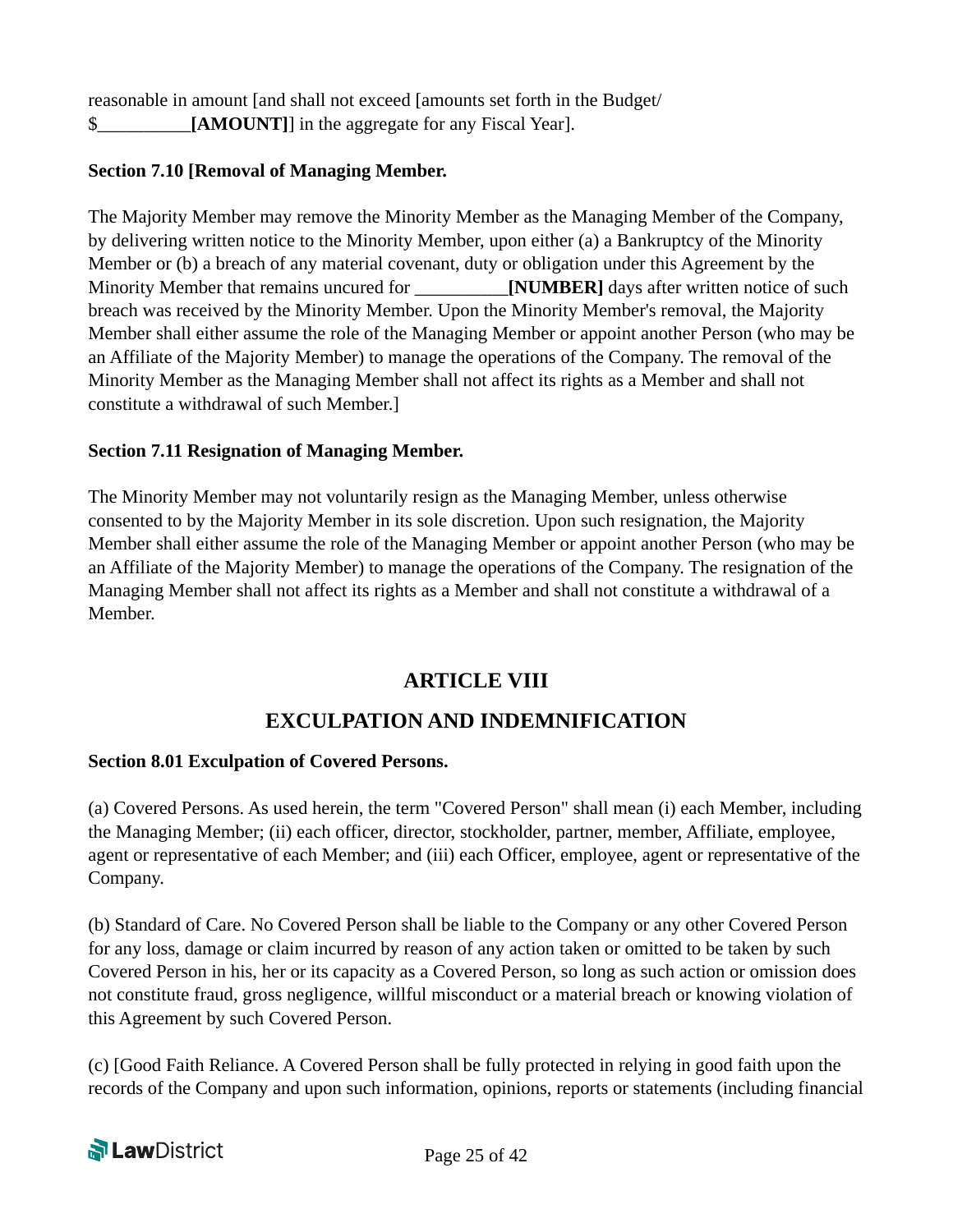statements and information, opinions, reports or statements as to the value or amount of the assets, liabilities, Net Income or Net Losses of the Company or any facts pertinent to the existence and amount of assets from which distributions might properly be paid) of the following Persons or groups: (i) another Member; (ii) one or more Officers or employees of the Company; (iii) any attorney, independent accountant, appraiser or other expert or professional employed or engaged by or on behalf of the Company; or (iv) any other Person selected in good faith by or on behalf of the Company, in each case as to matters that such relying Person reasonably believes to be within such other Person's professional or expert competence. The preceding sentence shall in no way limit any Person's right to rely on information to the extent provided under \_\_\_\_\_\_\_\_\_\_\_\_\_\_\_\_\_\_\_\_**[INSERT LEGAL CITATION/STATE LAW]**.]

#### **Section 8.02 Liabilities and Duties of Covered Persons.**

(a) Limitation of Liability. This Agreement is not intended to, and does not, create or impose any fiduciary duty on any Covered Person. Furthermore, each of the Members and the Company hereby waives any and all fiduciary duties that, absent such waiver, may be implied by Applicable Law, and in doing so, acknowledges and agrees that the duties and obligation of each Covered Person to each other and to the Company are only as expressly set forth in this Agreement. The provisions of this Agreement, to the extent that they restrict the duties and liabilities of a Covered Person otherwise existing at law or in equity, are agreed by the Members to replace such other duties and liabilities of such Covered Person.

(b) [Duties. Whenever in this Agreement a Covered Person is permitted or required to make a decision (including a decision that is in such Covered Person's "discretion" or under a grant of similar authority or latitude), such Covered Person shall be entitled to consider only such interests and factors as such Covered Person desires, including its own interests, and shall have no duty or obligation to give any consideration to any interest of or factors affecting the Company or any other Person. Whenever in this Agreement a Covered Person is permitted or required to make a decision in such Covered Person's "good faith," the Covered Person shall act under such express standard and shall not be subject to any other or different standard imposed by this Agreement or any other Applicable Law.]

#### **Section 8.03 Indemnification.**

(a) Indemnification. To the fullest extent permitted by the \_\_\_\_\_\_\_\_\_\_\_\_\_\_\_\_\_\_\_\_**[INSERT LEGAL CITATION/STATE LAW]**, as the same now exists or may hereafter be amended, substituted or replaced (but, in the case of any such amendment, substitution or replacement, only to the extent that such amendment, substitution or replacement permits the Company to provide broader indemnification rights than the \_\_\_\_\_\_\_\_\_\_\_\_\_\_\_\_\_\_\_\_**[INSERT LEGAL CITATION/STATE LAW]** permitted the Company to provide prior to such amendment, substitution or replacement), the Company shall indemnify, hold harmless, defend, pay and reimburse any Covered Person against any and all losses, claims, damages, judgments, fines or liabilities, including reasonable legal fees or other expenses incurred in investigating or defending against such losses, claims, damages, judgments, fines or liabilities, and any amounts expended in settlement of any claims (collectively, "Losses") to which such Covered Person may become subject by reason of:

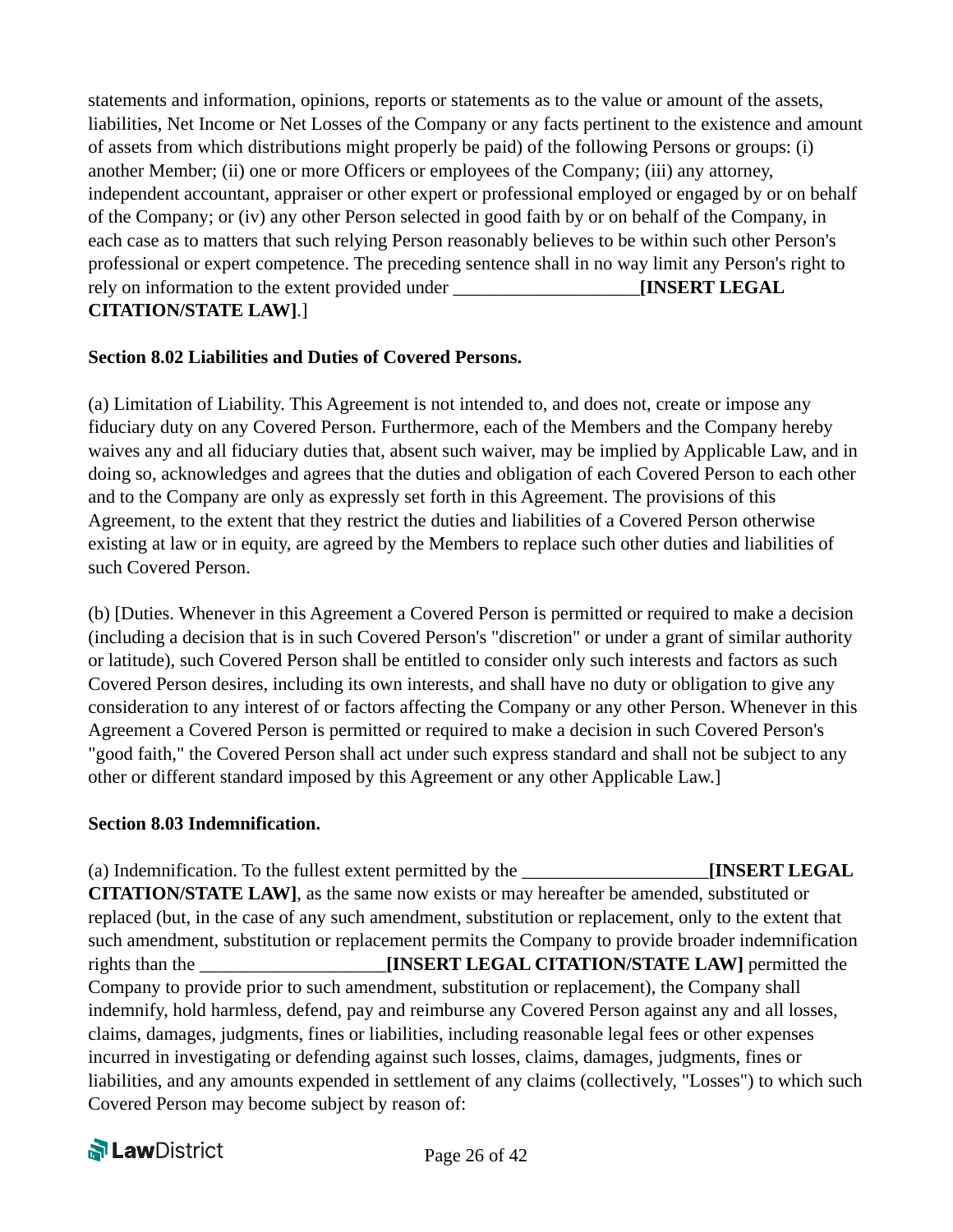(i) any act or omission or alleged act or omission performed or omitted to be performed on behalf of the Company, any Member or any direct or indirect Subsidiary of the foregoing in connection with the Business of the Company; or

(ii) such Covered Person being or acting in connection with the Business of the Company as a member, stockholder, Affiliate, manager, director, officer, employee or agent of the Company, any Member, or any of their respective Affiliates, or that such Covered Person is or was serving at the request of the Company as a member, manager, director, officer, employee or agent of any Person including the Company; provided, that (x) such Covered Person acted in good faith and in a manner believed by such Covered Person to be in, or not opposed to, the best interests of the Company and within the scope of such Covered Person's authority conferred on him or it by the Company and, with respect to any criminal proceeding, had no reasonable cause to believe his conduct was unlawful, and (y) such Covered Person's conduct did not constitute fraud, gross negligence, willful misconduct or a material breach or knowing violation of this Agreement by such Covered Person[, in each case as determined by a final, nonappealable order of a court of competent jurisdiction].

In connection with the foregoing, the termination of any action, suit or proceeding by judgment, order, settlement, conviction, or upon a plea of nolo contendere or its equivalent, shall not, of itself, create a presumption that the Covered Person did not act in good faith or, with respect to any criminal proceeding, had reasonable cause to believe that such Covered Person's conduct was unlawful, or that the Covered Person's conduct constituted fraud, gross negligence, willful misconduct or a material breach or knowing violation of this Agreement.

(b) [Control of Defense. Upon a Covered Person's discovery of any claim, lawsuit or other proceeding relating to any Losses for which such Covered Person may be indemnified pursuant to this Section 8.03, the Covered Person shall give prompt written notice to the Company of such claim, lawsuit or proceeding, provided, that the failure of the Covered Person to provide such notice shall not relieve the Company of any indemnification obligation under this Section 8.03, unless the Company shall have been materially prejudiced thereby. Subject to the approval of the disinterested Members, the Company shall be entitled to participate in or assume the defense of any such claim, lawsuit or proceeding at its own expense. After notice from the Company to the Covered Person of its election to assume the defense of any such claim, lawsuit or proceeding, the Company shall not be liable to the Covered Person under this Agreement or otherwise for any legal or other expenses subsequently incurred by the Covered Person in connection with investigating, preparing to defend or defending any such claim, lawsuit or other proceeding. If the Company does not elect (or fails to elect) to assume the defense of any such claim, lawsuit or proceeding, the Covered Person shall have the right to assume the defense of such claim, lawsuit or proceeding as it deems appropriate, but it shall not settle any such claim, lawsuit or proceeding without the consent of the Company (which consent shall not be unreasonably withheld, conditioned or delayed).]

(c) Reimbursement. The Company shall promptly reimburse (and/or advance to the extent reasonably required) each Covered Person for reasonable legal or other expenses (as incurred) of such Covered Person in connection with investigating, preparing to defend or defending any claim, lawsuit or other

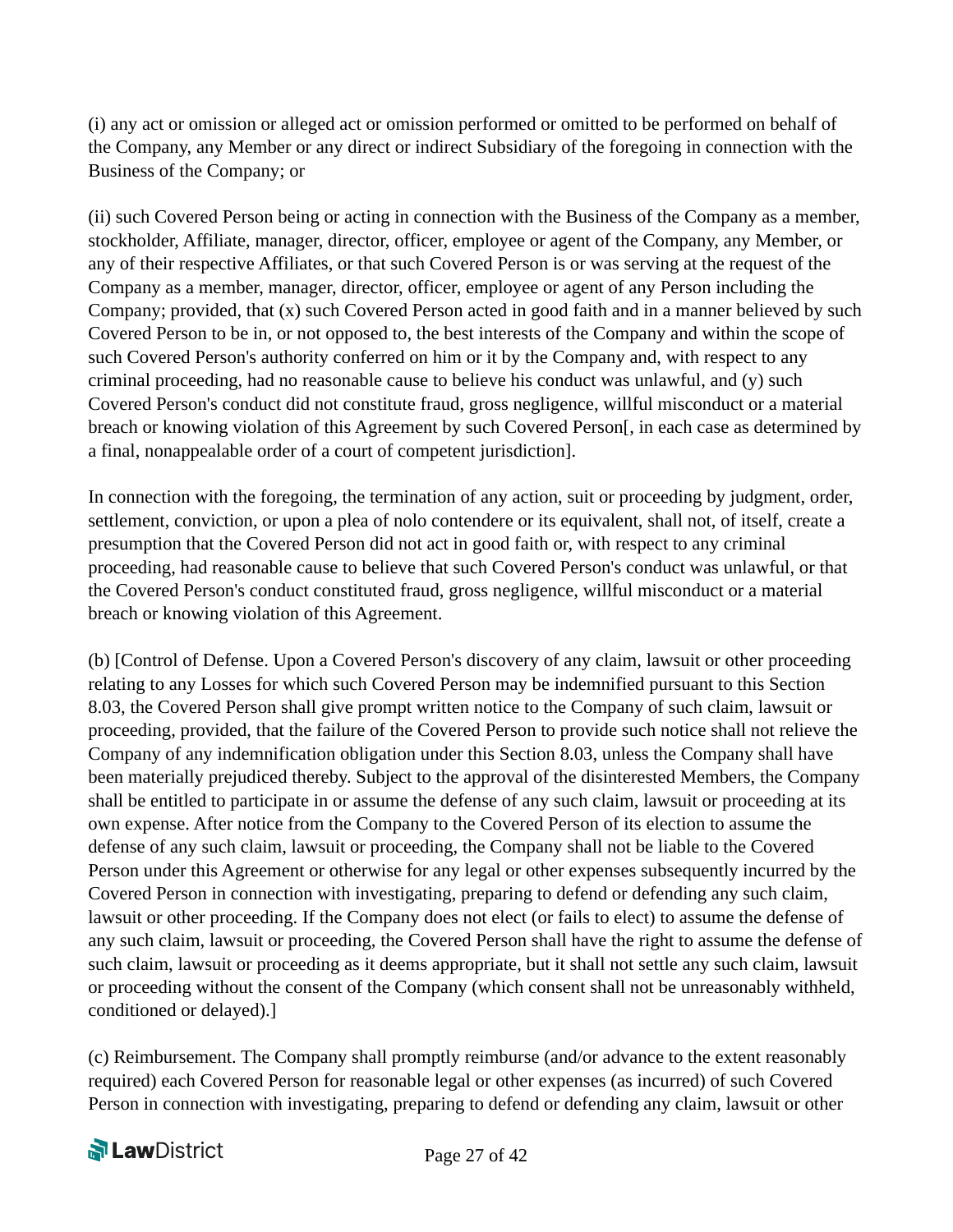proceeding relating to any Losses for which such Covered Person may be indemnified pursuant to this Section 8.03; provided, that if it is finally judicially determined that such Covered Person is not entitled to the indemnification provided by this Section 8.03, then such Covered Person shall promptly reimburse the Company for any reimbursed or advanced expenses.

(d) Entitlement to Indemnity. The indemnification provided by this Section 8.03 shall not be deemed exclusive of any other rights to indemnification to which those seeking indemnification may be entitled under any agreement or otherwise. The provisions of this Section 8.03 shall continue to afford protection to each Covered Person regardless of whether such Covered Person remains in the position or capacity pursuant to which such Covered Person became entitled to indemnification under this Section 8.03 and shall inure to the benefit of the executors, administrators, legatees and distributees of such Covered Person.

(e) Insurance. To the extent available on commercially reasonable terms, the Company may purchase, at its expense, insurance to cover Losses covered by the foregoing indemnification provisions and to otherwise cover Losses for any breach or alleged breach by any Covered Person of such Covered Person's duties in such amount and with such deductibles as the Managing Member may reasonably determine; provided, that the failure to obtain such insurance shall not affect the right to indemnification of any Covered Person under the indemnification provisions contained herein, including the right to be reimbursed or advanced expenses or otherwise indemnified for Losses hereunder. If any Covered Person recovers any amounts in respect of any Losses from any insurance coverage, then such Covered Person shall, to the extent that such recovery is duplicative, reimburse the Company for any amounts previously paid to such Covered Person by the Company in respect of such Losses.

(f) Funding of Indemnification Obligation. Notwithstanding anything contained herein to the contrary, any indemnity by the Company relating to the matters covered in this Section 8.03 shall be provided out of and to the extent of Company assets only, and no Member (unless such Member otherwise agrees in writing) shall have personal liability on account thereof or shall be required to make additional Capital Contributions to help satisfy such indemnity by the Company.

(g) Savings Clause. If this Section 8.03 or any portion hereof shall be invalidated on any ground by any court of competent jurisdiction, then the Company shall nevertheless indemnify and hold harmless each Covered Person pursuant to this Section 8.03 to the fullest extent permitted by any applicable portion of this Section 8.03 that shall not have been invalidated and to the fullest extent permitted by Applicable Law.

(h) Amendment. The provisions of this Section 8.03 shall be a contract between the Company, on the one hand, and each Covered Person who served in such capacity at any time while this Section 8.03 is in effect, on the other hand, pursuant to which the Company and each such Covered Person intend to be legally bound. No amendment, modification or repeal of this Section 8.03 that adversely affects the rights of a Covered Person to indemnification for Losses incurred or relating to a state of facts existing prior to such amendment, modification or repeal shall apply in such a way as to eliminate or reduce such Covered Person's entitlement to indemnification for such Losses without the Covered Person's

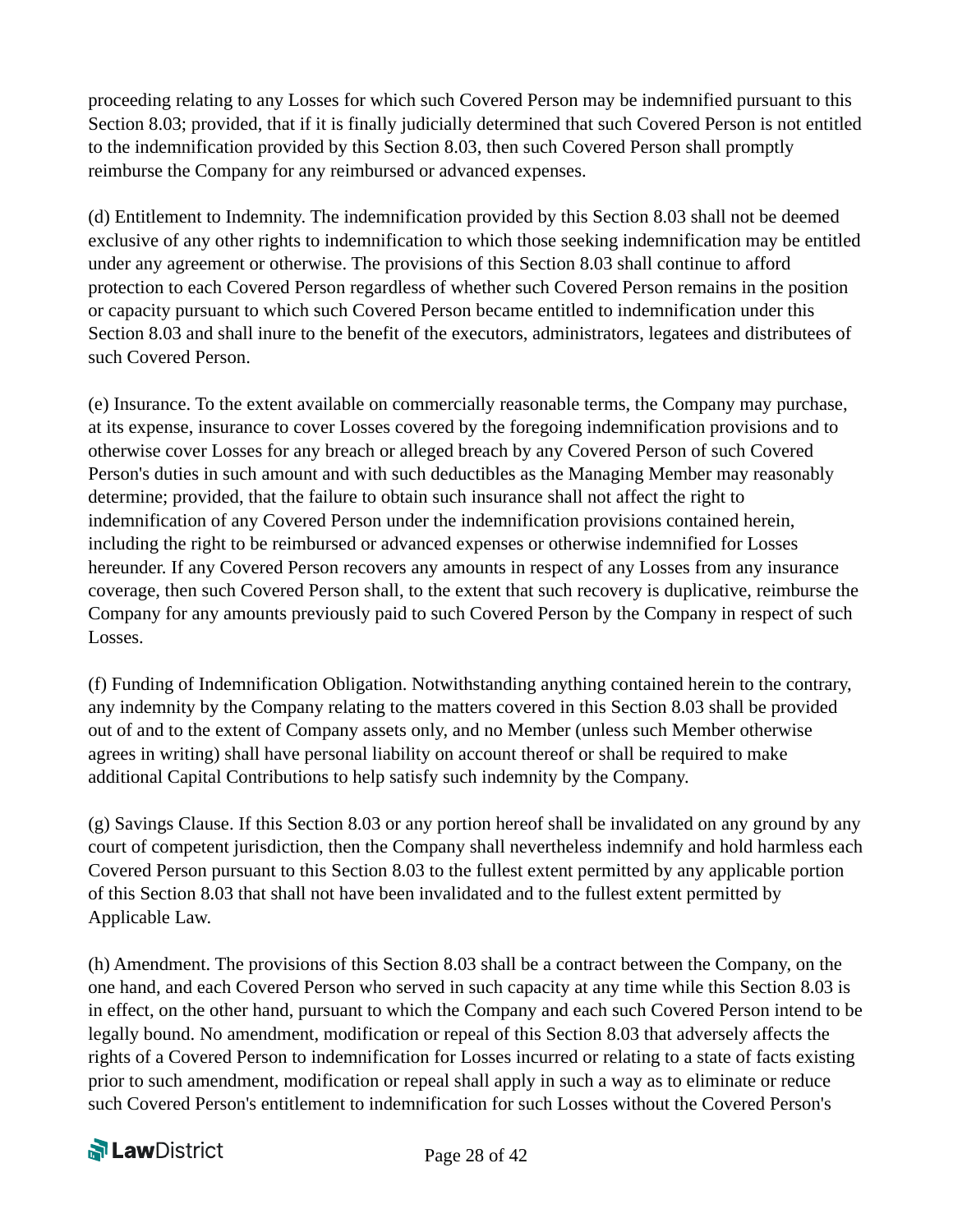prior written consent. Section 8.04 Survival. The provisions of this Article VIII shall survive the dissolution, liquidation, winding up and termination of the Company.

## **ARTICLE IX**

## **TRANSFER**

#### **Section 9.01 Restrictions on Transfer.**

(a) Except as otherwise provided in this Article IX or in Section 7.07, no Member shall Transfer all or any portion of its Membership Interest in the Company without the written consent of the other Member (which consent may be granted or withheld in the sole discretion of the other Member). No Transfer of Membership Interests to a Person not already a Member of the Company shall be deemed completed until the prospective Transferee is admitted as a Member of the Company in accordance with Section 4.01(b) hereof.

(b) Notwithstanding any other provision of this Agreement (including Section 9.02), each Member agrees that it will not Transfer all or any portion of its Membership Interest in the Company, and the Company agrees that it shall not issue any Membership Interests:

(i) except as permitted under the Securities Act and other applicable federal or state securities or blue sky laws, and then, with respect to a Transfer of Membership Interests, only upon delivery to the Company of an opinion of counsel in form and substance satisfactory to the Company to the effect that such Transfer may be effected without registration under the Securities Act;

(ii) if such Transfer or issuance would cause the Company to be considered a "publicly traded partnership" under Section 7704(b) of the Code within the meaning of Treasury Regulations Section 1.7704-1(h)(1)(ii), including the look-through rule in Treasury Regulations Section  $1.7704 - 1(h)(3)$ ;

(iii) if such Transfer or issuance would affect the Company's existence or qualification as a limited liability company under the \_\_\_\_\_\_\_\_\_\_\_\_\_\_\_\_\_\_\_\_**[INSERT LEGAL CITATION/ STATE LAW]**;

(iv) if such Transfer or issuance would cause the Company to lose its status as a partnership for federal income tax purposes;

(v) if such Transfer or issuance would cause the Company to be required to register as an investment company under the Investment Company Act of 1940, as amended; or

(vi) if such Transfer or issuance would cause the assets of the Company to be deemed "Plan Assets" as defined under the Employee Retirement Income Security Act of 1974 or its

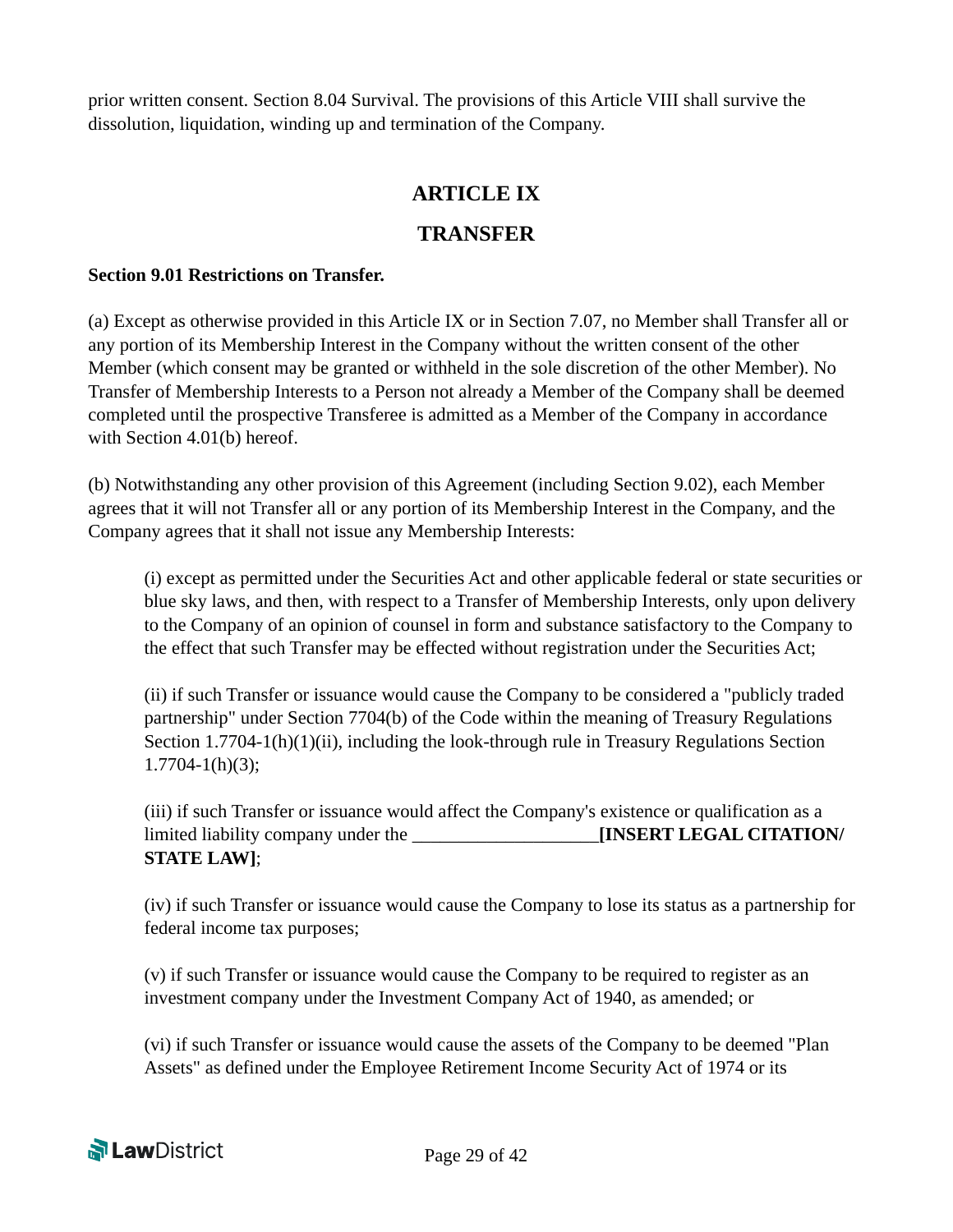accompanying regulations or result in any "prohibited transaction" thereunder involving the Company.

(c) Any Transfer or attempted Transfer of any Membership Interest in violation of this Agreement shall be null and void, no such Transfer shall be recorded on the Company's books and the purported Transferee in any such Transfer shall not be treated (and the purported Transferor shall continue be treated) as the owner of such Membership Interest for all purposes of this Agreement.

(d) For the avoidance of doubt, any Transfer of a Membership Interest permitted by this Agreement shall be deemed a sale, transfer, assignment or other disposal of such Membership Interest in its entirety as intended by the parties to such Transfer, and shall not be deemed a sale, transfer, assignment or other disposal of any less than all of the rights and benefits described in the definition of the term "Membership Interest," unless otherwise explicitly agreed to by the parties to such Transfer. Section 9.02 Permitted Transfers. The provisions of Section 9.01(a) shall not apply to any Transfer by any Member of all or any portion of its Membership Interest to its Affiliate.

## **ARTICLE X**

## **ACCOUNTING; TAX MATTERS**

#### **Section 10.01 Financial Statements.**

The Company shall furnish to each Member the following reports:

(a) Annual Financial Statements. As soon as available, and in any event within [one hundred twenty (120)/\_\_\_\_\_\_\_\_\_\_**[NUMBER]**] days after the end of each Fiscal Year, audited consolidated balance sheets of the Company as at the end of each such Fiscal Year and audited consolidated statements of income, cash flows and Members' equity for such Fiscal Year, in each case setting forth in comparative form the figures for the previous Fiscal Year, accompanied by the certification of independent certified public accountants of recognized national standing selected by the Managing Member, certifying to the effect that, except as set forth therein, such financial statements have been prepared in accordance with GAAP, applied on a basis consistent with prior years, and fairly present in all material respects the financial condition of the Company as of the dates thereof and the results of their operations and changes in their cash flows and Members' equity for the periods covered thereby.

(b) Quarterly Financial Statements. As soon as available, and in any event within [forty-five (45)/ **[NUMBER]**] days after the end of each quarterly accounting period in each Fiscal Year (other than the last fiscal quarter of the Fiscal Year), unaudited consolidated balance sheets of the Company as at the end of each such fiscal quarter and for the current Fiscal Year to date and unaudited consolidated statements of income, cash flows and Members' equity for such fiscal quarter and for the current Fiscal Year to date, in each case setting forth in comparative form the figures for the corresponding periods of the previous fiscal quarter fiscal, all in reasonable detail and all prepared in accordance with GAAP, consistently applied (subject to normal year-end audit adjustments and the absence of notes thereto), and certified by the principal financial or accounting officer of the Company.

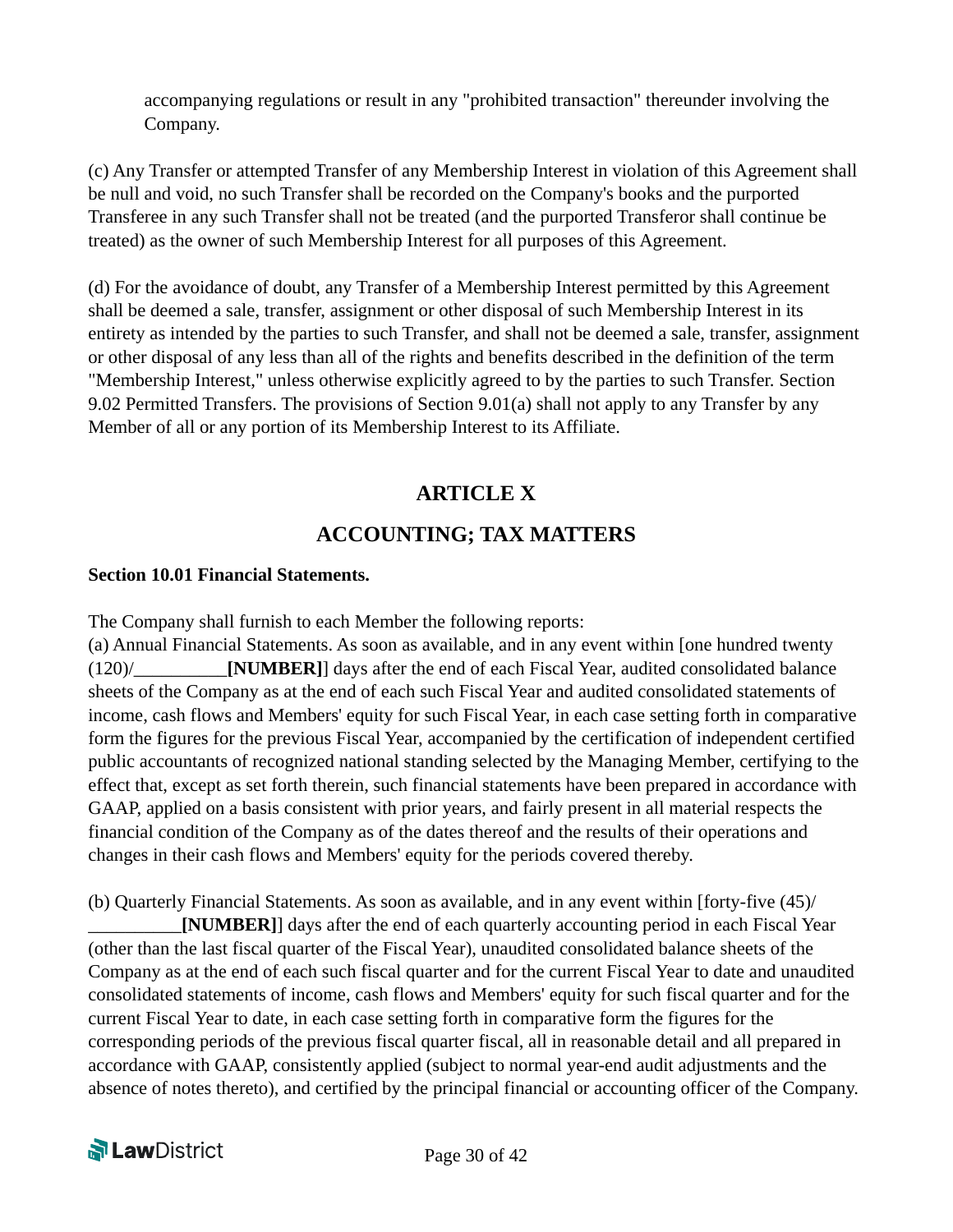(c) Monthly Financial Statements. As soon as available, and in any event within [thirty (30)/

\_\_\_\_\_\_\_\_\_\_**[NUMBER]**] days after the end of each monthly accounting period in each fiscal quarter (other than the last month of the fiscal quarter), unaudited consolidated balance sheets of fiscal fiscal the Company as at the end of each such monthly period and for the current Fiscal Year to date and unaudited consolidated statements of income, cash flows and Members' equity for each such monthly period and for the current Fiscal Year to date, all in reasonable detail and all prepared in accordance with GAAP, consistently applied (subject to normal year-end audit adjustments and the absence of notes thereto).

#### **Section 10.02 Inspection Rights.**

Upon reasonable notice from a Member, the Company shall afford such Member and its Representatives access during normal business hours to (i) the Company's properties[, offices, plants and other facilities]; (ii) the corporate, financial and similar records, reports and documents of the Company, including all books and records, minutes of proceedings, internal management documents, reports of operations, reports of adverse developments, copies of any management letters and communications with Members (including the Managing Member), and to permit each Member and its Representatives to examine such documents and make copies thereof or extracts therefrom; and (iii) any Officers, senior employees and accountants of the Company, and to afford each Member and its Representatives the opportunity to discuss and advise on the affairs, finances and accounts of the Company with such Officers, senior employees and accountants (and the Company hereby authorizes such employees and accountants to discuss with such Member and its Representatives such affairs, finances and accounts); provided that (x) the requesting Member shall bear its own expenses and all reasonable expenses incurred by the Company in connection with any inspection or examination requested by such Member pursuant to this Section 10.02 and (y) if the Company provides or makes available any report or written analysis for any Member pursuant to this Section 10.02, it shall promptly provide or make available such report or analysis to or for the other Member.

#### **Section 10.03 Income Tax Status.**

It is the intent of this Company and the Members that this Company shall be treated as a partnership for U.S., federal, state and local income tax purposes. Neither the Company nor any Member shall make an election for the Company to be classified as other than a partnership pursuant to Treasury Regulations Section 301.7701-3.

#### **Section 10.04 Tax Matters Representative.**

(a) Appointment; Resignation. The Members hereby appoint the Managing Member as the "partnership representative" as provided in Code Section 6223(a) (the "Tax Matters Representative"). The Members hereby appoint *IPERSON ACTING AS DESIGNATED INDIVIDUAL* as the sole person authorized to act on behalf of the Tax Matters Representative in US federal tax audits and proceedings (the "Designated Individual"). The Designated Individual may resign at any time. The Designated Individual may be removed at any time by the Tax Matters Representative. The Tax Matters

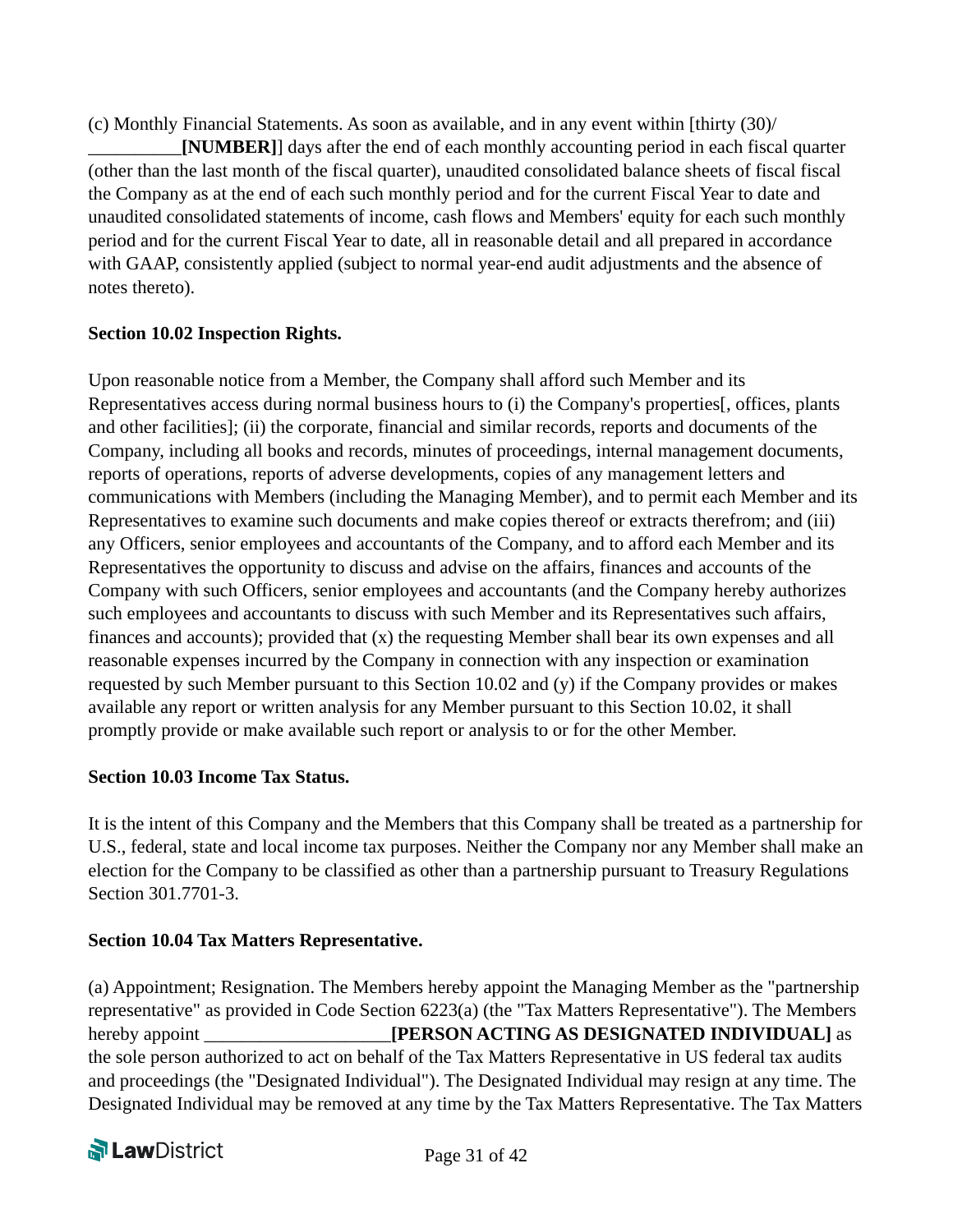Representative shall resign if it is no longer a Member, and the Designated Individual shall resign if it is no longer a<sup>[n]</sup> **EMPLOYEE/OFFICER/OTHER STATUS**] of **[ENTITY]**. In the event of the resignation of the Tax Matters Representative, the Non-Managing Member shall select a replacement. In the event of the resignation or removal of the Designated Individual, the Tax Matters Representative shall select a replacement.

(b) Tax Examinations and Audits. The Tax Matters Representative is authorized and required to represent the Company (at the Company's expense) in connection with all examinations of the Company's affairs by Taxing Authorities, including resulting administrative and judicial proceedings, and to expend Company funds for professional services and costs associated therewith. [The Tax Matters Representative shall have sole authority to act on behalf of the Company in any such examinations and any resulting administrative or judicial proceedings, and shall have sole discretion to determine whether the Company (either on its own behalf or on behalf of the Members) will contest or continue to contest any tax deficiencies assessed or proposed to be assessed by any Taxing Authority.] OR [The Tax Matters Representative shall promptly notify the Non-Managing Member in writing of the commencement of any tax audit of the Company, upon receipt of a tax assessment and upon the receipt of a notice of final partnership adjustment. Without the consent of the Non-Managing Member, the Tax Matters Representative shall not extend the statute of limitations, file a request for administrative adjustment, file suit relating to any Company tax refund or deficiency or enter into any settlement agreement relating to items of income, gain, loss or deduction of the Company with any Taxing Authority.]

(c) US Federal Tax Proceedings. To the extent permitted by applicable law and regulations, the Tax Matters Representative shall cause the Company to annually elect out of the partnership audit procedures set forth in Subchapter C of Chapter 63 of the Code as amended by the BBA (the "Revised Partnership Audit Rules") pursuant to Code Section 6221(b). For any year in which applicable law and regulations do not permit the Company to elect out of the Revised Partnership Audit Rules, then within forty-five (45) days of any notice of final partnership adjustment, the Tax Matters Representative shall cause the Company to elect the alternative procedure under Code Section 6226, and furnish to the Internal Revenue Service and each Member during the year or years to which the notice of final partnership adjustment relates a statement of the Member's share of any adjustment set forth in the notice of final partnership adjustment.

(d) Tax Returns and Tax Deficiencies. Each Member agrees that such Member shall not treat any Company item inconsistently on such Member's federal, state, foreign or other income tax return with the treatment of the item on the Company's return. Any deficiency for taxes imposed on any Member (including penalties, additions to tax or interest imposed with respect to such taxes and any taxes imposed pursuant to Code Section 6226) will be paid by such Member and if required to be paid (and actually paid) by the Company, will be recoverable from such Member as provided in Section 6.02(d).

(e) Section 754. The Tax Matters Representative will make an election under Code Section 754, if requested in writing by another Member.

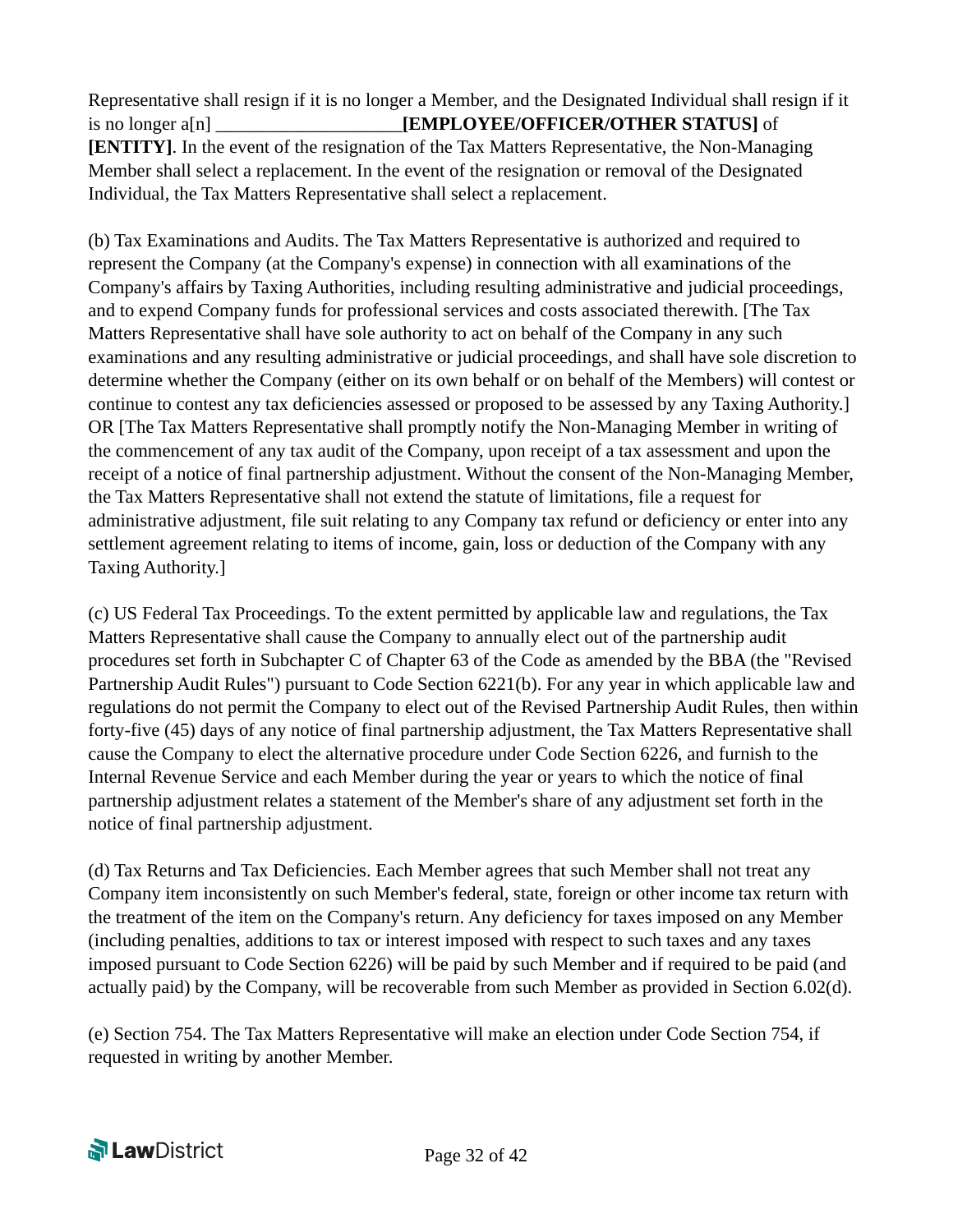(f) [Indemnification. The Company shall defend, indemnify, and hold harmless the Tax Matters Representative against any and all liabilities sustained as a result of any act or decision concerning Company tax matters and within the scope of such Member's responsibilities as Tax Matters Representative, so long as such act or decision was done or made in good faith and does not constitute gross negligence or willful misconduct.]

#### **Section 10.05 Tax Returns.**

At the expense of the Company, the Managing Member (or any Officer that it may designate pursuant to Section 7.03) shall endeavor to cause the preparation and timely filing (including extensions) of all tax returns required to be filed by the Company pursuant to the Code as well as all other required tax returns in each jurisdiction in which the Company own property or do business. [The Managing Member shall provide the Non-Managing Member, for its review and comment, copies of all tax returns prior to the filing thereof.] As soon as reasonably possible after the end of each Fiscal Year, the Managing Member or designated Officer will cause to be delivered to each Person who was a Member at any time during such Fiscal Year, IRS Schedule K-1 to Form 1065 and such other information with respect to the Company as may be necessary for the preparation of such Person's federal, state and local income tax returns for such Fiscal Year.

#### **Section 10.06 Company Funds.**

All funds of the Company shall be deposited in its name, or in such name as may be designated by the Managing Member, in such checking, savings or other accounts, or held in its name in the form of such other investments as shall be designated by the Managing Member. The funds of the Company shall not be commingled with the funds of any other Person. All withdrawals of such deposits or liquidations of such investments by the Company shall be made exclusively upon the signature or signatures of such Officer or Officers as the Managing Member may designate.

### **ARTICLE XI**

### **DISSOLUTION AND LIQUIDATION**

#### **Section 11.01 Events of Dissolution.**

The Company shall be dissolved and its affairs wound up only upon the occurrence of any of the following events:

(a) The determination of the Members to dissolve the Company;

(b) The Bankruptcy of a Member, unless within **\_\_\_\_\_\_\_\_\_\_[NUMBER]** days after the occurrence of such Bankruptcy, the other Member agrees in writing to continue the business of the Company;

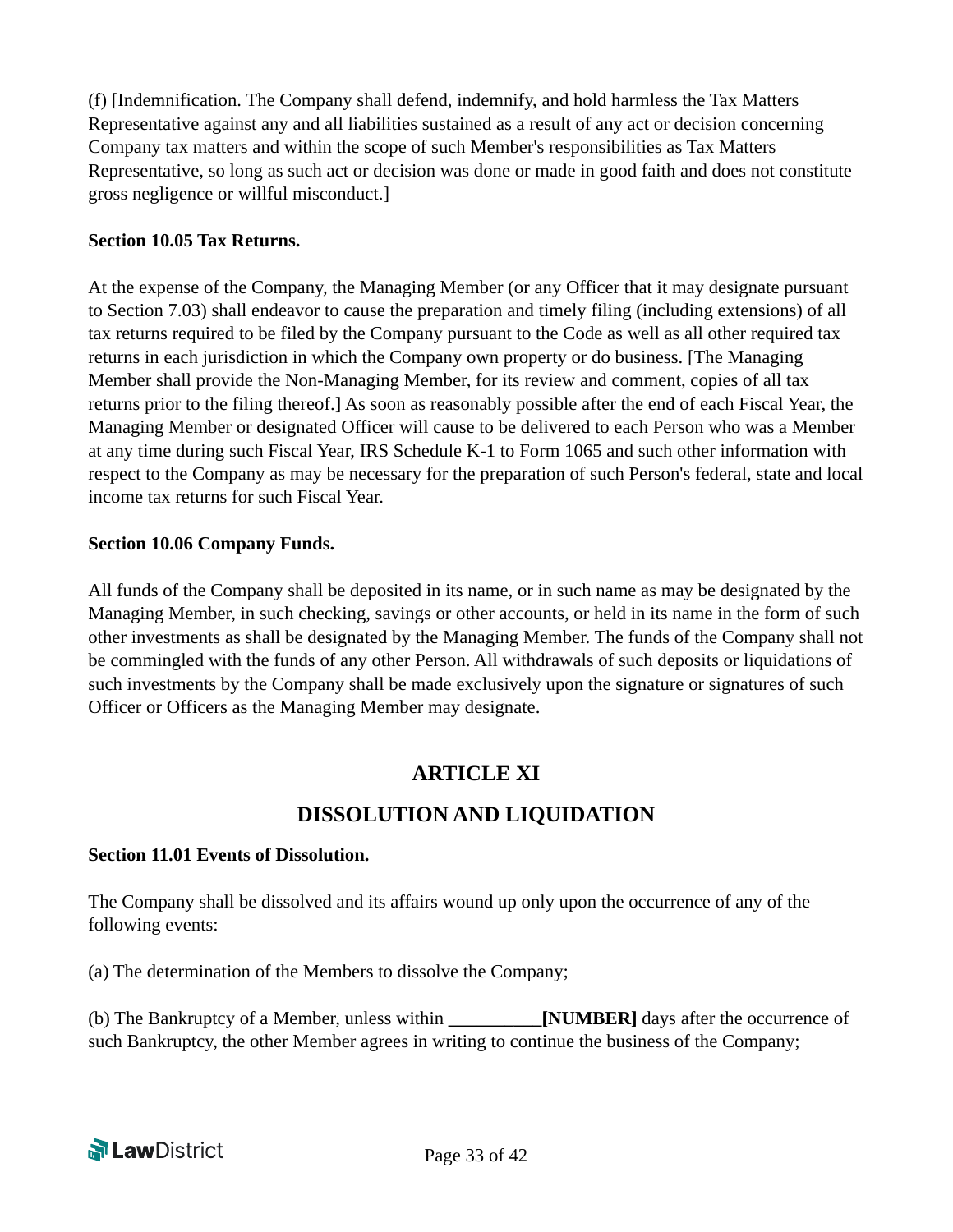(c) At the election of a non-defaulting Member, in its sole discretion, if the other Member breaches any material covenant, duty or obligation under this Agreement (including a Member's obligation to make Additional Capital Contributions pursuant to Section 3.02), which breach remains uncured for

\_\_\_\_\_\_\_\_\_\_**[NUMBER]** days after written notice of such breach was received by the defaulting Member;

(d) The sale, exchange, involuntary conversion, or other disposition or Transfer of all or substantially all the assets of the Company; or

| (e) The entry of a decree of judicial dissolution under | <b>INSERT LEGAL</b> |
|---------------------------------------------------------|---------------------|
| <b>CITATION/STATE LAW].</b>                             |                     |

#### **Section 11.02 Effectiveness of Dissolution.**

Dissolution of the Company shall be effective on the day on which the event described in Section 11.01 occurs, but the Company shall not terminate until the winding up of the Company has been completed, the assets of the Company have been distributed as provided in Section 11.03 and the Certificate of Formation shall have been cancelled as provided in Section 11.04.

#### **Section 11.03 Liquidation.**

If the Company is dissolved pursuant to Section 11.01, the Company shall be liquidated and its business and affairs wound up in accordance with the **INSERT LEGAL CITATION/STATE LAW]** and the following provisions:

(a) Liquidator. The Managing Member shall act as liquidator to wind up the Company (the "Liquidator"), unless the Company is being dissolved pursuant to Section 11.01(b) or Section 11.01(c) based on the Bankruptcy or a breach by the Managing Member, in which case the Liquidator shall be the Non-Managing Member. The Liquidator shall have full power and authority to sell, assign, and encumber any or all of the Company's assets and to wind up and liquidate the affairs of the Company in an orderly and business-like manner.

(b) Accounting. As promptly as possible after dissolution and again after final liquidation, the Liquidator shall cause a proper accounting to be made by a recognized firm of certified public accountants of the Company's assets, liabilities and operations through the last day of the calendar month in which the dissolution occurs or the final liquidation is completed, as applicable.

(c) Distribution of Proceeds. The Liquidator shall liquidate the assets of the Company and distribute the proceeds of such liquidation in the following order of priority, unless otherwise required by mandatory provisions of Applicable Law: (i) first, to the payment of all of the Company's debts and liabilities to its creditors (including Members, if applicable) and the expenses of liquidation (including sales commissions incident to any sales of assets of the Company); (ii) second, to the establishment of and additions to reserves that are determined by the Liquidator to be reasonably necessary for any contingent unforeseen liabilities or obligations of the Company; and (iii) third, to the Members in

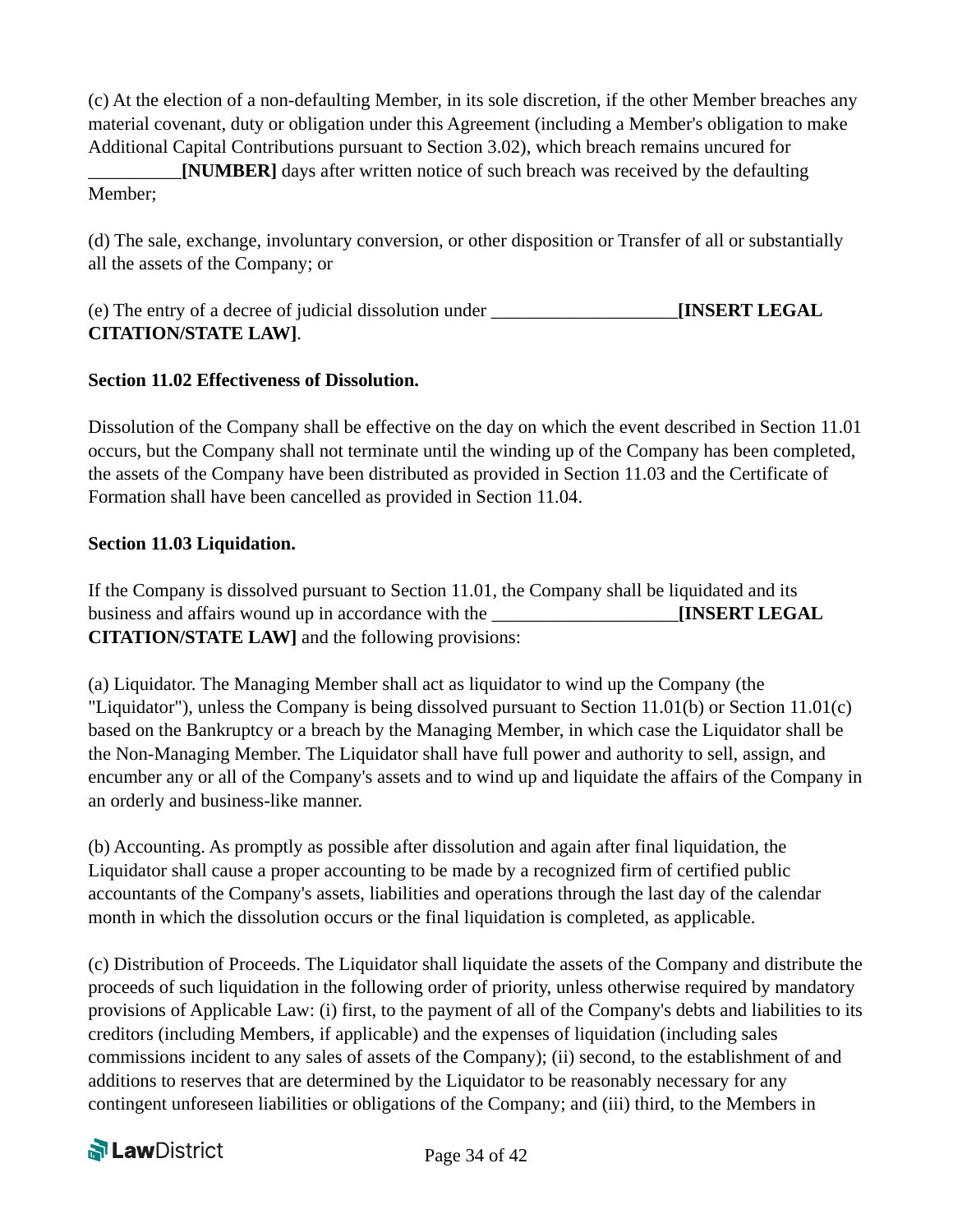accordance with the positive balances in their respective Capital Accounts, as determined after taking into account all Capital Account adjustments for the taxable year of the Company during which the liquidation of the Company occurs.

(d) Discretion of Liquidator. Notwithstanding the provisions of Section 11.03(c) that require the liquidation of the assets of the Company, but subject to the order of priorities set forth in Section 11.03(c), if upon dissolution of the Company the Liquidator reasonably determines that an immediate sale of part or all of the Company's assets would be impractical or could cause undue loss to the Members, the Liquidator may defer the liquidation of any assets except those necessary to satisfy Company liabilities and reserves, and may[, upon unanimous consent of the Members,] distribute to the Members, in lieu of cash, as tenants in common and in accordance with the provisions of Section 11.03(c), undivided interests in such Company assets as the Liquidator deems not suitable for liquidation. Any such distribution in kind shall be subject to such conditions relating to the disposition and management of such properties as the Liquidator deems reasonable and equitable and to any agreements governing the operating of such properties at such time. For purposes of any such distribution, any property to be distributed will be valued at its Fair Market Value, as determined by the Liquidator in good faith.

#### **Section 11.04 Cancellation of Certificate.**

Upon completion of the distribution of the assets of the Company as provided in Section 11.03(c) hereof, the Company shall be terminated and the Liquidator shall cause the cancellation of the Certificate of Formation in the State of \_\_\_\_\_\_\_\_\_\_\_\_\_\_\_\_\_\_\_\_**[INSERT LEGAL CITATION/ STATE LAW**] and of all qualifications and registrations of the Company as a foreign limited liability company in jurisdictions other than the State of \_\_\_\_\_\_\_\_\_\_\_\_\_\_\_\_\_\_\_\_**[INSERT LEGAL CITATION/STATE LAW]** and shall take such other actions as may be necessary to terminate the Company.

#### **Section 11.05 Survival of Rights, Duties and Obligations.**

Dissolution, liquidation, winding up or termination of the Company for any reason shall not release any party from any Loss that at the time of such dissolution, liquidation, winding up or termination already had accrued to any other party or thereafter may accrue in respect of any act or omission prior to such dissolution, liquidation, winding up or termination. For the avoidance of doubt, none of the foregoing shall replace, diminish or otherwise adversely affect any Member's right to indemnification pursuant to Section 8.03.

#### **Section 11.06 Recourse for Claims.**

Each Member shall look solely to the assets of the Company for all distributions with respect to the Company, such Member's Capital Account, and such Member's share of Net Income, Net Loss and other items of income, gain, loss and deduction, and shall have no recourse therefor (upon dissolution or otherwise) against the Liquidator or any other Member.

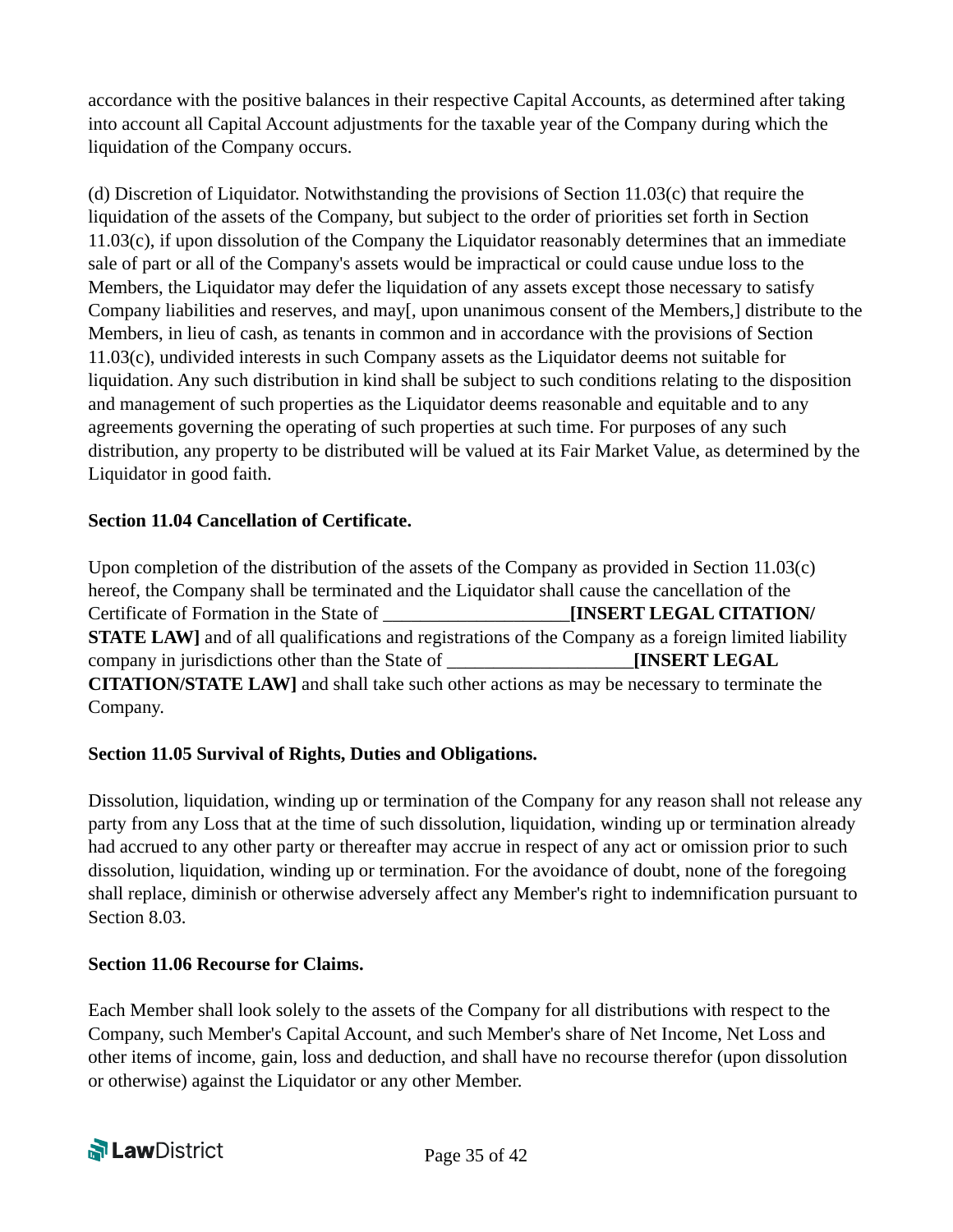## **ARTICLE XII**

## **MISCELLANEOUS**

#### **Section 12.01 Expenses.**

 Except as otherwise expressly provided herein, all costs and expenses, including fees and disbursements of counsel, financial advisors and accountants, incurred in connection with the preparation and execution of this Agreement, or any amendment or waiver hereof, and the transactions contemplated hereby shall be paid by the party incurring such costs and expenses.

#### **Section 12.02 Further Assurances.**

In connection with this Agreement and the transactions contemplated hereby, the Company and each Member hereby agrees, at the request of the Company or any other Member, to execute and deliver such additional documents, instruments, conveyances and assurances and to take such further actions as may be required to carry out the provisions hereof and give effect to the transactions contemplated hereby.

#### **Section 12.03 Confidentiality.**

(a) Each Member acknowledges that during the term of this Agreement, it will have access to and become acquainted with trade secrets, proprietary information and confidential information belonging to the Company and its Affiliates that are not generally known to the public, including, but not limited to, information concerning business plans, financial statements and other information provided pursuant to this Agreement, operating practices and methods, expansion plans, strategic plans, marketing plans, contracts, customer lists or other business documents that the Company treats as confidential, in any format whatsoever (including oral, written, electronic or any other form or medium) (collectively, "Confidential Information"). In addition, each Member acknowledges that:

(i) the Company has invested, and continues to invest, substantial time, expense and specialized knowledge in developing its Confidential Information; (ii) the Confidential Information provides the Company with a competitive advantage over others in the marketplace; and (iii) the Company would be irreparably harmed if the Confidential Information were disclosed to competitors or made available to the public. Without limiting the applicability of any other agreement to which any Member is subject, no Member shall, directly or indirectly, disclose or use (other than solely for the purposes of such Member monitoring and analyzing its investment in the Company) [at any time], including, without limitation, use for personal, commercial or proprietary advantage or profit, [either during its association with the Company or thereafter,] any Confidential Information of which such Member is or becomes aware. Each Member in possession of Confidential Information shall take all appropriate steps to safeguard such information and to protect it against disclosure, misuse, espionage, loss and theft.

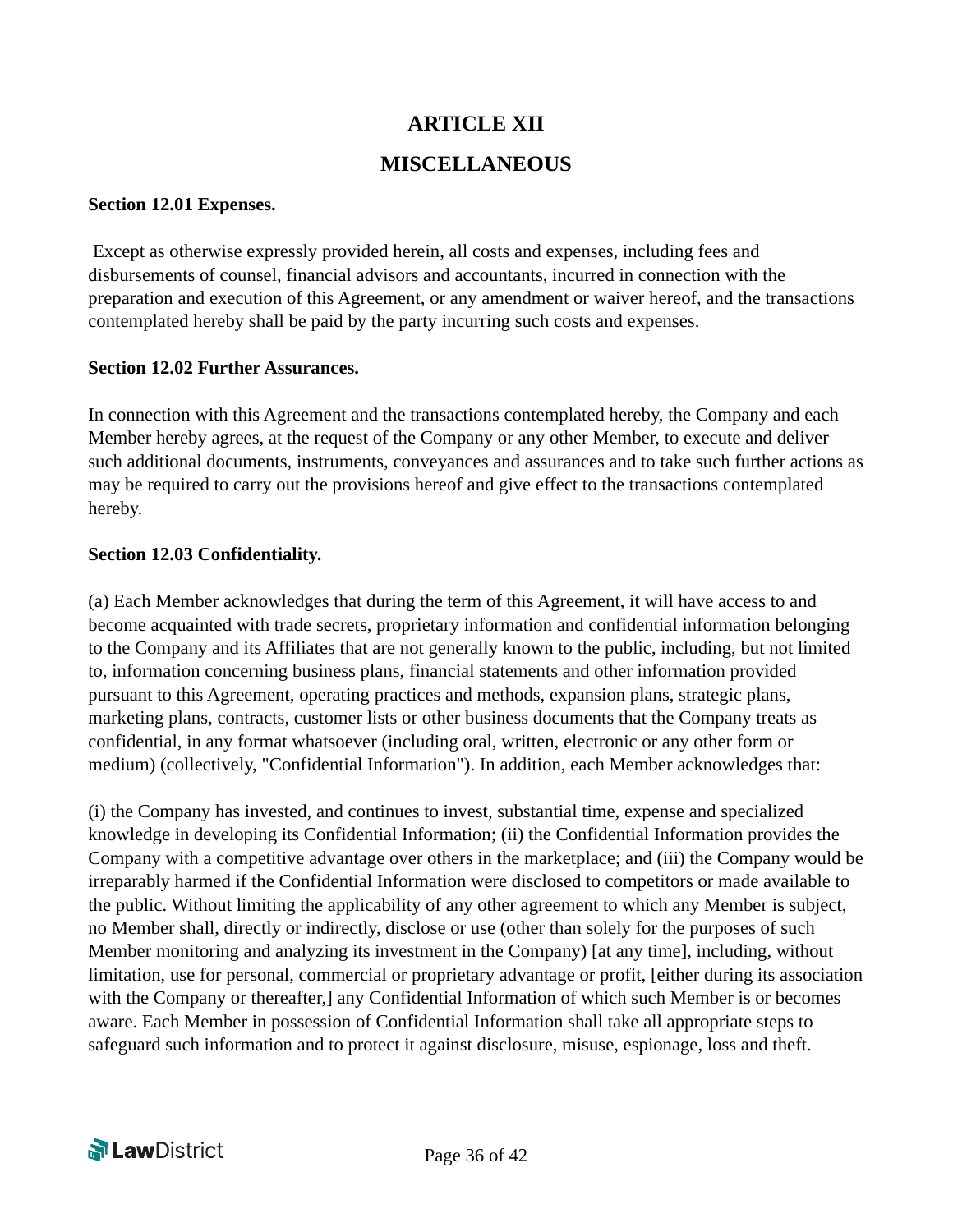(b) Nothing contained in Section 12.03(a) shall prevent any Member from disclosing Confidential Information: (i) upon the order of any court or administrative agency; (ii) upon the request or demand of any regulatory agency or authority having jurisdiction over such Member; (iii) to the extent compelled by legal process or required or requested pursuant to subpoena, interrogatories or other discovery requests; (iv) to the extent necessary in connection with the exercise of any remedy hereunder;  $(v)$  to the other Member;  $(vi)$  to such Member's Representatives who, in the reasonable judgment of such Member, need to know such Confidential Information and agree to be bound by the provisions of this Section 12.03 as if a Member; or (vii) to any potential Permitted Transferee in connection with a proposed Transfer of Membership Interests from such Member, as long as such Transferee agrees to be bound by the provisions of this Section 12.03 as if a Member; provided, that in the case of clause (i), (ii) or (iii), such Member shall notify the Company and other Member of the proposed disclosure as far in advance of such disclosure as practicable (but in no event make any such disclosure before notifying the Company and other Member) and use reasonable efforts to ensure that any Confidential Information so disclosed is accorded confidential treatment satisfactory to the Company, when and if available.

(c) The restrictions of Section 12.03(a) shall not apply to Confidential Information that: (i) is or becomes generally available to the public other than as a result of a disclosure by a Member in violation of this Agreement; (ii) is or has been independently developed or conceived by such Member without use of Confidential Information; or (iii) becomes available to such Member or any of its Representatives on a nonconfidential basis from a source other than the Company, the other Member or any of their respective Representatives, provided, that such source is not known by the receiving Member to be bound by a confidentiality agreement regarding the Company.

(d) [The obligations of each Member under this Section 12.03 shall survive (i) the termination, dissolution, liquidation and winding up of the Company, (ii) the withdrawal of such Member from the Company, and (iii) such Member's Transfer of its Membership Interests. OR The obligations of each Member under this Section 12.03 shall survive for so long as such Member remains a Member, and for \_\_\_\_\_\_\_\_\_\_**[NUMBER]** years following the earlier of (i) termination, dissolution, liquidation and winding up of the Company, (ii) the withdrawal of such Member from the Company, and (iii) such Member's Transfer of its Membership Interests.]

#### **Section 12.04 Notices.**

All notices, requests, consents, claims, demands, waivers and other communications hereunder shall be in writing and shall be deemed to have been given:

(a) when delivered by hand (with written confirmation of receipt);

(b) when received by the addressee if sent by a nationally recognized overnight courier (receipt requested);

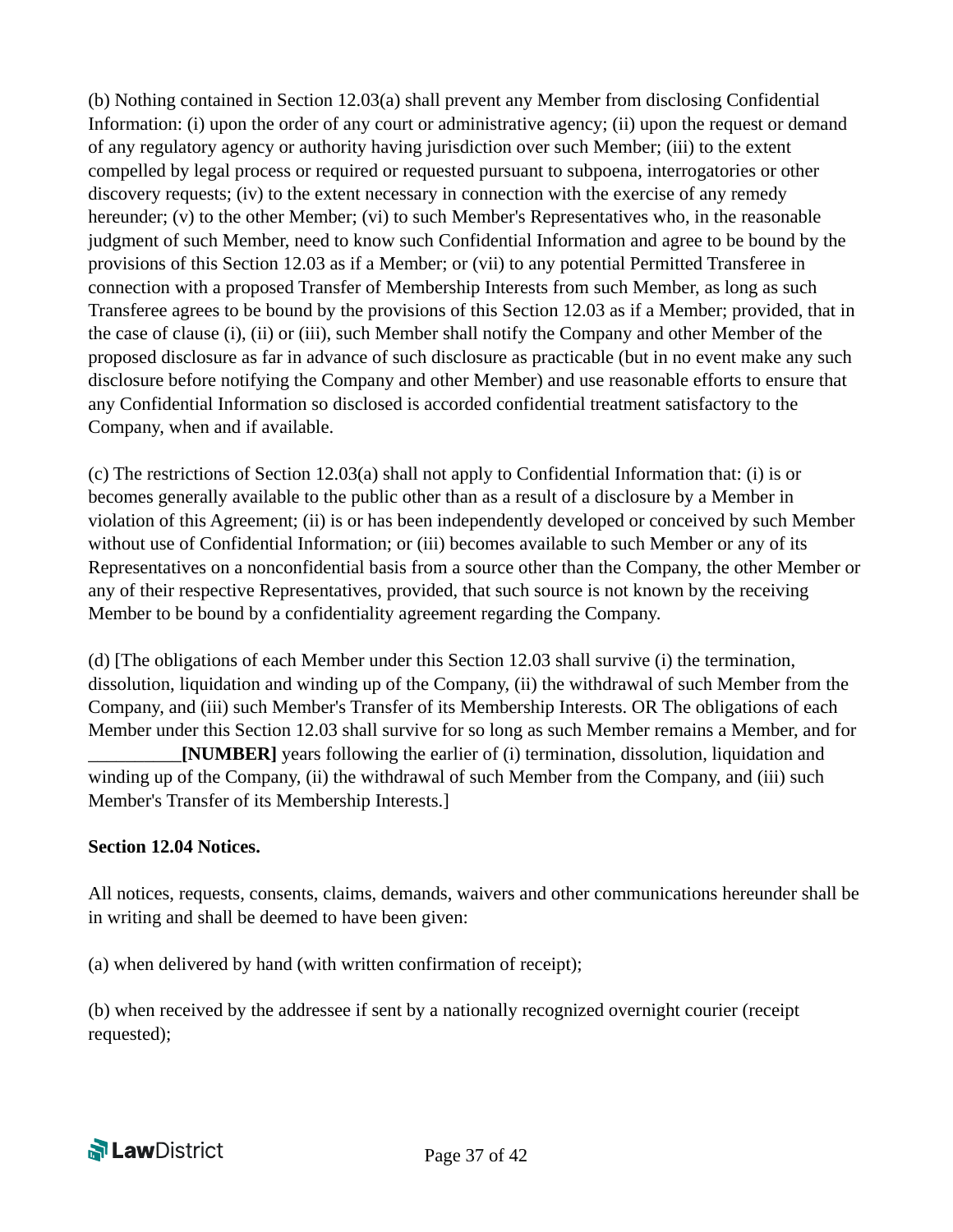(c) on the date sent by facsimile or e-mail of a PDF document (with confirmation of transmission) if sent during normal business hours of the recipient, and on the next Business Day if sent after normal business hours of the recipient; or

(d) on the \_\_\_\_\_\_\_\_\_\_**[third/[NUMBER]** day after the date mailed, by certified or registered mail, return receipt requested, postage prepaid. Such communications must be sent to the respective parties at the following addresses (or at such other address for a party as shall be specified in a notice given in accordance with this Section 12.04):

If to the Company: [COMPANY ADDRESS] Facsimile: [FAX NUMBER] E-mail: [E-MAIL ADDRESS] Attention: [TITLE OF OFFICER TO RECEIVE NOTICES]

with a copy to: [COMPANY LAW FIRM] Facsimile: [FAX NUMBER] E-mail: [E-MAIL ADDRESS] Attention: [ATTORNEY NAME]

If to Majority Member: [MAJORITY MEMBER ADDRESS] Facsimile: [FAX NUMBER] E-mail: [E-MAIL ADDRESS] Attention: [TITLE OF OFFICER TO RECEIVE NOTICES]

with a copy to: [MAJORITY MEMBER LAW FIRM] Facsimile: [FAX NUMBER] E-mail: [E-MAIL ADDRESS] Attention :[ATTORNEY NAME]

If to Minority Member: [MINORITY MEMBER ADDRESS] Facsimile: [FAX NUMBER] E-mail: [E-MAIL ADDRESS] Attention: [TITLE OF OFFICER TO RECEIVE NOTICES] with a copy to: [MINORITY MEMBER LAW FIRM]

#### **Section 12.05 Headings.**

The headings in this Agreement are inserted for convenience or reference only and are in no way intended to describe, interpret, define, or limit the scope, extent or intent of this Agreement or any provision of this Agreement.

#### **Section 12.06 Severability.**

If any term or provision of this Agreement is held to be invalid, illegal or unenforceable under Applicable Law in any jurisdiction, such invalidity, illegality or unenforceability shall not affect any other term or provision of this Agreement or invalidate or render unenforceable such term or provision in any other jurisdiction. Except as provided in Section 8.03(g), upon such determination that any term or other provision is invalid, illegal or unenforceable, the parties hereto shall negotiate in good faith to modify this Agreement so as to effect the original intent of the parties as closely as possible in a mutually acceptable manner in order that the transactions contemplated hereby be consummated as originally contemplated to the greatest extent possible.

**Section 12.07 Entire Agreement.**

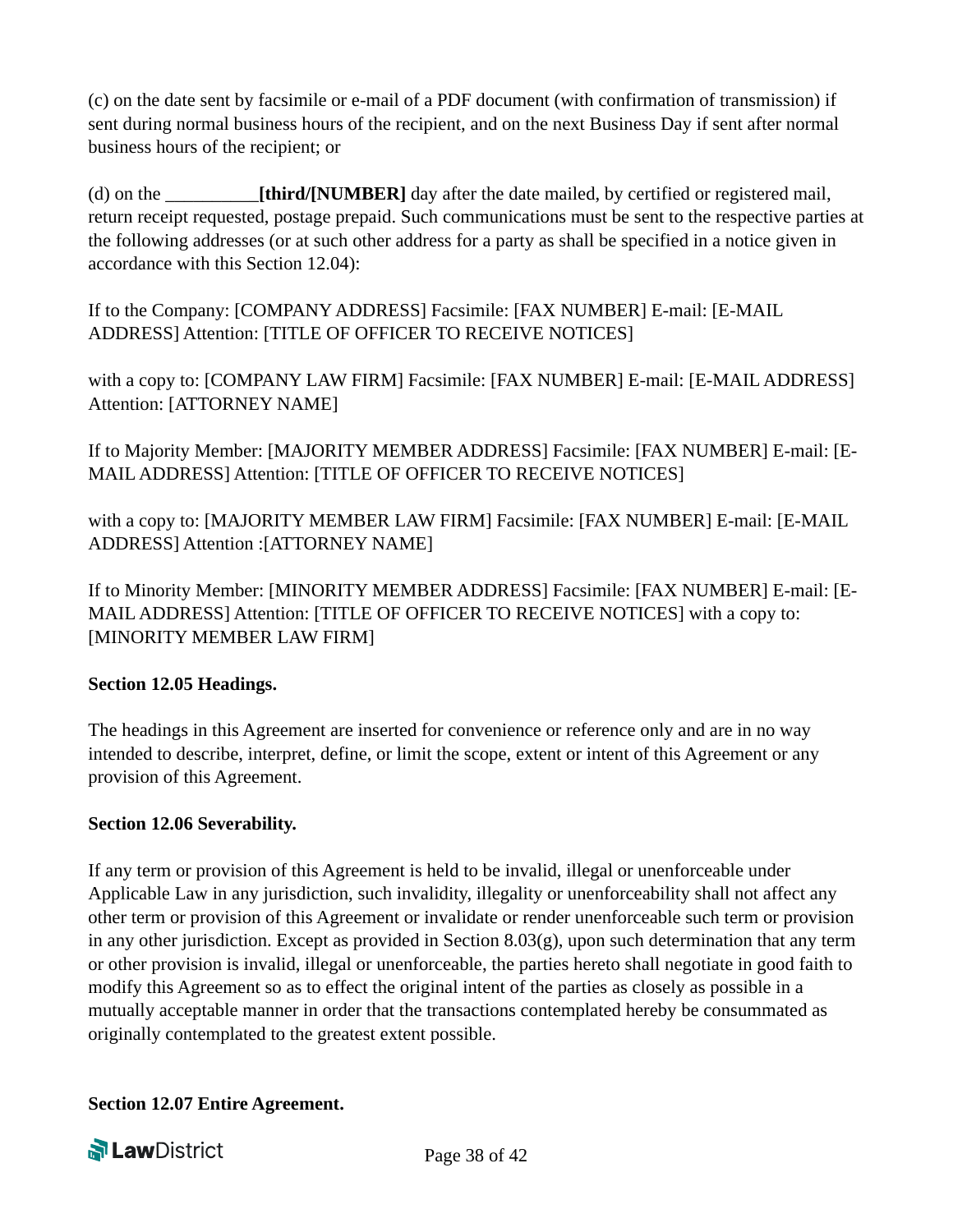This Agreement, together with the Certificate of Formation and all related Exhibits and Schedules, constitutes the sole and entire agreement of the parties to this Agreement with respect to the subject matter contained herein and therein, and supersedes all prior and contemporaneous understandings, agreements, representations and warranties, both written and oral, with respect to such subject matter.

#### **Section 12.08 Successors and Assigns.**

Subject to the restrictions on Transfers set forth herein, this Agreement shall be binding upon and shall inure to the benefit of the parties hereto and their respective heirs, executors, administrators, successors and permitted assigns. This Agreement may not be assigned by any Member except as permitted by this Agreement and any assignment in violation of this Agreement shall be null and void.

#### **Section 12.09 No Third-Party Beneficiaries.**

Except as provided in Article VIII, which shall be for the benefit of and enforceable by Covered Persons as described therein, this Agreement is for the sole benefit of the parties hereto (and their respective heirs, executors, administrators, successors and assigns) and nothing herein, express or implied, is intended to or shall confer upon any other Person, including any creditor of the Company, any legal or equitable right, benefit or remedy of any nature whatsoever under or by reason of this Agreement.

#### **Section 12.10 Amendment.**

No provision of this Agreement may be amended or modified except by an instrument in writing executed by both of the Members. Any such written amendment or modification will be binding upon the Company and each Member. Notwithstanding the foregoing, amendments to Schedule A that are necessary to reflect any new issuance, redemption, repurchase or Transfer of Membership Interests in accordance with this Agreement may be made by the Managing Member without the consent of or execution by the Members.

#### **Section 12.11 Waiver.**

No waiver by any party of any of the provisions hereof shall be effective unless explicitly set forth in writing and signed by the party so waiving. No waiver by any party shall operate or be construed as a waiver in respect of any failure, breach or default not expressly identified by such written waiver, whether of a similar or different character, and whether occurring before or after that waiver. No failure to exercise, or delay in exercising, any right, remedy, power or privilege arising from this Agreement shall operate or be construed as a waiver thereof, nor shall any single or partial exercise of any right, remedy, power or privilege hereunder preclude any other or further exercise thereof or the exercise of any other right, remedy, power or privilege. For the avoidance of doubt, nothing contained in this Section 12.01 shall diminish any of the explicit and implicit waivers described in this Agreement, including in Section 12.14 hereof.

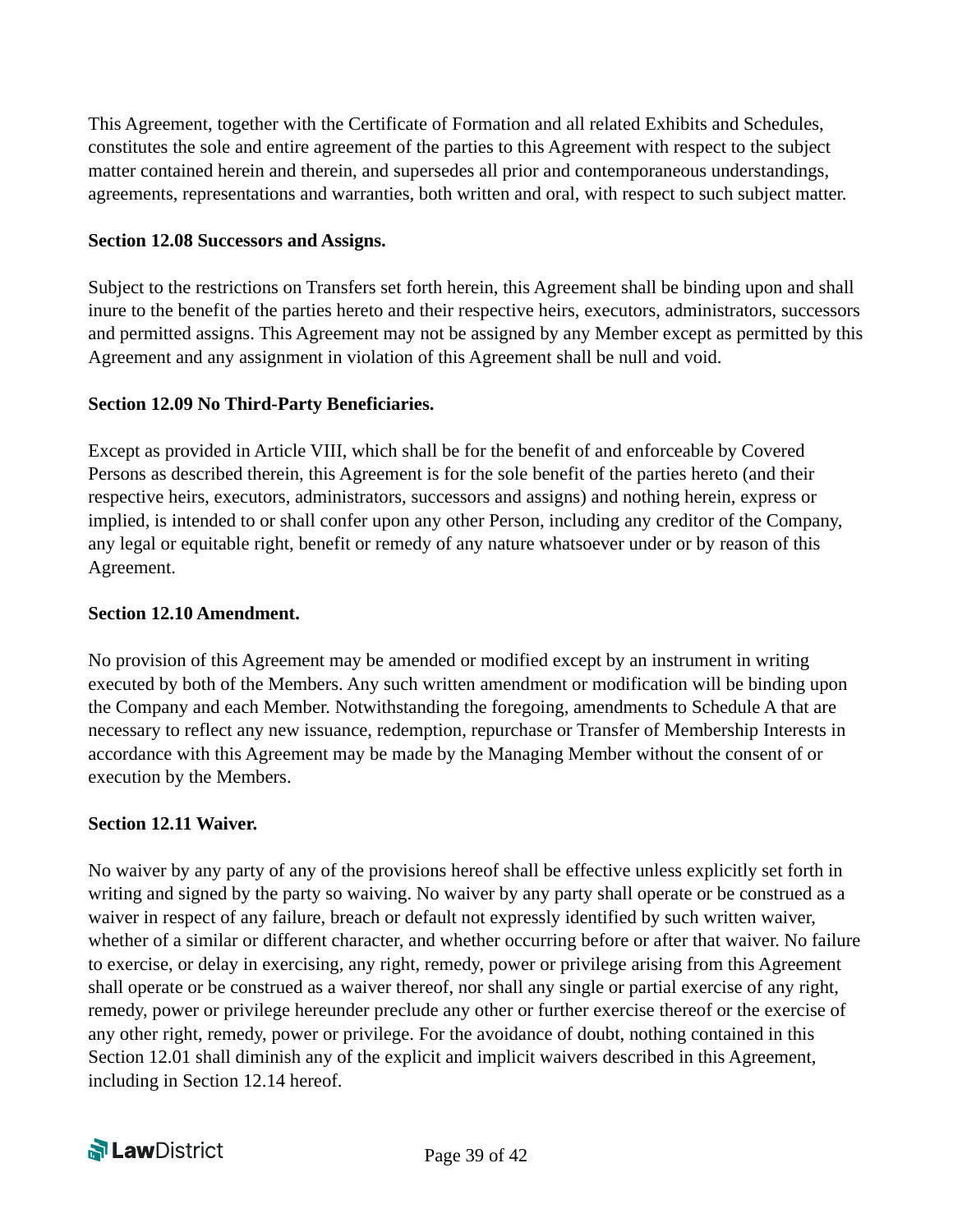#### **Section 12.12 Governing Law.**

All issues and questions concerning the application, construction, validity, interpretation and enforcement of this Agreement shall be governed by and construed in accordance with the internal laws of the State of **[INSERT LEGAL CITATION/STATE LAW]**, without giving effect to any choice or conflict of law provision or rule (whether of the State of **INSERT LEGAL CITATION/STATE LAW]** or any other jurisdiction) that would cause the application of laws of any jurisdiction other than those of the State of \_\_\_\_\_\_\_\_\_\_**[INSERT LEGAL CITATION/STATE LAW]**.

#### **Section 12.13 Submission to Jurisdiction.**

The parties hereby agree that any suit, action or proceeding seeking to enforce any provision of, or based on any matter arising out of or in connection with, this Agreement or the transactions contemplated hereby, whether in contract, tort or otherwise, shall be brought in the United States District Court for the District of \_\_\_\_\_\_\_\_\_\_**[INSERT LEGAL CITATION/STATE LAW]** or in the Court of Chancery of the State of \_\_\_\_\_\_\_\_\_\_**[INSERT LEGAL CITATION/STATE LAW]**(or, if such court lacks subject matter jurisdiction, in the Superior Court of the State of **INSERT LEGAL CITATION/STATE LAW]**), so long as one of such courts shall have subjectmatter jurisdiction over such suit, action or proceeding, and that any case of action arising out of this Agreement shall be deemed to have arisen from a transaction of business in the State of \_\_\_\_\_\_\_\_\_\_**[INSERT LEGAL CITATION/STATE LAW]**. Each of the parties hereby irrevocably

consents to the jurisdiction of such courts (and of the appropriate appellate courts therefrom) in any such suit, action or proceeding and irrevocably waives, to the fullest extent permitted by law, any objection that it may now or hereafter have to the laying of the venue of any such suit, action or proceeding in any such court or that any such suit, action or proceeding that is brought in any such court has been brought in an inconvenient form. Service of process, summons, notice or other document by registered mail to the address set forth in Section 12.04 shall be effective service of process for any suit, action or other proceeding brought in any such court.

#### **Section 12.14 Waiver of Jury Trial.**

Each party hereto hereby acknowledges and agrees that any controversy that may arise under this Agreement is likely to involve complicated and difficult issues and, therefore, each such party irrevocably and unconditionally waives any right it may have to a trial by jury in respect of any legal action arising out of or relating to this Agreement or the transactions contemplated hereby.

#### **Section 12.15 Equitable Remedies.**

Each party hereto acknowledges that a breach or threatened breach by such party of any of its obligations under this Agreement would give rise to irreparable harm to the other parties, for which monetary damages would not be an adequate remedy, and hereby agrees that in the event of a breach or a threatened breach by such party of any such obligations, each of the other parties hereto shall, in addition to any and all other rights and remedies that may be available to them in respect of such

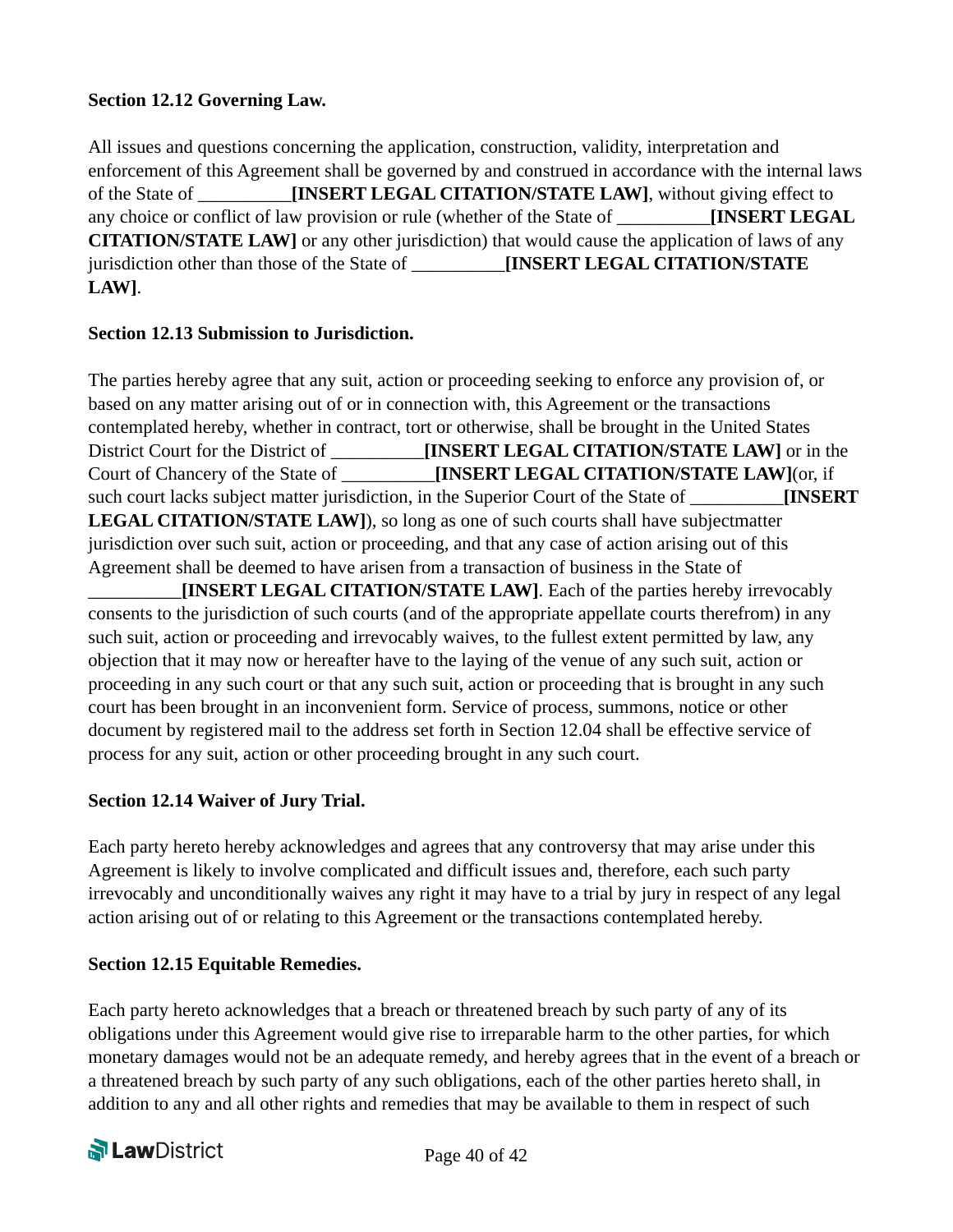breach, be entitled to equitable relief, including a temporary restraining order, an injunction, specific performance and any other relief that may be available from a court of competent jurisdiction (without any requirement to post bond). Section 12.16 [Attorneys' Fees. In the event that any party hereto institutes any legal suit, action or proceeding, including arbitration, against another party in respect of a matter arising out of or relating to this Agreement, the prevailing party in the suit, action or proceeding shall be entitled to receive, in addition to all other damages to which it may be entitled, the costs incurred by such party in conducting the suit, action or proceeding, including reasonable attorneys' fees and expenses and court costs.]

#### **Section 12.17 Remedies Cumulative.**

The rights and remedies under this Agreement are cumulative and are in addition to and not in substitution for any other rights and remedies available at law or in equity or otherwise, except to the extent expressly provided in Section 8.02 to the contrary.

#### **Section 12.18 Counterparts.**

This Agreement may be executed in counterparts, each of which shall be deemed an original, but all of which together shall be deemed to be one and the same agreement. A signed copy of this Agreement delivered by facsimile, email or other means of Electronic Transmission shall be deemed to have the same legal effect as delivery of an original signed copy of this Agreement. IN WITNESS WHEREOF, the parties hereto have caused this Agreement to be executed as of the date first written above by their respective officers thereunto duly authorized.

| The Company:                                                                                                                                                                                                                                                                                                                                                                                                             |
|--------------------------------------------------------------------------------------------------------------------------------------------------------------------------------------------------------------------------------------------------------------------------------------------------------------------------------------------------------------------------------------------------------------------------|
| [COMPANY NAME]                                                                                                                                                                                                                                                                                                                                                                                                           |
|                                                                                                                                                                                                                                                                                                                                                                                                                          |
| Name: $\frac{1}{\sqrt{1-\frac{1}{2}}}\frac{1}{\sqrt{1-\frac{1}{2}}}\frac{1}{\sqrt{1-\frac{1}{2}}}\frac{1}{\sqrt{1-\frac{1}{2}}}\frac{1}{\sqrt{1-\frac{1}{2}}}\frac{1}{\sqrt{1-\frac{1}{2}}}\frac{1}{\sqrt{1-\frac{1}{2}}}\frac{1}{\sqrt{1-\frac{1}{2}}}\frac{1}{\sqrt{1-\frac{1}{2}}}\frac{1}{\sqrt{1-\frac{1}{2}}}\frac{1}{\sqrt{1-\frac{1}{2}}}\frac{1}{\sqrt{1-\frac{1}{2}}}\frac{1}{\sqrt{1-\frac{1}{2}}}\frac{1}{\$ |
| Title:                                                                                                                                                                                                                                                                                                                                                                                                                   |
| The Members:                                                                                                                                                                                                                                                                                                                                                                                                             |
| [MEMBER NAME]                                                                                                                                                                                                                                                                                                                                                                                                            |
| $\mathbf{By:}\_\_\_\_\_\_\_\_$                                                                                                                                                                                                                                                                                                                                                                                           |
| Name: $\frac{1}{\sqrt{1-\frac{1}{2}}\cdot\frac{1}{\sqrt{1-\frac{1}{2}}}}$                                                                                                                                                                                                                                                                                                                                                |
|                                                                                                                                                                                                                                                                                                                                                                                                                          |
| $D_{\alpha\alpha\alpha}$ 41 of 42                                                                                                                                                                                                                                                                                                                                                                                        |